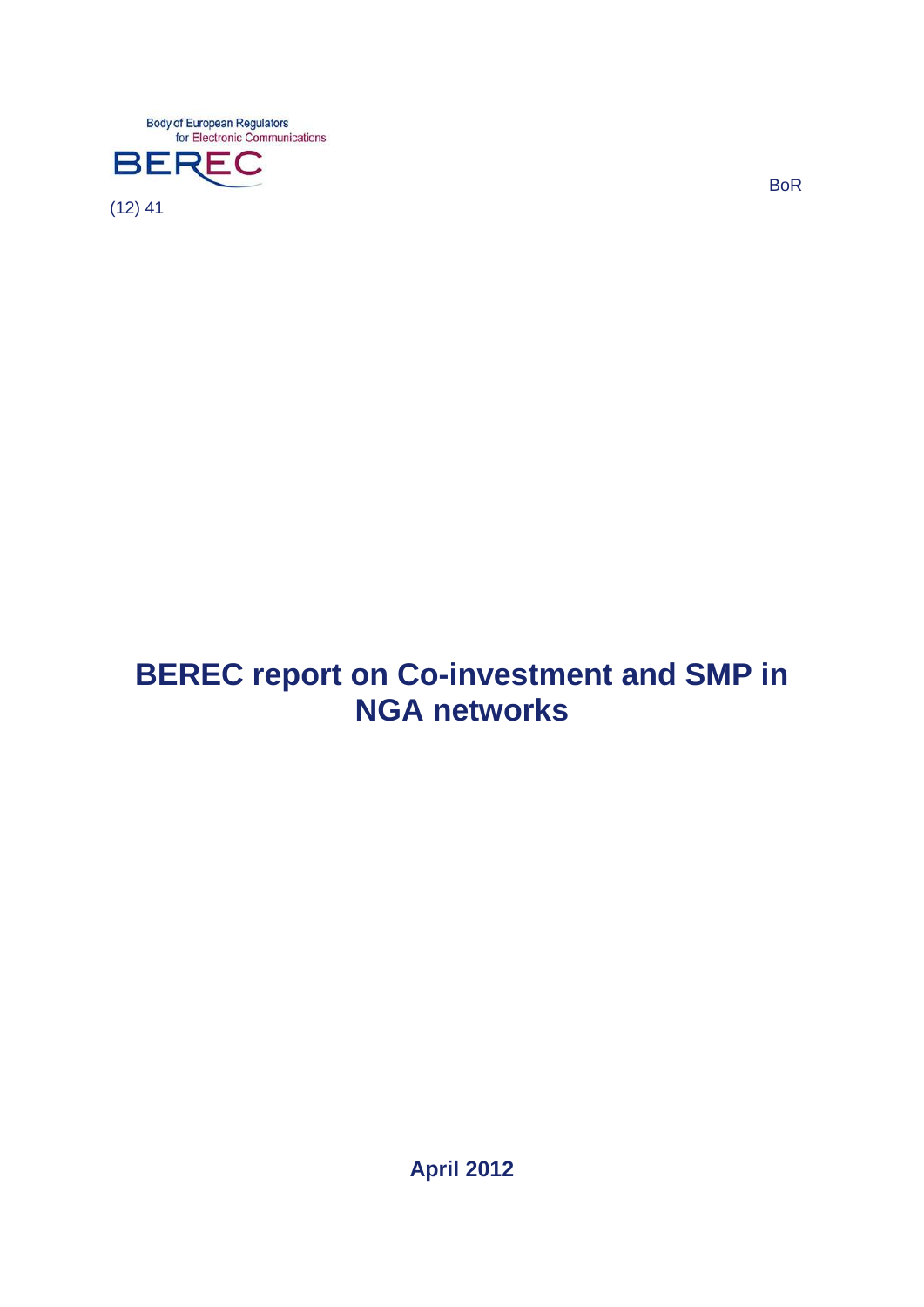# Co-Investment and SMP in NGA networks

| 1. |        |                                                                                      |  |
|----|--------|--------------------------------------------------------------------------------------|--|
|    | 1.1.   |                                                                                      |  |
|    | 1.1.1. |                                                                                      |  |
|    | 1.1.2. | Current implementation of the SMP framework across the Member States  8              |  |
|    | 1.1.3. |                                                                                      |  |
|    | 1.1.4. |                                                                                      |  |
|    | 1.2.   | The NGA Recommendation provides a definition of co-investment 12                     |  |
|    | 1.3.   |                                                                                      |  |
|    | 1.3.1. |                                                                                      |  |
|    | 1.3.2. | The report focuses on co-investment schemes including the SMP operator 15            |  |
|    | 1.3.3. |                                                                                      |  |
|    | 1.3.4. | Utilities companies taking part to a co-investment project are part of the scope     |  |
|    |        |                                                                                      |  |
| 2. |        | Overview of the answers to the questionnaire: co-investment agreements in the Member |  |
|    |        |                                                                                      |  |
|    | 2.1.   |                                                                                      |  |
|    | 2.2.   |                                                                                      |  |
|    | 2.3.   |                                                                                      |  |
|    | 2.3.1. |                                                                                      |  |
|    | 2.3.2. |                                                                                      |  |
|    | 2.4.   |                                                                                      |  |
|    | 2.5.   | Access conditions to the co-investment partners and to third-parties 24              |  |
|    | 2.6.   |                                                                                      |  |
|    |        |                                                                                      |  |
|    | 3.1.   |                                                                                      |  |
|    | 3.1.1. | Type of market players in- and outside of the co-investment agreement 30             |  |
|    | 3.1.2. |                                                                                      |  |
|    | 3.1.3. | Number of market players and number of co-investment partners 37                     |  |
|    | 3.2.   |                                                                                      |  |
|    | 3.2.1. |                                                                                      |  |
|    | 3.2.2. |                                                                                      |  |
|    | 3.3.   |                                                                                      |  |
|    | 3.3.1. |                                                                                      |  |
|    | 3.3.2. |                                                                                      |  |
|    | 3.3.3. | Non-discrimination between co-investment scheme partners 52                          |  |
|    | 3.4.   |                                                                                      |  |
|    | 3.4.1. |                                                                                      |  |
|    | 3.4.2. |                                                                                      |  |
|    | 3.4.3. |                                                                                      |  |
| 4. |        |                                                                                      |  |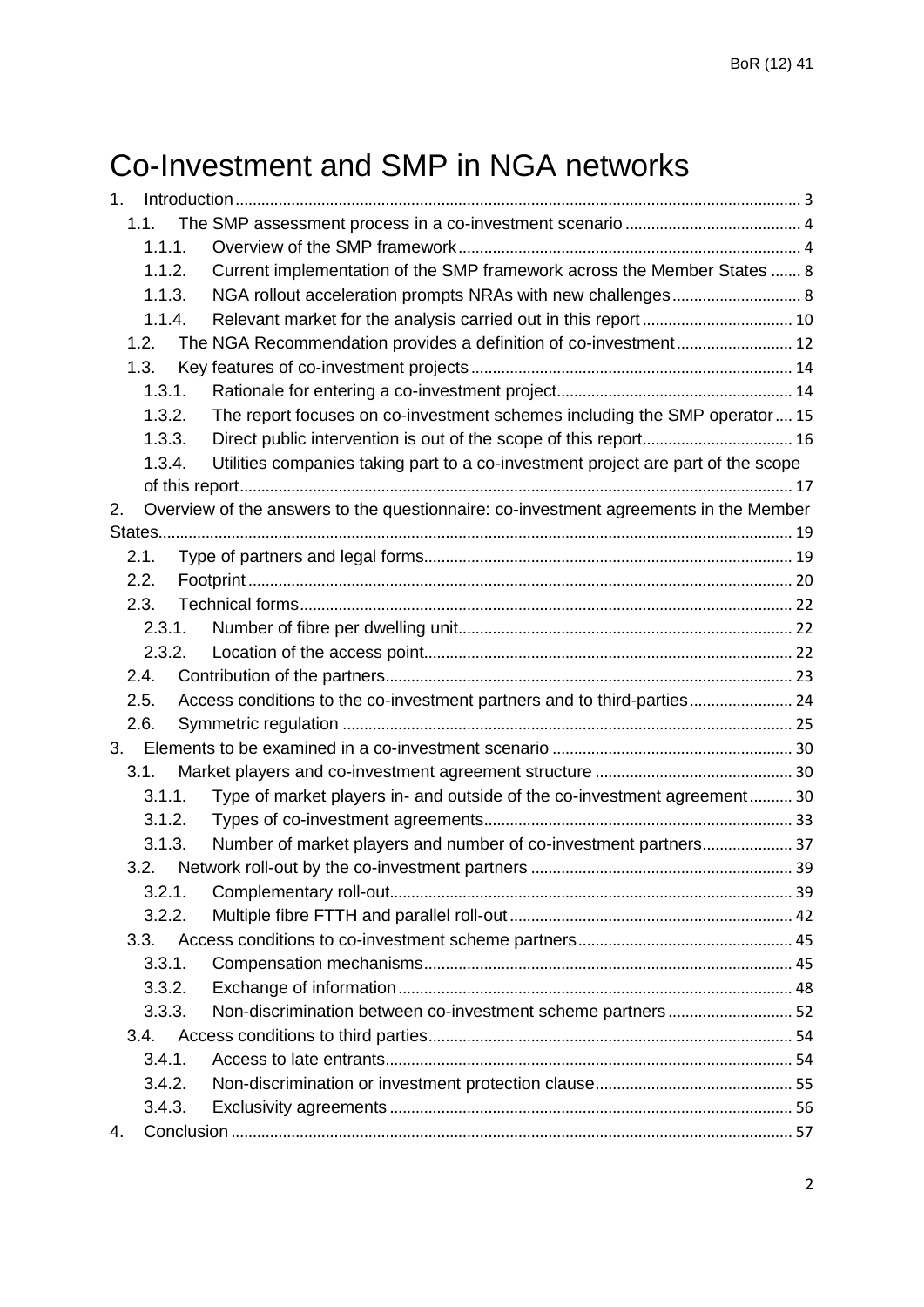<span id="page-2-0"></span>

|--|--|--|

## **1. Introduction**

1

The deployment of NGA networks brought along new issues related to market definition, the designation of operators with significant market power (hereinafter referred to as "SMP") and regulatory obligations. In the recent round of market analyses, and taking into account the NGA Recommendation published on September 2010, some Member States proposed to exempt fibre-based networks from specific obligations based on their early stage of development. However, a number of issues in this regard are likely to rise soon, as NGA development progresses.

The following document aims at suggesting elements to be examined and specific sets of conditions and criteria considered to be suitable indicators of effective competition to national regulatory authorities (hereinafter referred to as "NRAs") facing NGA co-investment agreements in their national market and conducting the next round of market analyses of markets 4 and 5. In the NGA recommendation, the EU Commission considered that NRAs would have to look particularly at NGA co-investment plans as they could – regionally – have an impact on competitive conditions, both at wholesale and retail level<sup>1</sup>. More specifically paragraph 28 of the NGA recommendation suggests that in a market analysis the number of operators, the structure of the network and the co-investment arrangements should be considered, as well as also whether the co-investments are based on multiple fibre lines and whether partners enjoy fully equivalent and cost-oriented access<sup>2</sup>.

Assessing the level of competition in a co-investment situation is not straight-forward. In a NGA co-investment situation, two (or more) partners share the costs and the profits associated with the assets instead of each having their own, resulting in a situation that is neither identical to single-operator situation, as more operators have access to the infrastructure, nor to a classical situation of competition as a co-investment from two operators may behave differently from how two competing independent operators would. Although co-investment can be a positive mechanism for stimulating investment in certain circumstances, depending on the characteristics of the arrangement between the coinvestors, the scheme can result in situations that are close to a monopoly or situations that are close to competition if the agreement can ensure efficient competition and grant partners sufficient independence.

 $1$  Recital 28 of the NGA Recommendation specifies: "Arrangements for co-investment in FTTH based on multiple fibre lines may in certain conditions lead to a situation of effective competition in the geographic areas covered by the co-investment. These conditions relate in particular to the number of operators involved, the structure of the jointly controlled network and other arrangements between the co-investors which aim at ensuring effective competition on the downstream market. In such a situation, if competitive conditions in the areas concerned are substantially and objectively different from those prevailing elsewhere, this could justify the definition of a separate market where, after the market analysis according to Article 16 of Directive 2002/21/EC, no SMP is found."

 $2$  Paragraph 28 reads "Where the conditions of competition in the area covered by the joint deployment of FTTH networks based on multiple fibre lines by several co-investors are substantially different, i.e. such as to justify the definition of a separate geographic market, NRAs should examine, in the course of their market analysis, whether, in the light of the level of infrastructure competition resulting from the co- investment, a finding of SMP is warranted with regard to that market. In this context, NRAs should in particular examine whether each co-investor enjoys strictly equivalent and cost-oriented access to the joint infrastructure and whether the co-investors are effectively competing on the downstream market. They should also examine whether the co-investors install sufficient duct capacity for third parties to use and grant cost-oriented access to such capacity."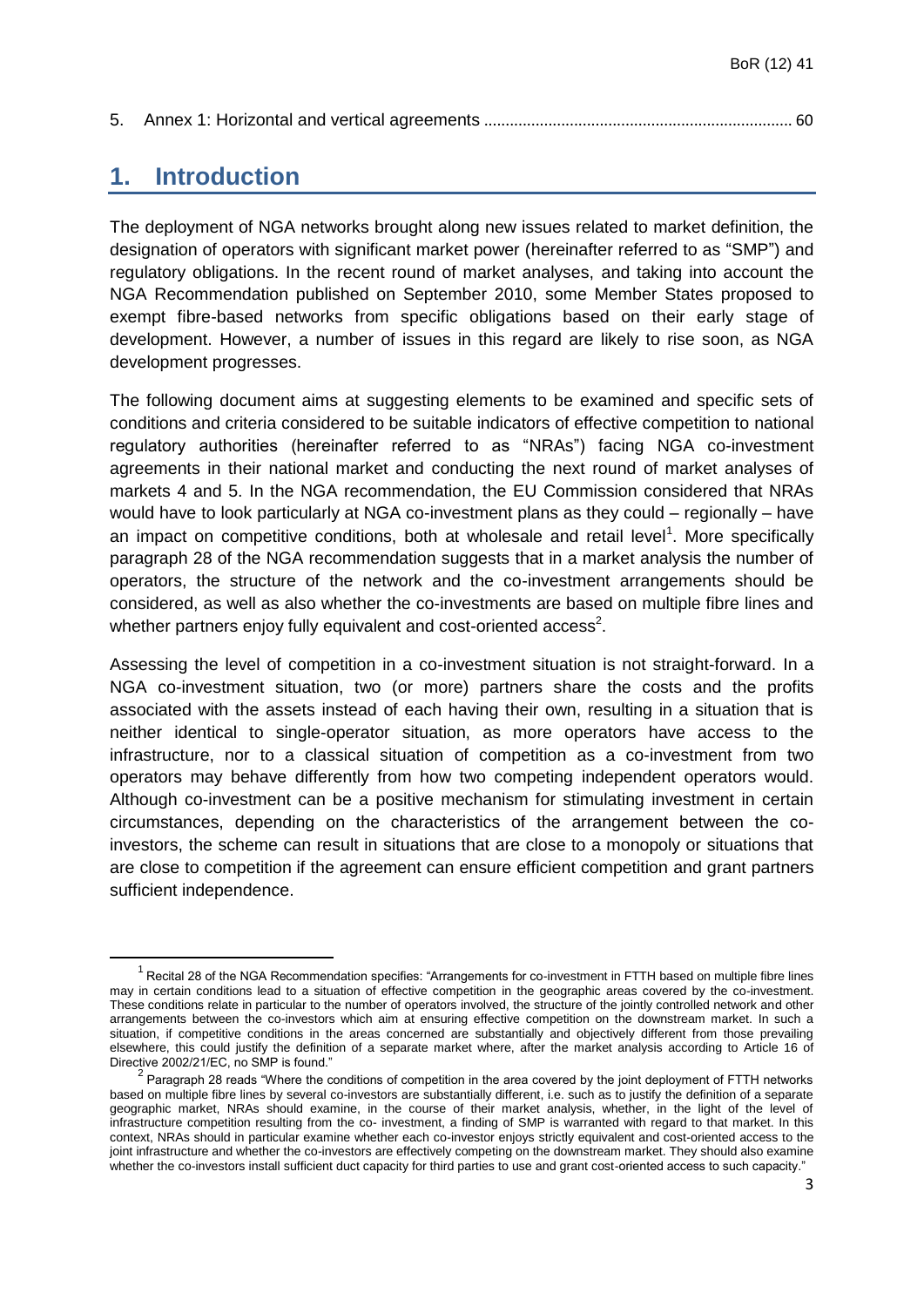Co-investment scenarios may improve the competitive situation (especially for market 4 but also on market 5 and the retail market) especially where alternative providers are part of the agreement. However, at the same time such agreements raise concerns of coordinated behaviour that could impact the competitive situation at both the wholesale and the retail levels since co-investment partners may not be inclined to provide access to third parties, or to offer it at unfair prices that would make competition ineffective for consumers. Also the coinvestment partners could be inclined to operate in a way that would lead to a monopolistic outcome, for instance by exchanging critical information increasing incentives to coordinate. In such circumstances, the level of welfare could be more comparable to a monopoly situation than to effective competition in terms of quality, choice and prices for customers.

The appropriate regulatory approach to evaluate co-investments should avoid applying unnecessary regulatory pressure at the expense of investment incentives in case of effective competition as well as letting behaviour conducive to threats to effective competition persist where it should be regulated where an undertaking has been deemed to have significant market power.

However, as long as some of the conditions detailed in the present report are met, coinvestments may have beneficial effects on competition. In particular, subject to appropriate safeguards, co-investment agreements may be instrumental in achieving objectives of regulatory policy such as promotion of infrastructure development and technological innovation. Those could be taken into account by NRAs when deciding how to proceed with *ex ante* regulation of wholesale broadband markets, either at the market definition/SMP stage or also at the remedies stage. Remedies are out of scope and will not be discussed in this report.

This introductive section describes the main points and relevant texts applicable to NGA deployments, before outlining the scope of the analysis presented in this report.

#### <span id="page-3-0"></span>**1.1. The SMP assessment process in a co-investment scenario**

#### **1.1.1. Overview of the SMP framework**

<span id="page-3-1"></span>On 11<sup>th</sup> July 2002, the European Commission published the guidelines on market analysis and the assessment of SMP under the Community regulatory framework for electronic communications networks and services. These guidelines set out the principles to be used by NRAs in the analysis of markets and effective competition. The markets to be regulated are defined in accordance with the principles of European competition law. They are identified by the Commission in its recommendation No. 2007/879/EC of  $17<sup>th</sup>$  December 2007 on relevant product and service markets pursuant to Article 15(1) of the Directive 2002/21/EC.

This recommendation sets out seven product and service markets, of which market 4 "Wholesale (physical) network infrastructure access (including shared or fully unbundled access) at a fixed location" and market 5 "Wholesale broadband access" will be the main focus of this report. The SMP guidelines specifically address the geographical dimension of those product and service markets identified in the Recommendation, and specifies how to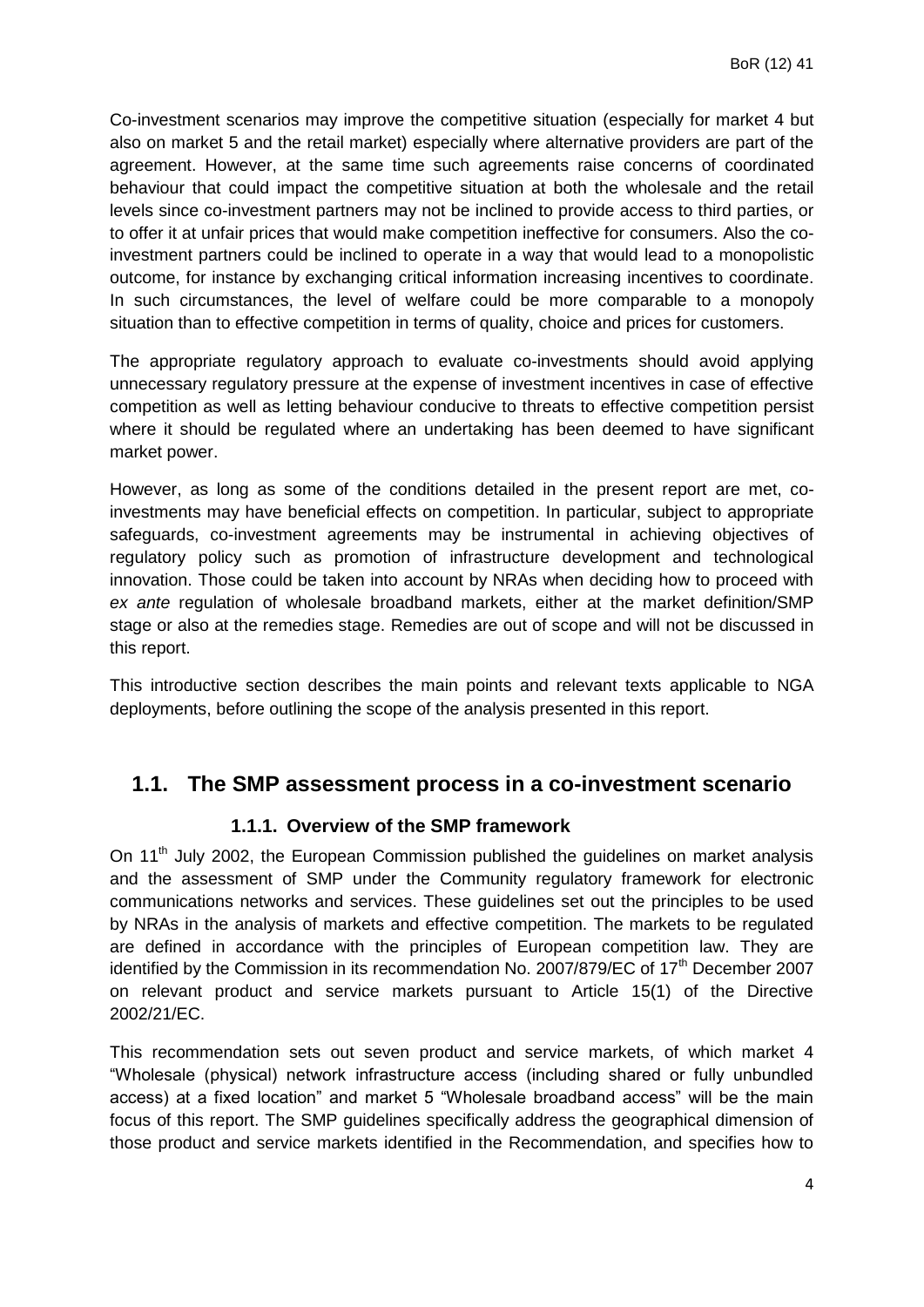carry out a market analysis of the conditions of competition prevailing in the markets identified. Finally, the Guidelines have been designed for NRAs to designate, following the market analysis, undertakings with SMP in the relevant market and to impose proportionate ex-ante measures.

The main steps defined by the SMP guidelines are described below:

► *The relevant market* is the first element to be considered, as NRAs will constantly refer to it when carrying out tests to assess the degree of competition on the market. The relevant market combines the product market and the geographic market, defined as follows:

- o a relevant product market comprises all those products and/or services which are regarded as interchangeable or substitutable by the customer by reason of the products' characteristics, their prices and their intended use;
- $\circ$  a relevant geographic market comprises the area in which the undertakings concerned are involved in the supply and demand of products or services, in which the conditions of competition are sufficiently homogeneous and which can be distinguished from neighbouring areas because the conditions of competition are appreciably different in those area.

The market definition mainly consists in identifying effective alternative sources for a customer, in terms of products and services and of geographic location of suppliers. Demand-side substitutability is indeed generally the main competitive constraint to be analysed in the market definition process, the second being supply-side substitutability, along with the existence of potential competition as assessed using competition law principles and methodology. The supply-side substitutability test consists in assessing whether other suppliers can switch production in an effective and timely fashion to the relevant products.

According to the Commission recommendation on relevant product and service markets within the electronic communications sector susceptible to ex ante regulation<sup>3</sup>, in a second step the markets is examined if regulation is needed on the basis of three cumulative criteria (three-criteria- test):

- o the presence of high and non-transitory barriers to entry (of a structural, legal or regulatory nature);
- $\circ$  the market structure does not tend towards effective competition within the relevant time horizon;
- o application of competition law alone would not adequately address the market failure(s) concerned.

Market definition is not the main focus of this report. There are a wide variety of different national circumstances which may lead to different conclusions in this respect. The report will therefore work with generic market definition scenarios (e.g. separate market for fibre or not). Furthermore, regarding geographical markets the reader can refer to an extensive ERG common position laying down the basis for a possible geographical segmentation<sup>4</sup>. Finally when considering the relevant markets which may be under consideration in an NGA context

1

<sup>3</sup> 2007/879/EC

 $4$  ERG (08) 20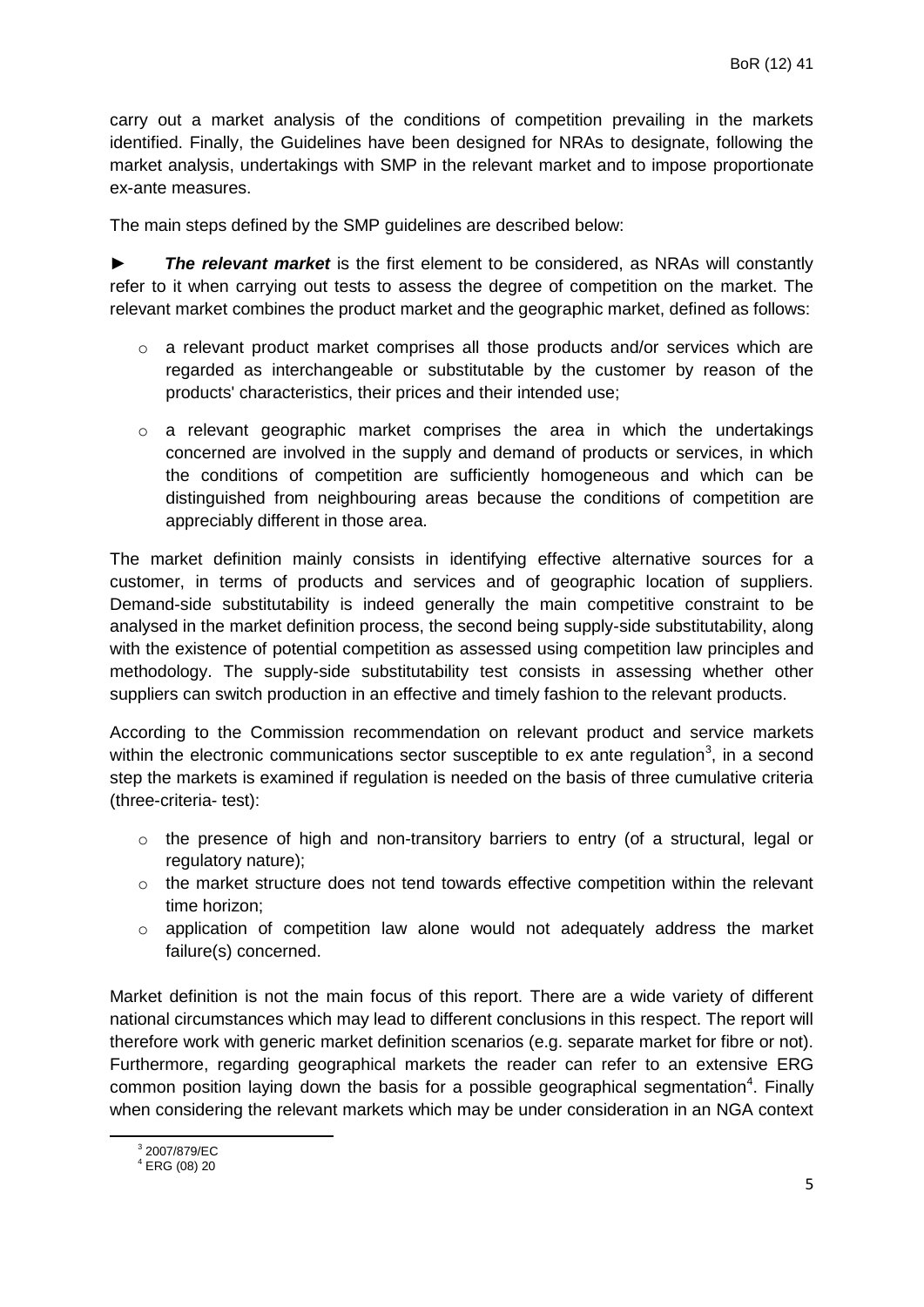this report will mainly focus on market 4 as it is the market most immediately relevant to the current status of network deployment across Member States. In the future BEREC may assess other markets if it is deemed necessary (e.g. wholesale markets (e.g. WBA, leased lines) or retail markets (broadband, telephony, etc.))..

► *The SMP assessment* is carried out in a third phase. Once the relevant market is defined, NRAs may identify suppliers and customers active on that market. On that basis, the total market size and the market share of each supplier can be calculated with reference to their sales of the relevant product in the relevant area. An undertaking in a market will be deemed to have SMP if it is in a position of economic strength affording it the power to behave independently to an appreciable extent of competitors, customers and ultimately consumers.

Under the 2002 regulatory framework, an undertaking shall be deemed to have SMP if, either individually or jointly with others, it enjoys a position equivalent to dominance as defined under competition law and practice. The Guidelines continue to regard possession of high market shares as an important indication for dominance, and it is implied that a market share of 40% and above would be considered to be a very strong indication for existence of dominance, whilst a market share of less than 25% will not be regarded as an indication of dominance in general. Both volume sales and value sales are suggested to be used as methods for measuring market size and market shares in the Guidelines. Other criteria are suggested by the Guidelines to be used in order to measure dominance:

- $\circ$  overall size of the undertaking;
- o control of infrastructure not easily duplicated;
- o technological advantages or superiority;
- o absence of or low countervailing buying power;
- o easy or privileged access to capital markets/financial resources;
- o product/services diversification (e.g. bundled products or services);
- o economies of scale or scope;
- o vertical integration;
- o a highly developed distribution and sales networks;
- o absence of potential competition;
- o barriers to expansion.

Dominance in related markets and collective dominance have been introduced under the 2002 regulatory framework as measures for assessing SMP. Accordingly, on the one hand, an undertaking having SMP on a market may be designated as having SMP in a related market when links between the two markets allow the market power held in one market to be leveraged into the other market; on the other hand, two or more undertakings will be considered as having collective dominance when they have substantially the same position vis-à-vis their customers and competitors as a single company which is in a dominant position.

According to the new framework, some market characteristics may lead to the finding of joint dominance:

- o high legal or economic barriers to entry;
- o vertical integration with collective refusal to supply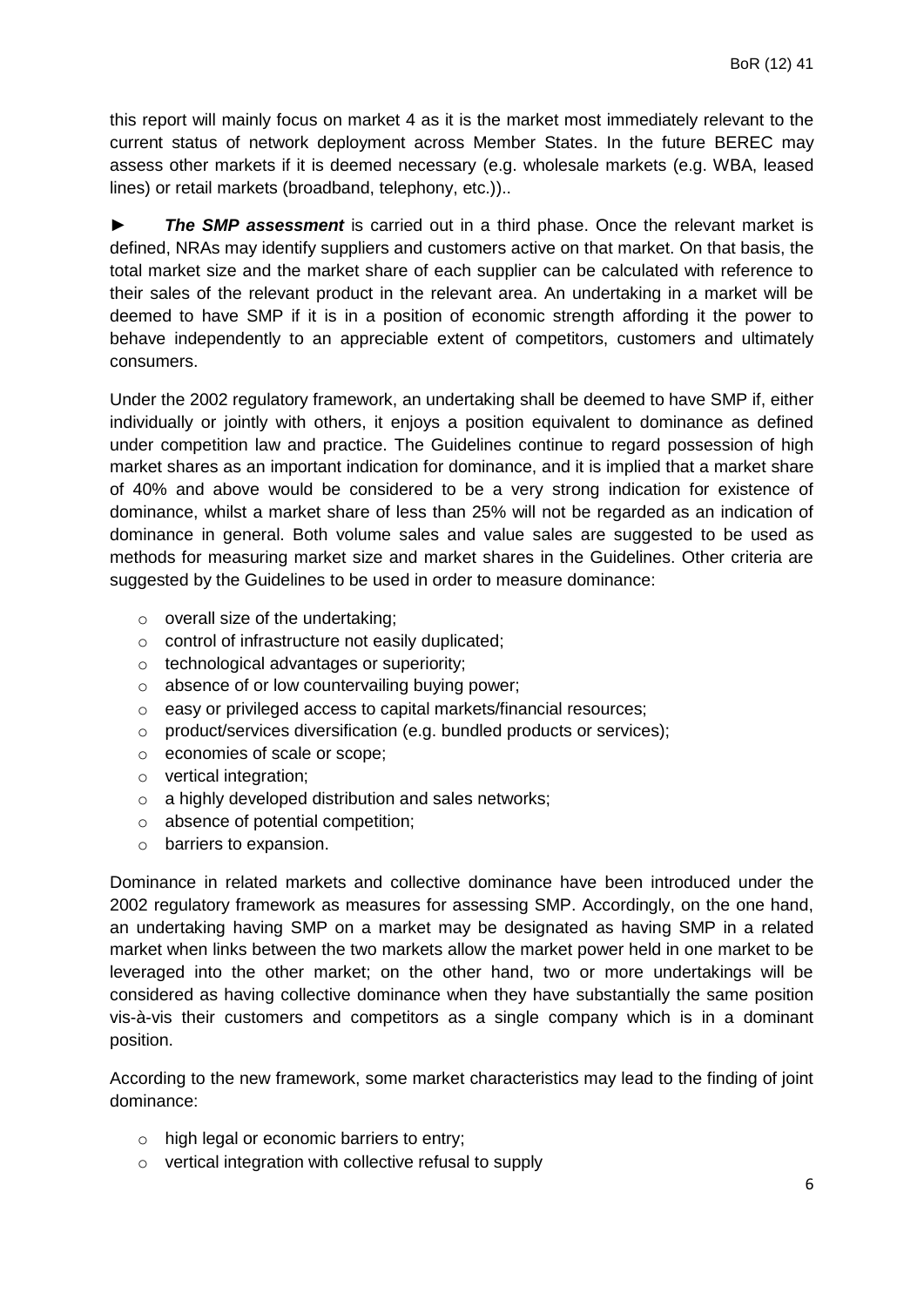- o lack of countervailing buying power;
- o lack of potential competition.

Where it is likely that co-investors can behave sufficiently independently from each other to be considered separate players, NRAs may have to address collective dominance issues. Such an analysis may include an assessment of the market against the so-called Airtours criteria<sup>5</sup>:

- o the existence of sufficient market transparency;
- o incentives for sustaining cooperation between the collectively dominant firms beyond the short term, which can be policed through an appropriate retaliatory mechanism;

and

**.** 

 $\circ$  the inability of customers and existing/future competitors to affect the tacit coordination through their market behaviour.

These criteria have been evaluated in numerous market analyses' regarding in particular the market of access/call origination on mobile networks (e.g. ComRegs IE/2004/0121 or AGCOMs IT/2008/0861). Regarding (2) for instance ComReg states "The implicit threat of a reversion to the normal conditions of competition at the retail level provides the type of retaliatory mechanism, which can sustain the prevailing market conditions."

All the criteria described above are examined irrespective of the fact that the market includes a co-investment agreement or not. In the following the discussion is reduced on those market analyses criteria where in connection with a co-investment agreement particular features arise which may need special consideration. Experiences regarding a large number of the criteria described in the guidelines not relating in a particular way to NGA co-investments may be found to exist in analyses of market 4 and 5 (listed in annex  $3<sup>6</sup>$ ). Such criteria need to be considered in NGA co-investments agreements as well.

► *Imposition of ex ante regulation* may occur in a fourth phase. The Guidelines explicitly state that the existence of an undertaking possessing SMP reflects a lack of effective competition in that market, and the designation of an undertaking having SMP obliges the NRAs to impose at least one regulatory obligation on the undertaking with SMP. Those obligations include non-discrimination, transparency, accounting separation, mandatory access to and use of specific network facilities, price control and cost accounting.

NRAs may decide on the type of obligation(s) to be imposed, in which they are only constrained by the principle of proportionality. NRAs, therefore, must choose between the range of regulatory obligations set out in the Directives by taking into account the objectives set out in Article 8 of Directive 2002/21/EC. NRAs must amend or withdraw existing obligations on undertakings with SMP in the event that there is effective competition in the market and again the principle of proportionality must be applied. Otherwise excessive regulation could decrease investment and competition.

<sup>5</sup> judgement of the court of first instance of 6 June 2002 regarding case T-342/99 Airtours vs EU Commission,

[http://curia.europa.eu/juris/document/document.jsf;jsessionid=9ea7d2dc30dd2d358df11b7b4f09a2b6b0010e0251d8.e34K](http://curia.europa.eu/juris/document/document.jsf;jsessionid=9ea7d2dc30dd2d358df11b7b4f09a2b6b0010e0251d8.e34KaxiLc3qMb40Rch0SaxqTbxb0?text=&docid=47383&pageIndex=0&doclang=en&mode=doc&dir=&occ=first&part=1&cid=12479) [axiLc3qMb40Rch0SaxqTbxb0?text=&docid=47383&pageIndex=0&doclang=en&mode=doc&dir=&occ=first&part=1&cid=12479](http://curia.europa.eu/juris/document/document.jsf;jsessionid=9ea7d2dc30dd2d358df11b7b4f09a2b6b0010e0251d8.e34KaxiLc3qMb40Rch0SaxqTbxb0?text=&docid=47383&pageIndex=0&doclang=en&mode=doc&dir=&occ=first&part=1&cid=12479)

 $6$  These market analyses as well as the respective comments by the European Commission may be found on CIRCABC <https://circabc.europa.eu/faces/jsp/extension/wai/navigation/container.jsp>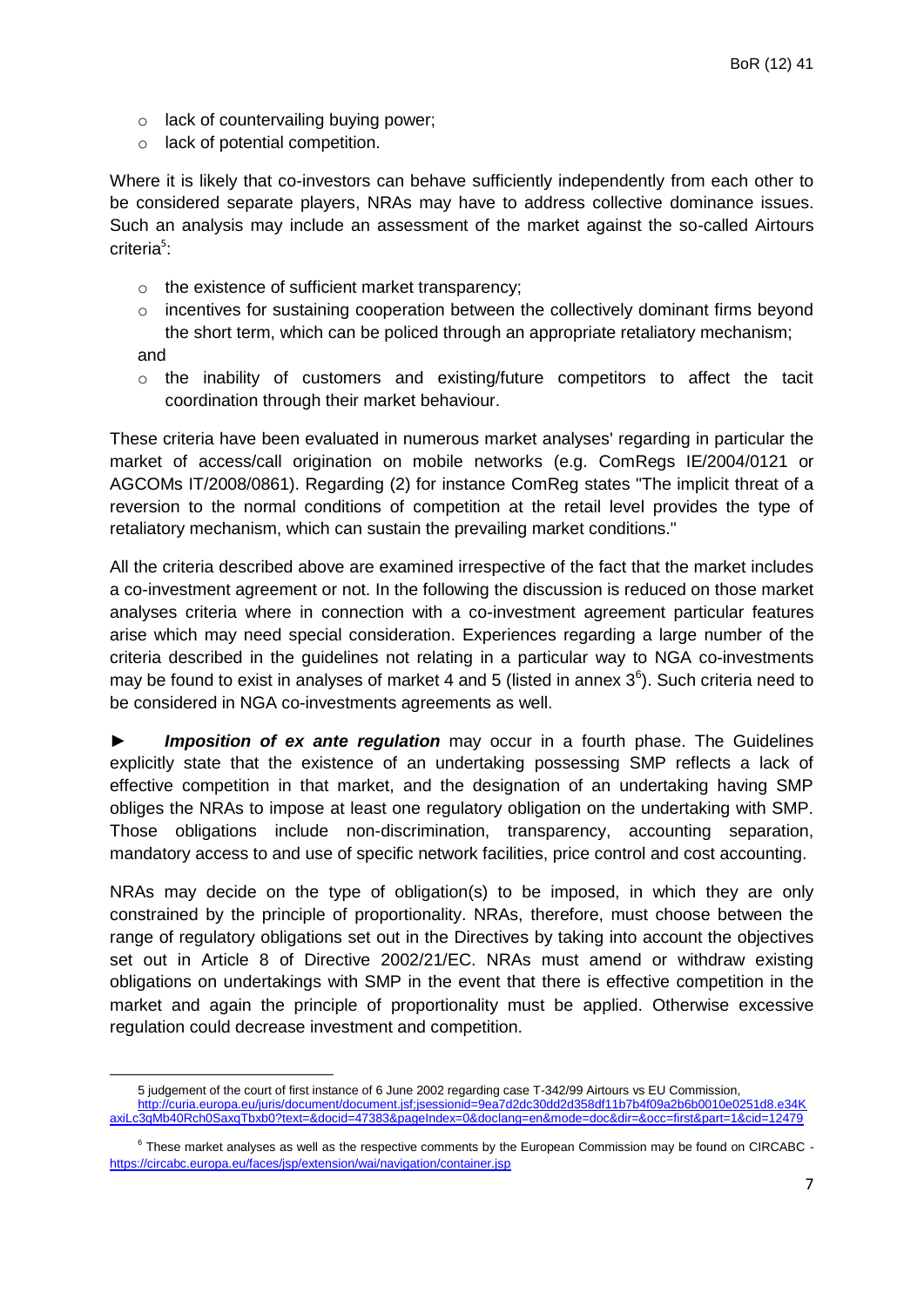#### **1.1.2. Current implementation of the SMP framework across the Member States**

<span id="page-7-0"></span>In the process of market analyses, market definitions of market 4 have been detailed by all NRA Member States, as shown in the tables compiled based on Cullen International market analysis database (July 2011) provided in Annex of the report. They highlight:

#### ► *Regarding market definition:*

- $\circ$  some market definitions include all possible technologies to deliver broadband services whilst others are limited to specific technologies e.g. copper, cable, fibre and other technologies;
- $\circ$  some market definitions include civil engineering infrastructure<sup>7</sup>, while most don't;
- o most market definitions are national, but some are regional.

► *Regarding SMP findings:* all NRAs have designated incumbents as having SMP on the relevant market.

► *Regarding remedies:* access is generally mandated to copper and fibre lines. Nondiscrimination, transparency (with the publication of a reference offer) and cost accounting are generally imposed on the SMP operator. Additional remedies are imposed in some countries, such as price control.

#### **1.1.3. NGA rollout acceleration prompts NRAs with new challenges**

<span id="page-7-1"></span>The rollout of fibre-based networks has accelerated in the last three years. Back in June 2004, there were an estimated 547 900 FTTx subscribers in Europe (EU 15 + Norway & Iceland) and roughly 1.96 million homes/building passed $8$ , that have increased to nearly 1.7 million FTTH/B subscribers in the EU 31 and around 11.2 million homes passed<sup>9</sup> by the end of 2008. Recent figures from similar sources show that figures increased significantly in the last two years, with over 3.9 million FTTH/B subscribers and 22.3 million homes passed in Europe at the end of 2010. The NGA rollout acceleration is illustrated in the table below:

 $^7$  Some Members States have implemented remedies as ancillary services (e.g. ducts and dark fibre  $access$ )

<sup>8</sup> Source : iDATE FTTH situation in Europe - January 2005

<sup>9</sup> Source : iDATE FTTH European Panorama - December 2008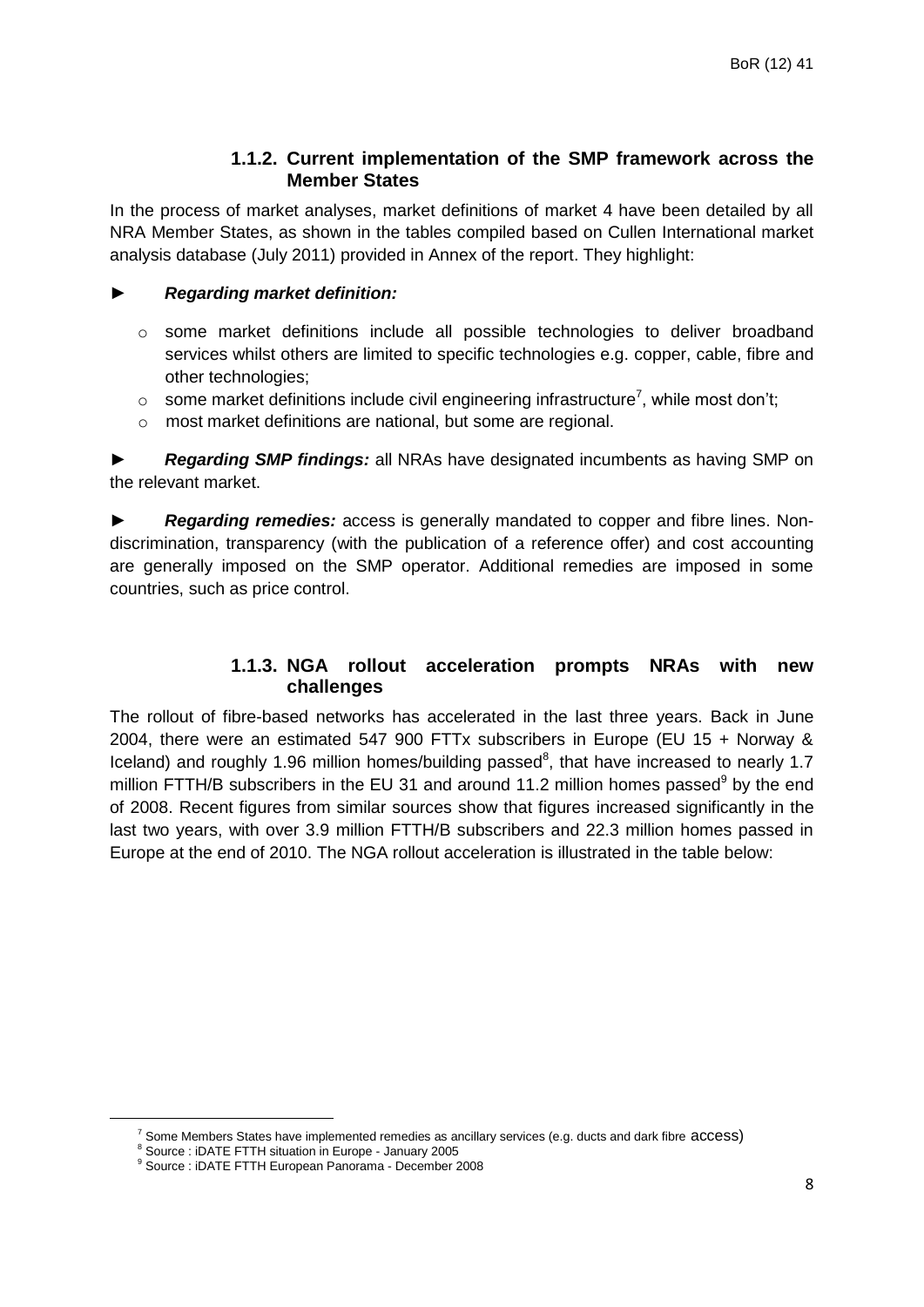|                                         | <b>June 2004</b>                                        | <b>December 2008</b> | December 2010                             |
|-----------------------------------------|---------------------------------------------------------|----------------------|-------------------------------------------|
| FTTx subscribers 547 900<br>in Europe   |                                                         | 1.7 million          | 3.9 million                               |
| <b>FttX</b><br>homes/building<br>passed | 1.96 million                                            | 11.2 million         | 22.3 million                              |
| <b>Scope</b>                            | Norway<br>8 <sup>8</sup><br>EU $15 +$<br><b>Iceland</b> | <b>EU 31</b>         | $36^{10}$<br>EU<br>excl.<br><b>Russia</b> |

**Table 1: FttX networks rollout<sup>11</sup>**

Moreover, the Digital Agenda sets ambitious targets for broadband coverage and take-up, ensuring by 2013 basic broadband coverage for all EU citizens and, by 2020, fast broadband coverage at 30 Megabits per second available to all EU citizens, with at least half European households having access to broadband lines at 100 Megabits per second.

Whilst in the last round of market analysis, many EU Member States have excluded fibrebased local loops either from the relevant market or from specific obligations on the grounds of their limited development to date, the current acceleration of deployments may prompt NRAs to review their analysis with a view to considering the inclusion of fibre loops in market analysis of markets 4 and 5. The Commission has made comments on several related notifications during the last round of market analysis and has invited NRAs to carefully monitor future developments of fibre access networks and to analyse the substitutability between the fibre and the copper loop in light of future unbundling technologies for point-tomultipoint FTTH as they may become available and/or the development of point-to-point FTTH solutions.

In the event that NRAs do include fibre based access networks in the market definitions of markets 4 and 5, new questions could be raised depending on the market players involved in the roll out. For instance, if a large number of small local fibre-only players deploy fibrebased networks NRAs may need to examine the requirement to define geographical markets. On the other hand, national markets could remain appropriate if the incumbent is the main leader of the fibre rollout. Furthermore, additional issues may arise if coinvestments become the main pattern in fibre network rollout, including collective dominance, which may arise as the subscribers of copper networks' migrate to fibre-based products of the co-investors.

Rolling out NGA networks, especially through a form of co-investments may influence the relevant wholesale market definition (either through the service or geographical dimension), the SMP operator designation and the appropriate remedies.

This report aims at taking a step ahead before the next round of markets 4 and 5 analyses, by detailing key elements that should be considered by NRAs to determine whether effective

**<sup>.</sup>**  $10$  EU 27 + Norway, Iceland, Switzerland & Andorra, as well as five countries in Eastern Europe : Russia, Ukraine, Croatia, Serbia and Turkey)

<sup>&</sup>lt;sup>11</sup> Source: IDATE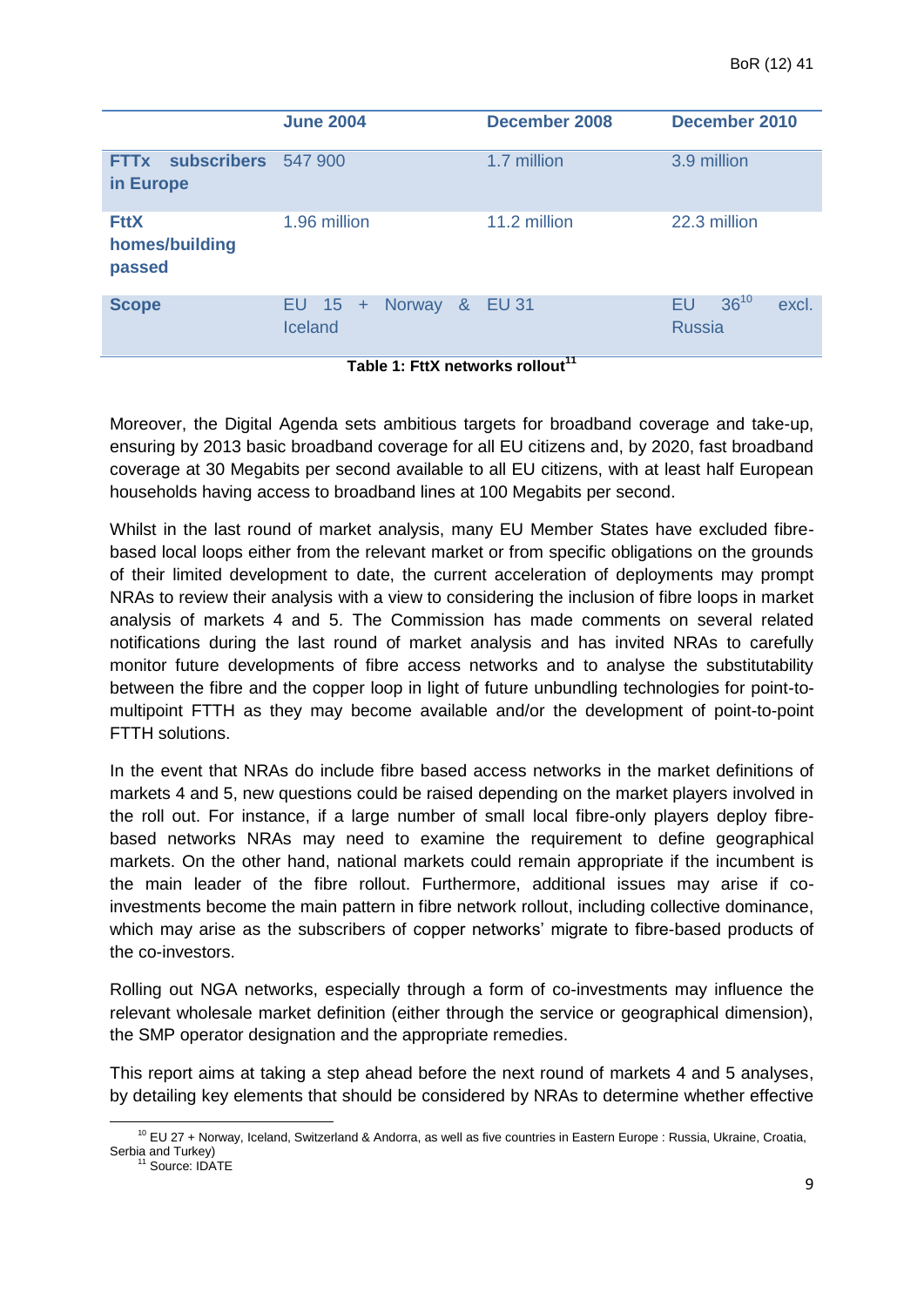competition in markets 4 and 5 may be assumed when joint deployment of fibre-based networks by several co-investors occurs. The purpose, therefore, of this report is to provide regulatory certainty and predictability to national markets and stakeholders, consistent with the general objective of encouraging efficient investment. However, each NRA will need to consider the particular national circumstances before adopting a final decision suitable to its market. These national circumstances may depend on several factors such as the market definition adopted by the NRA (co-investment affects fibre deployments whereas market 4 normally includes also copper), the co-investment scenario chosen by the partners, the existence of regulations outside of the framework (e.g. symmetric regulation) or the forward looking analysis of the impact on the retail market in case an NRA decides to change the wholesale regulation.

All of these elements should be taken into account by an NRA when assessing the sufficiency of the co-investment agreement to assure an effectively competitive environment both at wholesale and retail level in accordance to paragraph 28 of NGA Recommendation<sup>12</sup>. In any case, potential differences in competition may also be addressed through remedies differentiation, in order to assure the proportionality of them to the market failure identified. However, *ex ante* remedies that may be imposed on SMP operators are out of the scope of this report.

#### **1.1.4. Relevant market for the analysis carried out in this report**

<span id="page-9-0"></span>The market definition (regarding both the product and geographic dimension) is a necessary first step in the market analysis process. Before considering the SMP assessment in a coinvestment scenario, it is necessary to specify which markets will be looked at in this report. Although the report will not focus on market definition (relevant as well as geographic), it should be noted that the NGA Recommendation allows NRAs to consider - depending on the conditions of competition - the definition of sub-national geographic markets. In situations where such definition is not justified by the competition conditions, the Commission adds that "*it could nevertheless be appropriate for NRAs to respond to diverging competitive conditions between different areas within a geographically defined market, for instance due to the presence of several alternative infrastructures or infrastructure-based operators, by imposing differentiated remedies and access products." <sup>13</sup>*

Regarding markets affected by roll out of new networks, the NGA Recommendation stated that *"The relevant markets in this connection are the markets for wholesale network infrastructure access (Market 4) and wholesale broadband access (Market 5)*".

Most Member States have decided to include fibre-based networks in the relevant markets 4 (and fibre based services are usually included in relevant markets 5), along with the copper local loop (and, according to national circumstances, mobile broadband or cable networks in market 5 in particular).

 $12$  These elements need to be taken into account also as outlined earlier – if necessary – when defining geographic markets.

<sup>13</sup> For the definition of sub-national geographic markets see ERG (08) 20 Common Position on Geographic Aspects of Markets and ERG Report on Guidance on the application of the three criteria test (ERG (08) 21)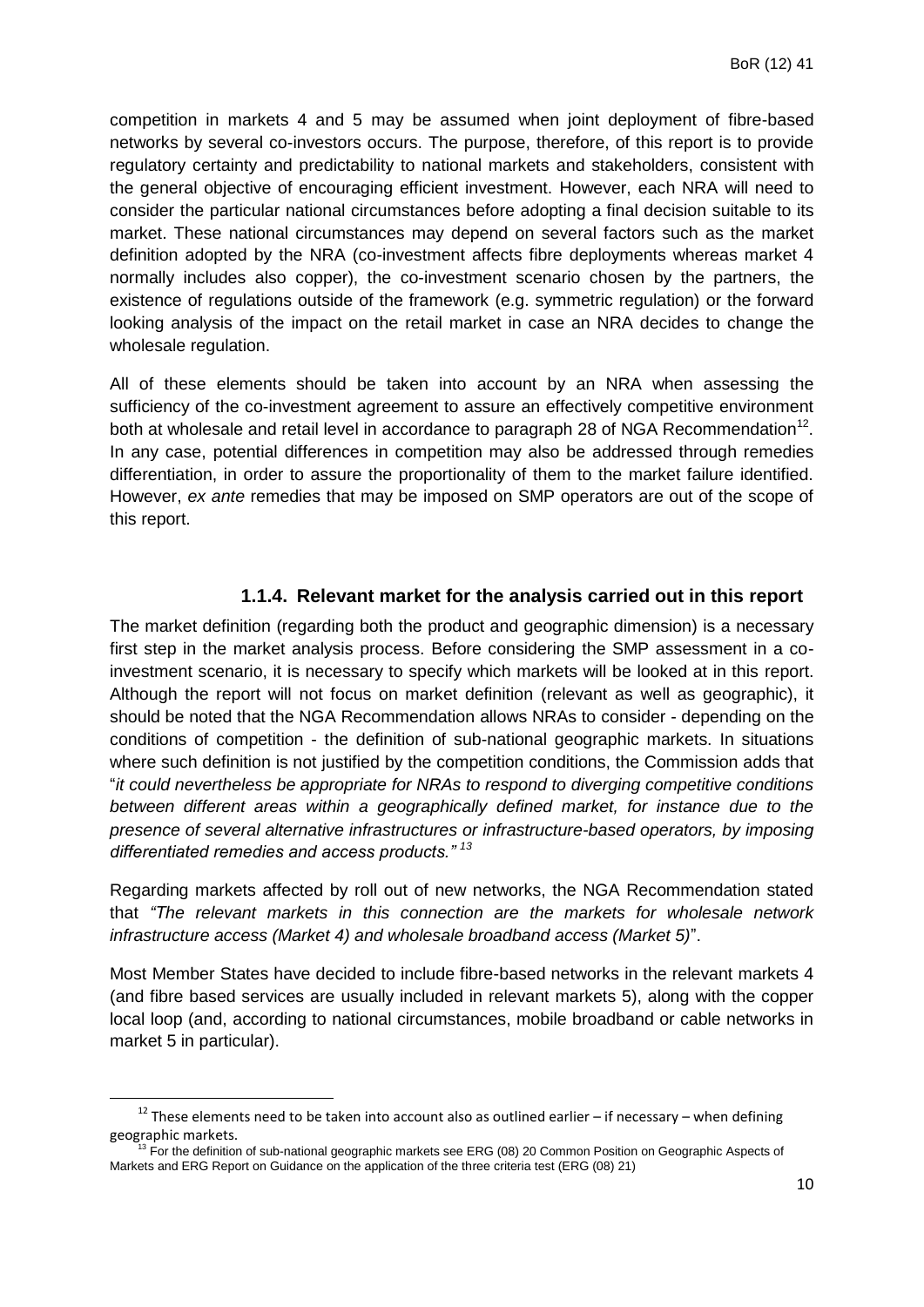In case a Member State decides to consider fibre-based networks as separated sub-markets 4 and 5, to be analysed independently from the existing sub-markets 4 and 5 defined previously by the NRAs (including the copper local loop and, according to national circumstances, mobile broadband or cable networks in market 5 in particular), that would certainly result in a different approach when assessing the impact of the co-investment project on the competitive situation in the market.

Based on the last round of market analysis, NRAs' decisions regarding the inclusion of fibre optic networks in the relevant market have not been homogenous:

|                                                                        | Market 4 Market 5 |                |
|------------------------------------------------------------------------|-------------------|----------------|
| Fibre based networks included in the relevant market                   | 19 NRAs 17 NRAs   |                |
| Fibre based networks NOT included in the relevant market <sup>14</sup> | 9 NRAS            | <b>11 NRAS</b> |

#### **Table 2: Fibre based networks and market definition**

The European Commission also recommends that retail markets should be the starting point of market definition and SMP analysis at wholesale levels, in order to ensure a consistent approach to appropriate remedies. This is particularly important, as obligations in the upper levels of the value chain affect competition conditions downstream (please refer to the Explanatory Memorandum of the Commission's Recommendation for more information).

On the retail level, two ranges of services may be considered. First, as far as low/medium speed Internet services are concerned, new fibre networks are competing with traditional broadband networks (through several technologies, mainly xDSL and cable), being therefore constrained by them. Secondly, new NGA networks should be able to offer a whole range of enhanced services but, as the NGA Recommendation acknowledged (paragraph 23), currently these services are still very limited at retail level. The behaviour of co-investors in a NGA network rollout is therefore likely to be affected for the time being by the competitive pressure exerted by copper, fibre and cable networks, at retail level.

Accordingly in the current state of the technology and in the absence of a significant take up of new enhanced services foreseen in the next few years, this report will focus on the base case, in which fibre-based networks are included in relevant markets 4 along with the copper local loop (and, according to national circumstances, mobile broadband or cable networks).

From a wholesale perspective, market 4 includes access to network infrastructure, including unbundling of copper pairs and to some extent access to incumbent's passive infrastructures (either as a substitutable product or as an ancillary infrastructure for access to unbundling products). Moreover, in some member states, market 4 includes access to civil engineering infrastructure allowing the deployment of an own network (essentially ducts and poles).

 $14$  The main reason evoked by NRAs that decided not to include fibre is that fibre rollout was at an early stage.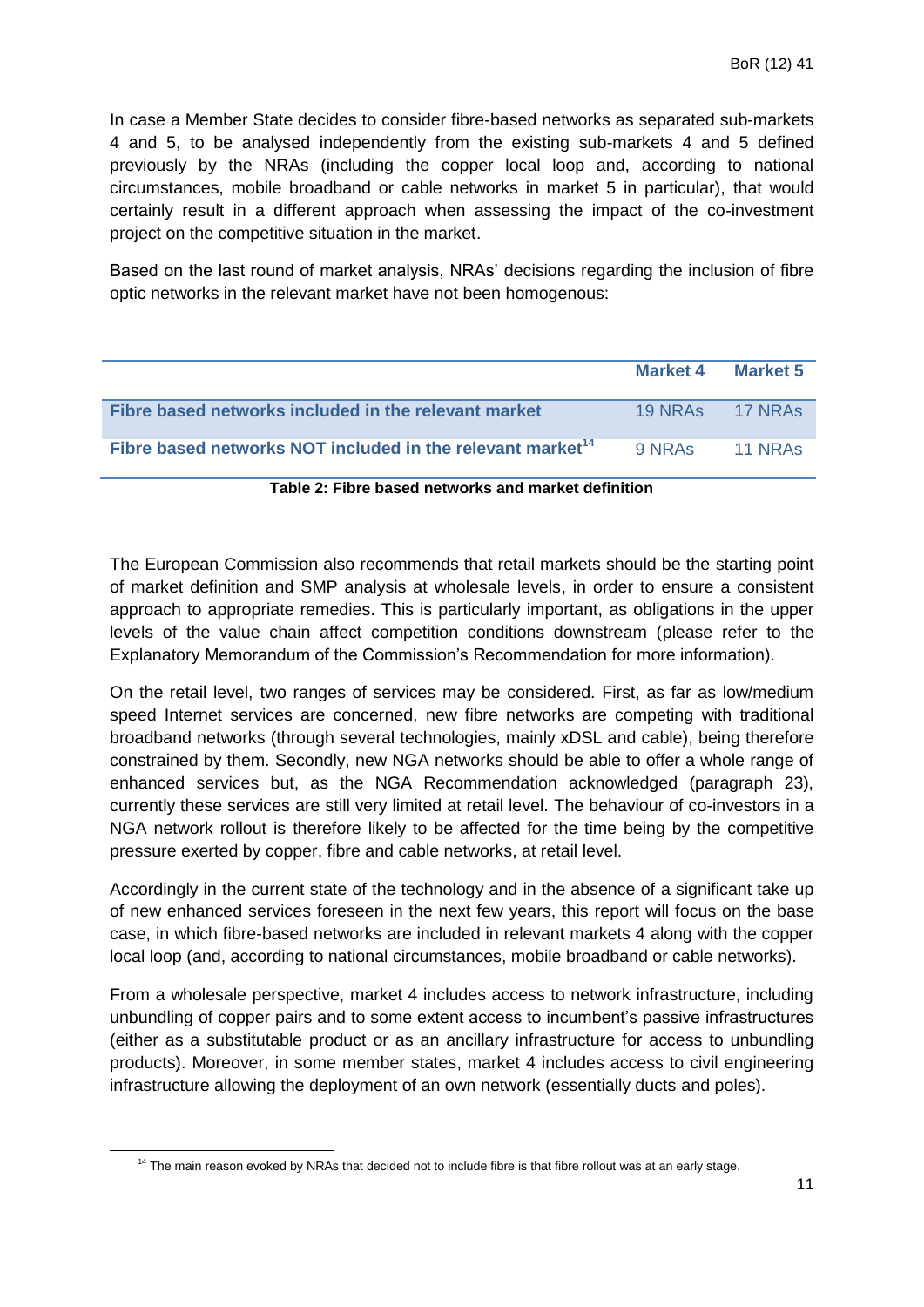Where the co-investment project is offering wholesale access on layer 1, the jointly build network should be taken into account as a supplier in the market. The co-investment project's partners should therefore be considered in market 4. Depending on the cooperation agreement partners may be considered as independent players or as one single entity acting in a coordinated manner.

This reasoning may not apply to all co-investment projects, as it depends on the type of access granted by the co-investment project (passive/unbundling or active/WBA). If coinvestment partners give access to third parties at layer 2 or layer 3 in form of a bitstream access product they are typically players of market  $5^{15}$ . This type of access is not the focus of this report.

In conclusion, no analysis of the impact of a co-investment project on the competitive situation can be undertaken without, in a first stage, providing a thorough market definition. NRAs should proceed with care as market definition is likely to lead to a different result regarding the impact of the co-investment project on the competitive situation in the market. On the one hand, NRAs have to bear in mind that new fibre networks are competing with traditional ones, at least on a segment of the market. On the other hand, services supplied between partners might in many cases be included in market 4, in particular when the conditions described in para. 25 of the NGA Recommendation are met.

- $\Rightarrow$  The analysis presented in this report is based on the SMP framework designed by the European Commission. The report will provide some guidance on market 4 and 5 SMP assessment processes in a co-investment scenario to rollout NGA networks, although each NRA should consider the particular national circumstances in detail to adopt the final decision.
- $\Rightarrow$  The report focuses on considering in which situation a co-investment project could impact competitive conditions to the extent of justifying a change in the SMP assessment in the next round of markets 4 and 5 analyses. However, *ex ante* remedies that may be imposed on SMP operators are out of the scope of this report.
- $\Rightarrow$  NRAs should be careful when assessing the relevant market as this will have a significant impact on the regulatory outcome. In this report, fibre-based networks which may also be rolled out by co-investment partners are, as a base case, considered to be included in relevant markets 4 (and 5) along with the copper local  $loop<sup>16</sup>$ .

## <span id="page-11-0"></span>**1.2. The NGA Recommendation provides a definition of coinvestment**

The NGA Recommendation was adopted on the 20th of September 2010, after a two-year process that included two public consultations. It was presented retrospectively as a component of the Digital Agenda:

1

 $15$  This is not necessarily true for all countries. In the UK VULA products are included in market 4.

<sup>&</sup>lt;sup>16</sup> Market 5 may also for instance include cable or other technologies such as mobile as stated before.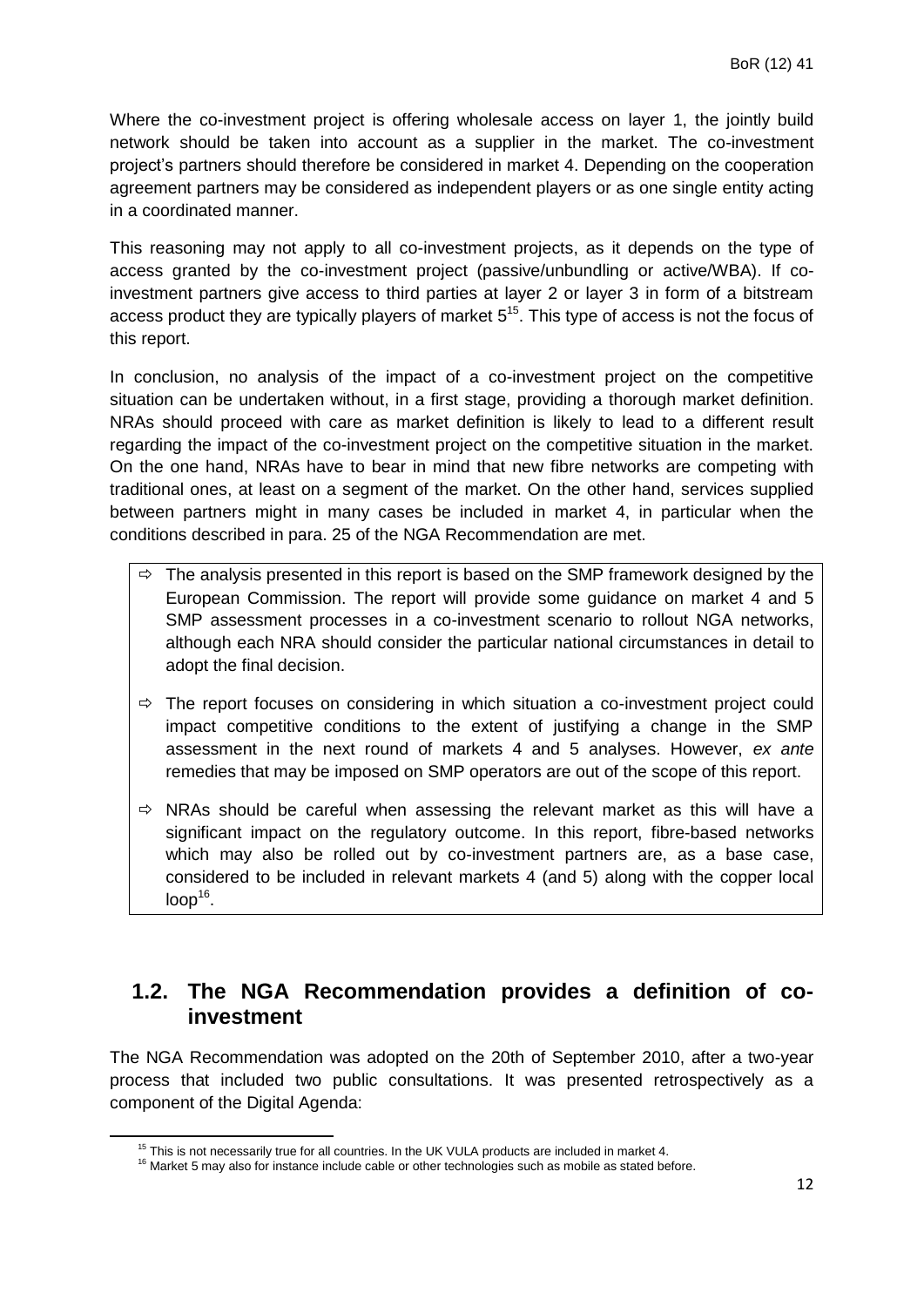*"To foster the deployment of NGA and to encourage market investment in open and competitive networks the Commission will adopt a NGA Recommendation based on the principles that:* 

- o *investment risk should be duly taken into account when establishing cost-oriented access prices,*
- o *National Regulatory Authorities should be able to impose the most appropriate access remedies in each case, allowing a reasonable investment pace for alternative operators while taking into account the level of competition in any given area and*
- o *co-investments and risk-sharing mechanisms should be promoted."*

This Recommendation also aims to:

- $\circ$  ensure the convergence of regulatory approach (i.e. no "regulatory holiday");
- o foster private investment in a context of limited public funding;
- o ensure rapid roll outs in order to reach the Digital Agenda objectives.

It is consequently regarded in relation to initiatives on mobile broadband, and has been linked to the Radio spectrum policy programme (RSPP) and the Broadband communication in order to reach the speed and coverage objectives defined in the Digital Agenda, respectively basic broadband coverage for 100% of EU citizens in 2013 and complete coverage at 30Mbps and 50% of households with access to lines over 100Mbps.

The Recommendation covers different types of NGA underlying technologies, including FTTC technologies such as VDSL, as well as FttH PON and FttH P2P architectures. It also deals with various models, from the situation in some countries where the rollout of NGA networks is generally based on the use of the copper subloop, to other situations, such as in France, where the use of copper subloop is  $-$  so far  $-$  residual and mainly based on FTTH. Such diversity implies different possible set of remedies, from passive (e.g. duct access, inhouse wiring, fibre loop unbundling, sub-loop unbundling...) or active products (e.g. bitstream, VULA, VLL...).

The Recommendation aims at defining a common regulatory response to different conditions encountered in NGA roll out. The purpose is not to achieve regulatory homogeneity, but rather consistency:

- o Recital 3: *"it is therefore appropriate to provide guidance to NRAs aimed at preventing any inappropriate divergence of regulatory approaches, while allowing NRAs to take proper account of national circumstances when designing appropriate remedies"*;
- o following the principle that *"similar situations receive similar treatment"* in the regulation of markets 4 and 5.

Although the Recommendation is based on the common (i.e. asymmetric) regulatory approach, it recognizes the possibility for symmetric measures. This approach is coherent with the state of play in most Member States, as *"in most cases NGAs are the result of an upgrade of an already existing copper or co-axial access network"* (Recommend 11). However, symmetric obligations are expressly foreseen, and Recital 4 quotes: *"Member States may also impose obligations of reciprocal sharing of facilities on undertakings operating an electronic communication network in accordance with Article 12 of that directive*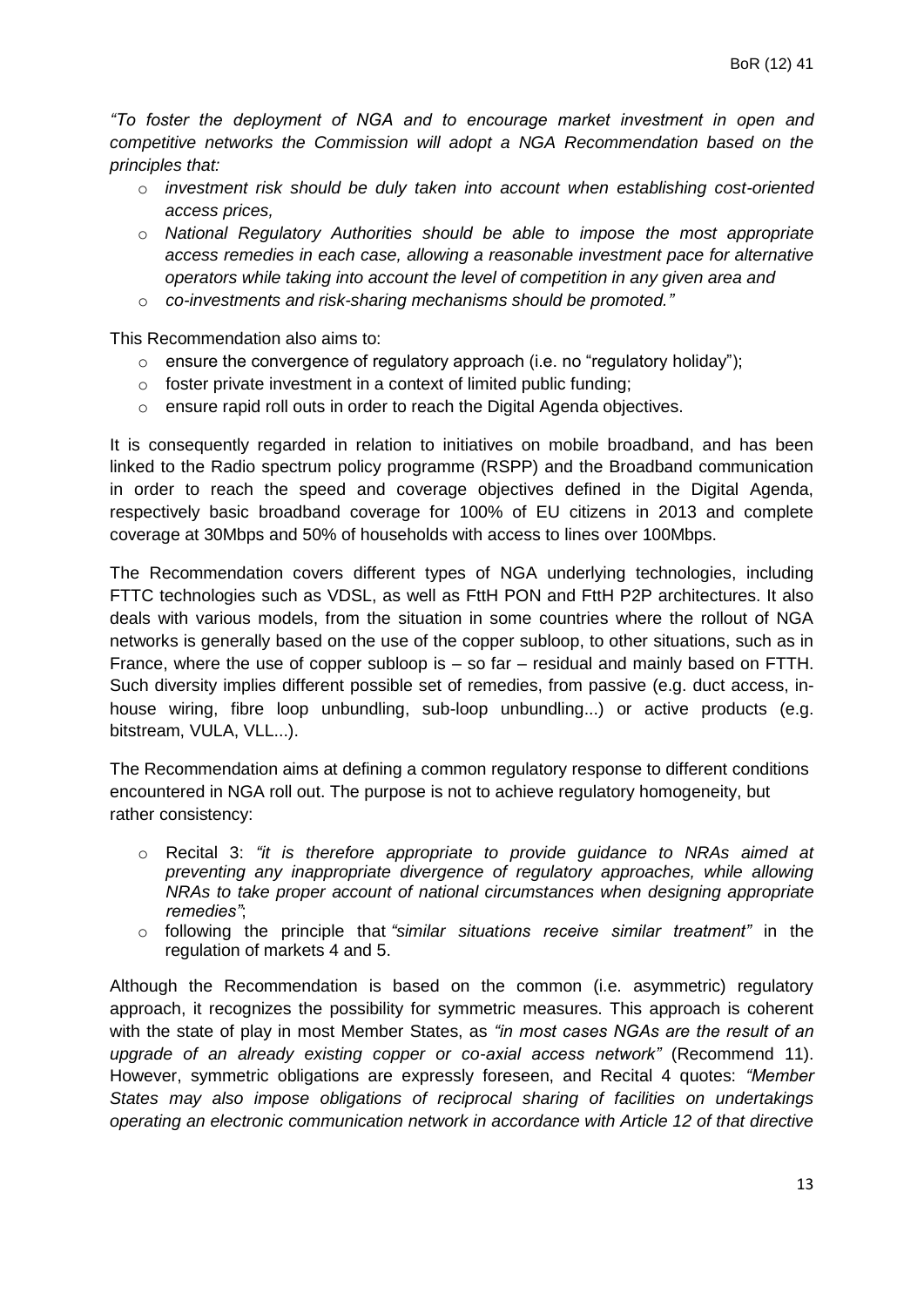*which would be appropriate to overcome bottlenecks in the civil engineering infrastructure and terminating segment".*

The NGA Recommendation provides a general definition for co-investment in FttH networks:

*"'Co-investment in FTTH' means an arrangement between independent providers of electronic communications services with a view to deploying FTTH networks in a joint manner, in particular in less densely populated areas. Co-investment covers different legal arrangements, but typically co-investors will build network infrastructure and share physical access to that infrastructure."*

## <span id="page-13-0"></span>**1.3. Key features of co-investment projects**

#### **1.3.1. Rationale for entering a co-investment project**

<span id="page-13-1"></span>So far, few FTTH co-investments schemes have been reported by IRG Member States. Those are currently limited to Switzerland, France, the Netherlands and Portugal, and where they exist, they typically account for a small proportion of the total FTTH deployments<sup>17</sup>. However, the significant sunk investment required in NGA networks rollout, combined with the high risks due to uncertainties relative to the take-up of fibre-based services have resulted in little drive for operators to deploy such networks in the Member States to date.

Often, communications providers deploying NGA networks do not possess enough capital to immediately cover the whole territory it plans to serve ultimately. A wider coverage can be achieved:

- o either by renting infrastructure owned by other operators;
- $\circ$  or through the shared ownership of an infrastructure to be deployed;
- o or through co-operation agreements on the use of an infrastructure.

Co-investment strategies enable non-SMP operators who could not realistically undertake large scale deployment in the access network on their own to invest at similar conditions. In this sense, such agreement may be seen as an opportunity rather than a threat to competition and possibility for collusion.

In those cases where LRIC-based cost-orientation is imposed as an appropriate remedy on the regulated market, an infrastructure rental solution, based on a per-line rental charge (including in terms of investment risk taken by the infrastructure operator, which can still charge the appropriate risk premium) should be equivalent to building its own infrastructure where the operator would obtain the totality of the revenues, and paid the totality of costs for a given area. However, the co-investment and co-operation solutions both require coordination and legal efforts leading to additional risks. The rationale for co-investment is therefore analysed in this report.

There is a risk that a decision to conclude a co-investment arrangement could result from anticompetitive motives:

<sup>1</sup>  $17$  Except from the Netherlands, where the SMP operator (KPN) chose to roll out FttH exclusively via the co-investment scheme with Reggefiber.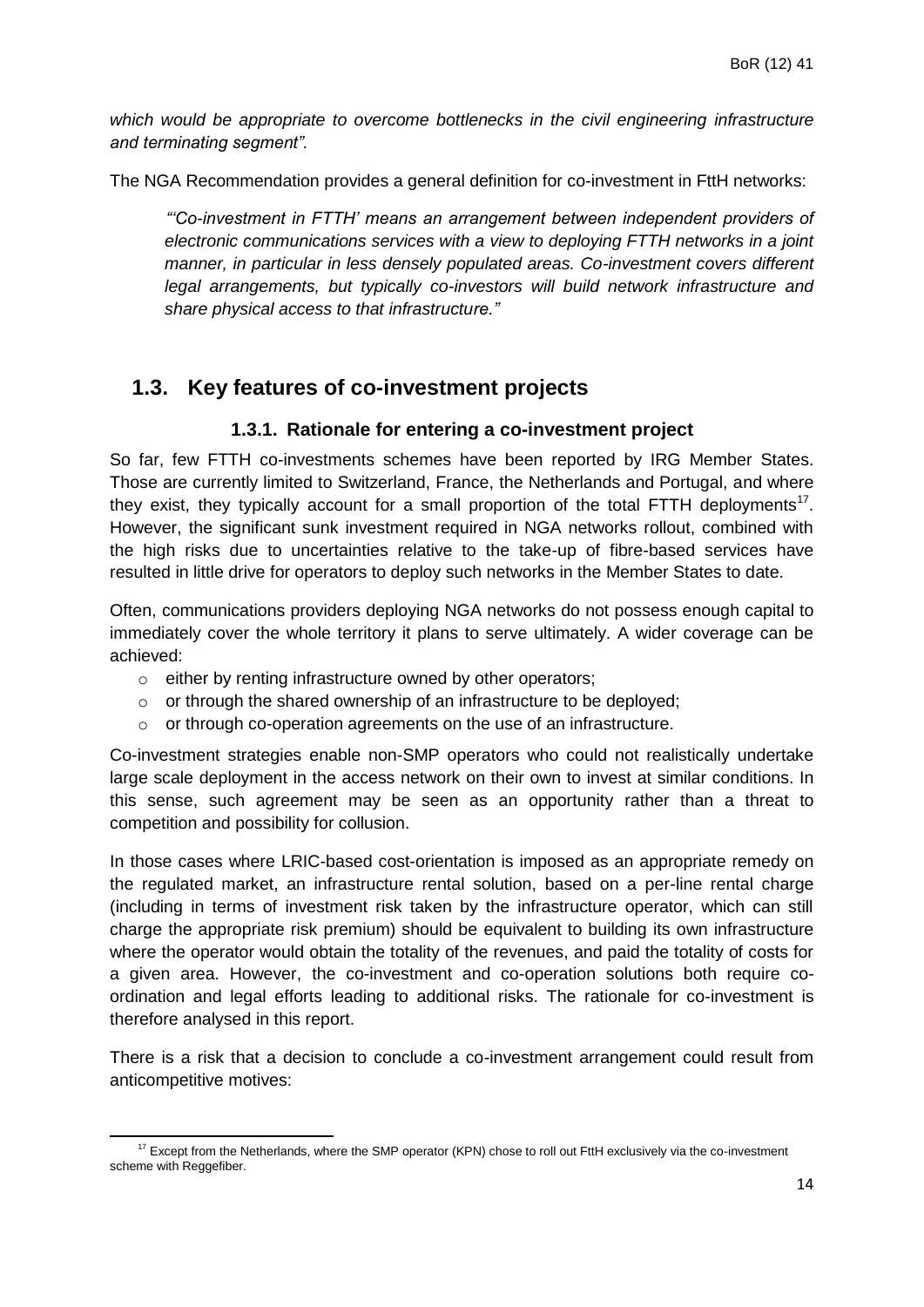- o Facilitating collusion or exchange of information: operators co-operating in a segment of the value chain may be officially competing in other parts of the value chain (e.g. in retail), where there is a risk that they co-ordinate their action, to the detriment of thirdparty operators.
- $\circ$  Creating a (joint-) dominant position with a plan to abuse of it: operators can use the co-investment as a communication and co-ordination device in the downstream market.

However, there also are technical, economical/financial, institutional or regulatory conditions causing the emergence of co-investments:

► *Co-investments enable operators to commit to wider coverage:* by agreeing on co-investments in large areas of the territory of a Member State, the various operators may demonstrate their commitment to a wide geographic coverage (with a given amount of capital), with potential benefits to competition, supposing a guaranteed number of operators will be present at the retail level in the areas covered by the scheme. It is not unconceivable that the operators' behaviour can have a positive impact on their image.

► *Mitigating risks for smaller operators:* the incentives may be different for a small operator, or generally for an operator that cannot deploy its networks in a sufficient variety of areas. Co-investing in several areas may be a way to avoid some of the risk associated with NGA investment in a particular area

► *Symmetric regulation fostering co-investments:* in certain Member States, symmetric regulation may force the operators to mutualise their investments for some elements of the network in certain geographic areas, in application of the local policy guiding the deployments. Locally, this will lead to a co-investment, but forced on the operators rather than decided by them. The competitive outcome of this situation probably differs from the standard case, in the sense that it is unlikely to prove a potential threat to effective competition per se. This sort of co-investment, by nature, offers a number of guarantees.

► *Balance-sheet and tax optimisation:* partly depending on the applicable company and tax legislation, an operator may have a preference for owning assets, rather than leasing them. For an operator with such preferences, co-investments can contribute to a balancesheet optimisation strategy: the operator will be treated as the owner of a greater part of the infrastructure it uses. Facilitating co-investments would help such operators adapt their assets to their plans, and perhaps save on tax or legal costs.

Co-investment agreements should be monitored as they may facilitate behaviour conducive to lower the level of competition of the wholesale market with respect to fully independent partners (e.g. with parallel networks). However, the terms and conditions of the agreement, independently of the legal structure of a given co-investment, can provide guarantees against such behaviour.

#### <span id="page-14-0"></span>**1.3.2. The report focuses on co-investment schemes including the SMP operator**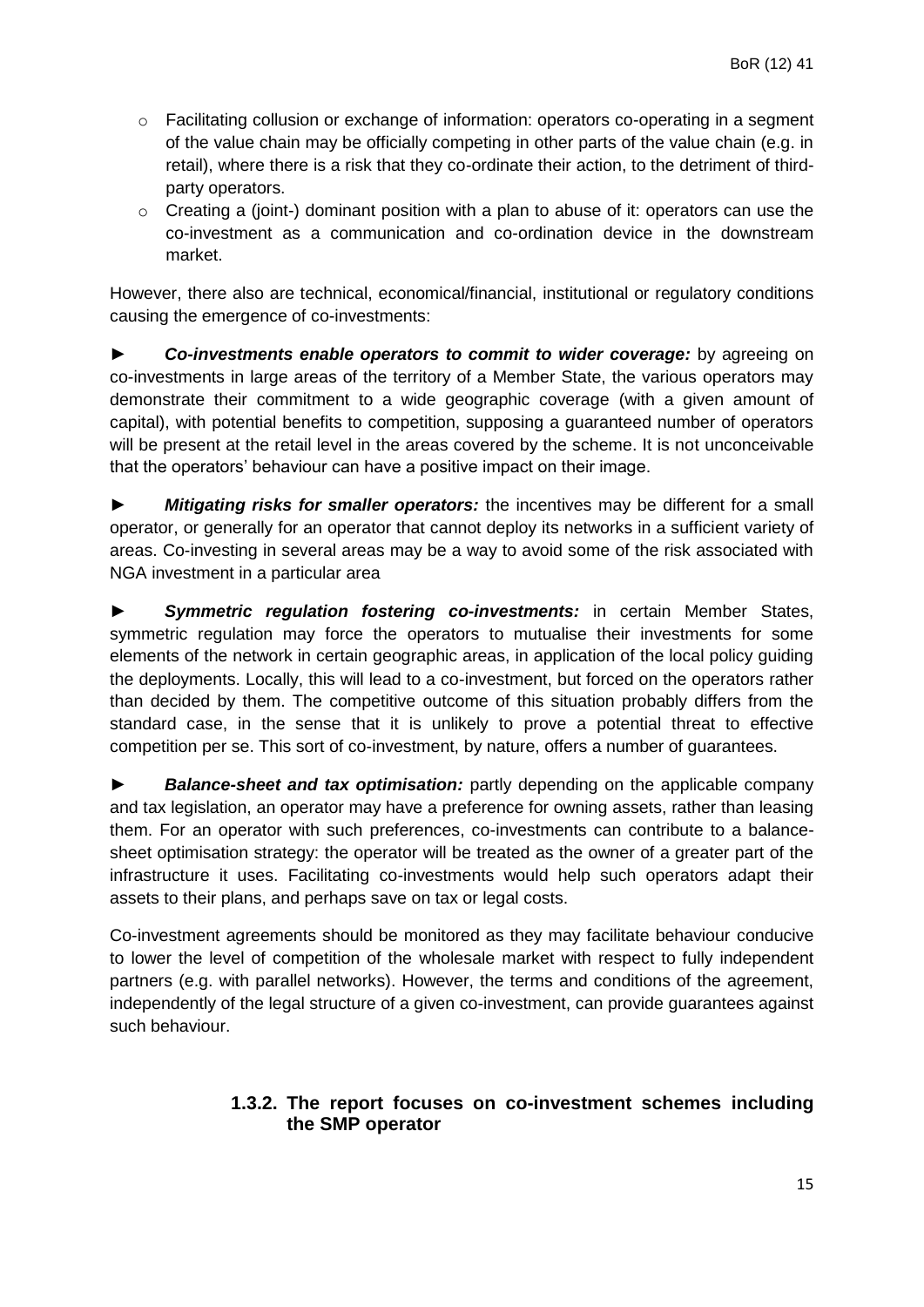This report is focused on co-investment schemes whereby one of the parties to the coinvestment is the operator or operators designed as having SMP in markets 4-5 of the 2007 EC Recommendation on Relevant Markets.

The NGA Recommendation emphasises that NRAs' task in a co-investment scenario consists also of analysing to what extent a co-investment project is sufficient to reach the conclusion that competition on the downstream markets would also be effective absent *ex ante* regulation.

Limiting the scope of the report to co-investment agreements whereby the SMP operator designated during the previous round of market analysis is a party to the agreement does not obviously imply that agreements entered into by non-SMP operators (e.g. Vodafone-Optimus in Portugal) do not need to be evaluated; as such agreements may also have an impact in the development of competition on both wholesale and retail markets. However, such an analysis is unlikely to be substantially different from an assessment including the SMP operator. In this case, markets 4 and 5 would most likely include the copper local loop, owned by SMP operator designated during the previous round of market analysis, as well as any fibre local loop rolled out by the co-investment project led by alternative operators. NRAs are already well equipped to determine, on the basis of the competitive structure and characteristics of the market, whether a particular operator has SMP.

#### **1.3.3. Direct public intervention is out of the scope of this report**

<span id="page-15-0"></span>Partners entering a co-investment agreement may be of different type and origin. Whilst coinvestment projects often include incumbent or alternative operators, it appears from several examples in Europe (i.a. Switzerland, Sweden and France) or in other countries (i.a. Qatar, Australia and Singapore) that NGA networks rollout may also be initiated by other entities such as local authorities or publicly controlled energy and utilities companies.

Public intervention towards the development of NGA networks must be compatible with the TFEU (art - 106-109), as network deployment is an economic activity. Therefore, public intervention may incorporate a state aid unless:

- $\circ$  the local authority acts as rational, profit-seeking investor Market Economy Investor Principle ( $MEP'$ ) (State aid decision C 53/2006, Citynet<sup>18</sup>, 11 December 2007);
- $\circ$  the networks provide a Service of a General Economic Interest ('SGEI') and the compensation was determined in respect with the Altmark criteria<sup>19</sup>.

1

<sup>18</sup> http://ec.europa.eu/competition/state\_aid/register/ii/by\_case\_nr\_c2006\_0000.html

<sup>&</sup>lt;sup>19</sup> According to the Court of Justice Case-C-280/00 Altmark Trans GmbH and Regierungspräsidium Magdeburg v. Nahverkehrsgesellschaft Altmark GmbH [2003] ECR I-7747, public funding of a Service of General Economic Interest does not constitute State aid, and is therefore compatible with the general prohibition set out in article 107 TFEU, if it respects four criteria:

*<sup>&</sup>quot;- first, the recipient undertaking is actually required to discharge public service obligations and those obligations have been clearly defined;*

*<sup>-</sup> second, the parameters on the basis of which the compensation is calculated have been established beforehand in an objective and transparent manner;*

*<sup>-</sup> third, the compensation does not exceed what is necessary to cover all or part of the costs incurred in discharging the public service obligations, taking into account the relevant receipts and a reasonable profit for discharging those obligations;*

*<sup>-</sup> fourth, where the undertaking which is to discharge public service obligations is not chosen in a public procurement procedure, the level of compensation needed has been determined on the basis of an analysis of the costs which a typical*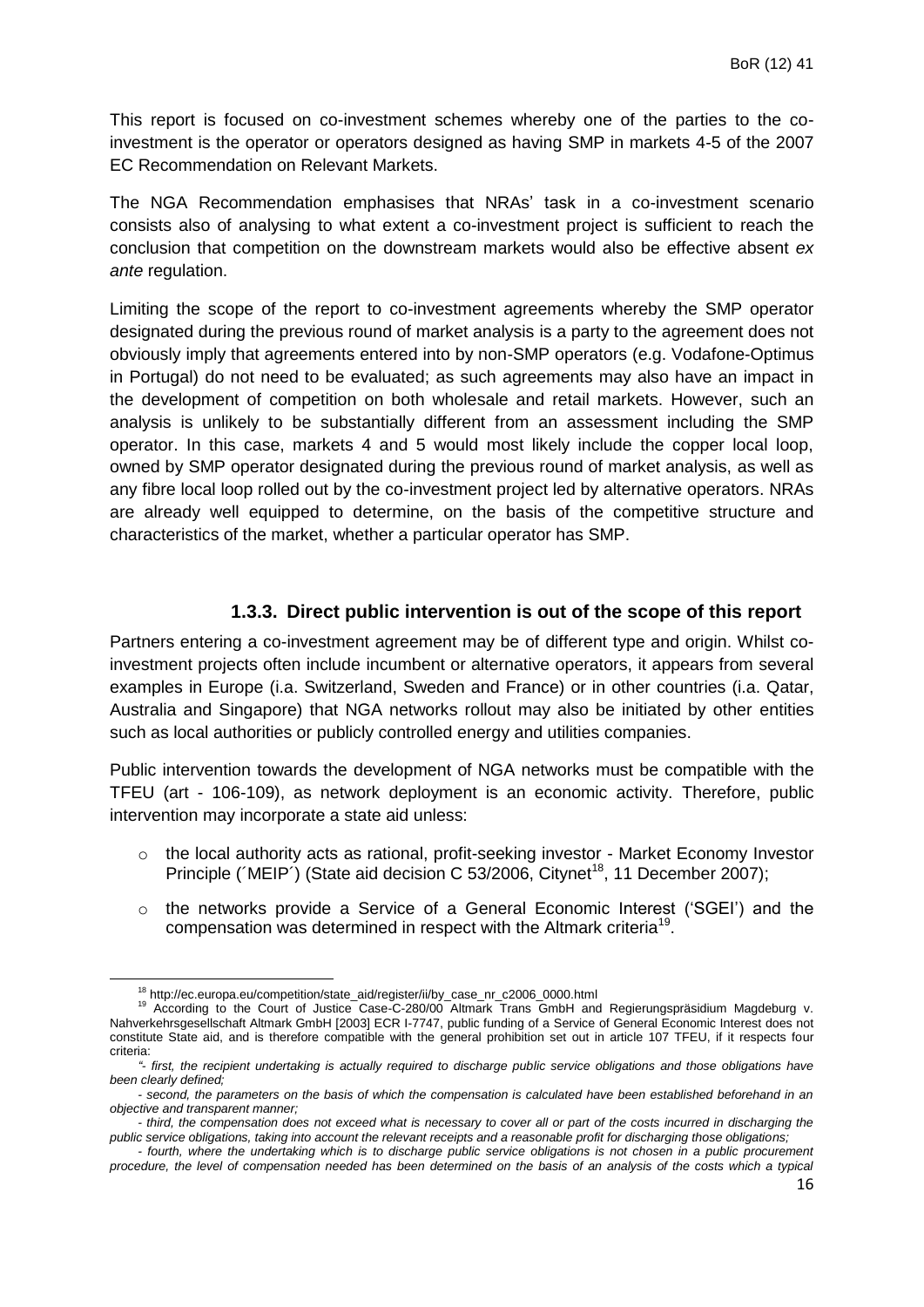In case the public intervention incorporates a state aid, it should abide by the Community Guidelines for the application of State Aid rules in relation to rapid deployment of broadband networks (2009/C235/04). This specific framework imposes several conditions, for instance regarding wholesale access:

*"In exchange for receiving state support, the beneficiary should be required to provide third parties with effective wholesale access for at least seven years. In particular, the access obligation imposed should also include the right to use ducts or street cabinets in order to allow third parties to have access to passive and not only active infrastructure. (...)*

*In addition, whatever the type of the NGA network architecture that will benefit from State aid, it should support effective and full unbundling and satisfy all different types of network access that operators may seek (including but not limited to access to ducts, fibre and bitstream)."*

This specific framework aims at ensuring that the operator that could benefit from the state aid (partner operator within a public-private partnership) won't be in the position to take "undue advantage" of it. In conclusion, public intervention that involves a state aid (or the provision of a SGEI) falls into the scope of specific additional constraints that are out of the scope of this report. Under the "market economy investor principle", public authorities are in this report regarded as a "usual" market player.

#### **1.3.4. Utilities companies taking part to a co-investment project are part of the scope of this report**

<span id="page-16-0"></span>Companies whose core-business activities are the provision of energy or other utilities sometimes enter co-investment projects to rollout NGA networks. Those companies usually don't compete on the retail market. Should they start to compete on the retail market, they would be regarded as alternative operators.

The NGA recommendation essentially focuses on the retail market when dealing with coinvestment. Competition on the upstream market may, under certain conditions, lead to effective competition on the downstream market as mentioned in para 28 of the NGA Recommendation: *"These conditions relate in particular to the number of operators involved, the structure of the jointly controlled network and other arrangements between the coinvestors which aim at ensuring effective competition on the downstream market".* Wholesale operators such as utilities might indeed provide services to several alternative operators present on the downstream market that wouldn't have the capacity to invest (or co-invest) directly.

Insofar as they are acting under the "Market Economy Investor Principle" public operators involved in a co-investment scenario will be examined under the scope of this report.

In any case, NRAs when assessing the effective impact of such co-investment should monitor that the agreement of these parties ensures their independency from the other coinvestors. This assessment could be done both through the analysis of the direct agreement

*undertaking, well run and adequately provided with means of transport so as to be able to meet the necessary public service requirements, would have incurred in discharging those obligations, taking into account the relevant receipts and a reasonable profit for discharging the obligations"*.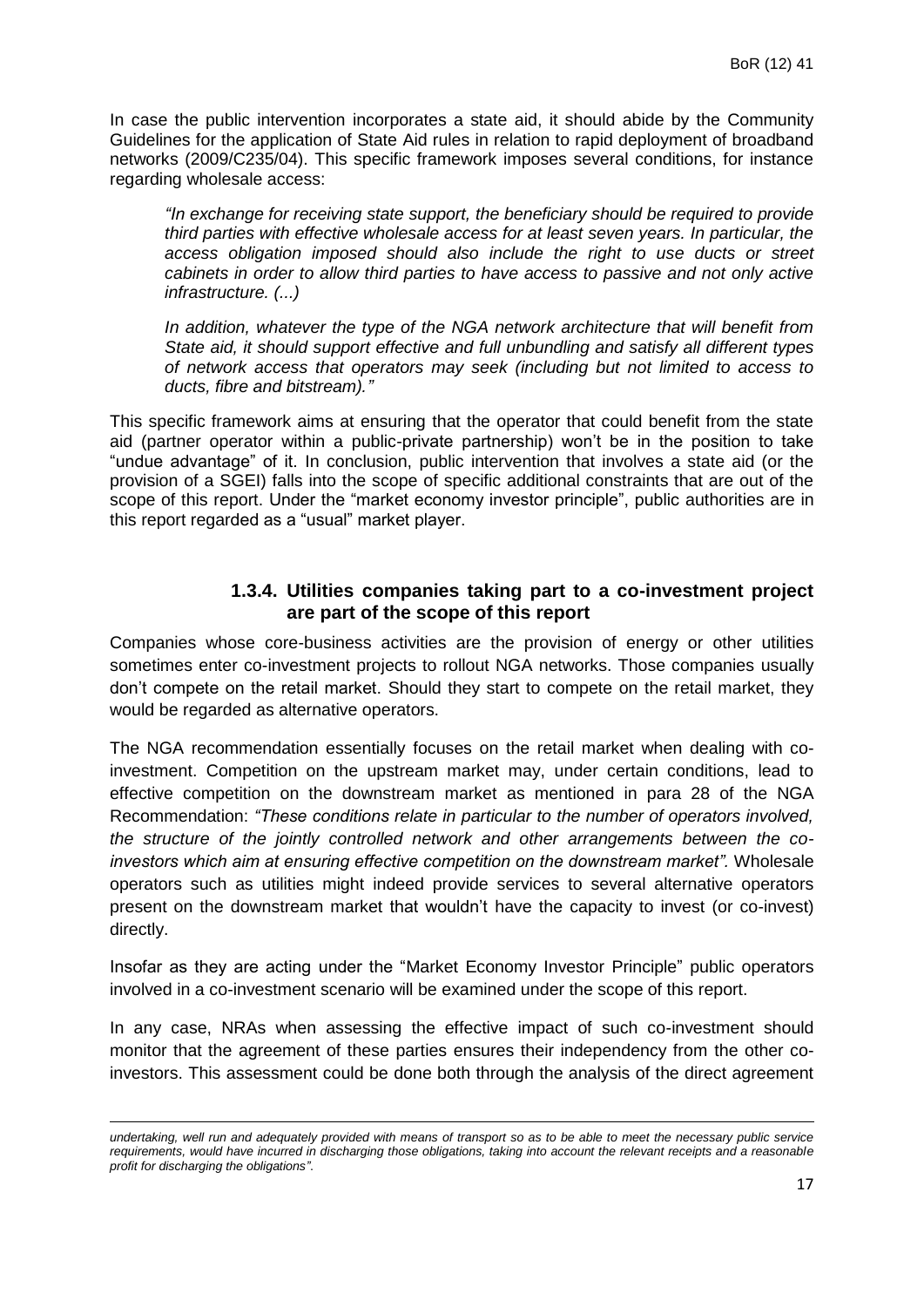clauses (for example, resale prohibitions) or by the potential impact of these partners (utilities or public operators) on retail conditions.

- $\Rightarrow$  Co-investment agreements may play a positive role in the deployment of NGA, but they should be monitored as they may facilitate behaviour conducive to lower the level of competition in the market.
- $\Rightarrow$  This report will focus on co-investment schemes whereby one of the parties to the coinvestment is the operator or operators designed as having SMP in markets 4-5.
- $\Rightarrow$  Public intervention that involves a state aid falls into the scope of specific additional constraints that are out of the scope of this report. The only public authorities' intervention considered in the scope of this report are those acting under the "market economy investor principle"
- $\Rightarrow$  Energy or other utilities companies taking part to a co-investment project and acting as wholesale operators should be examined by NRAs when assessing the competitive situation in the market, and are included in the scope of the current report.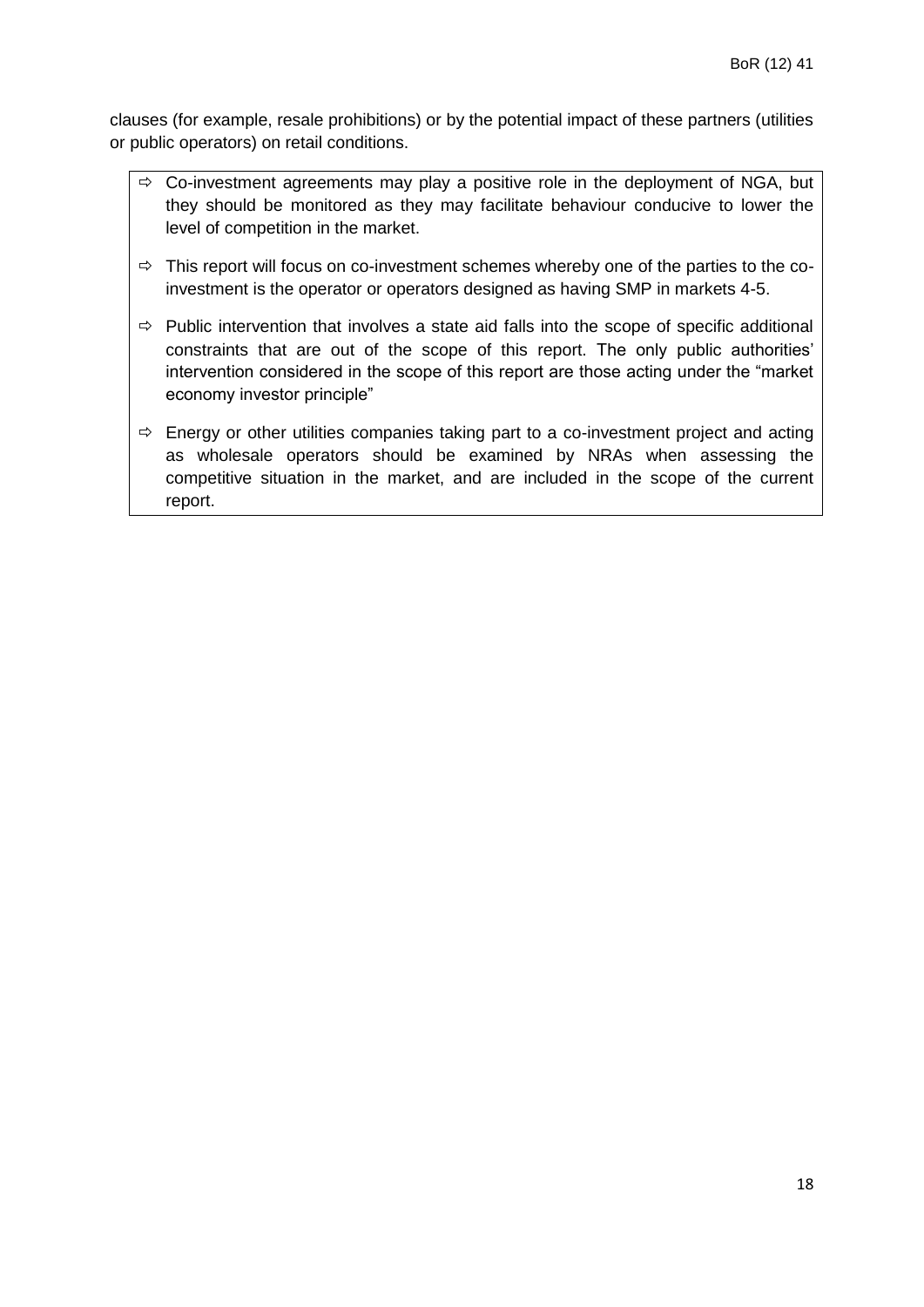## <span id="page-18-0"></span>**2. Overview of the answers to the questionnaire: coinvestment agreements in the Member States**

## <span id="page-18-1"></span>**2.1. Type of partners and legal forms**

Co-investment agreements throughout the Member States may generally be classified into several categories, according to the type of partners and the legal form of the agreement as shown in the table below.

| <b>Incumbent and</b><br>alternative<br>operators<br>competing at the<br>retail level |                                                                                    | Incumbent +<br>utilities company                                                                                                                     | Incumbent and/or<br>alternative<br>operators + local<br>authority                                         |
|--------------------------------------------------------------------------------------|------------------------------------------------------------------------------------|------------------------------------------------------------------------------------------------------------------------------------------------------|-----------------------------------------------------------------------------------------------------------|
| Joint-venture case                                                                   | Netherlands (KPN<br>41% and Reggefiber<br>$59\%)^{20}$                             | n/a                                                                                                                                                  | Italy (Trentino)                                                                                          |
| <b>Long-term</b><br>cooperation<br>agreement (IRU<br>access)                         | Portugal, most co-<br>investment projects<br>in the very-high<br>density in France | Switzerland (most<br>local projects),<br>France (some co-<br>investment projects<br>with energy utilities<br>outside very-high<br>density in France) | Co-investment<br>projects outside<br>areas declared as 'of<br>interest' by private<br>operators in France |

#### **Table 3: Categories of co-investment agreements**

*Case Study n° 1: IRUs have been favoured in France*

In France, the co-investment agreements mainly take place between two to four players out of the four national DSL players (namely France Télécom, SFR, Free Infrastructure and Bouygues Telecom). The structure of those agreements is identical: one operator signs a contract with the co-owners of a buiding and becomes the operator of the building. This operator is in charge of the construction and the maintenance of the network within the building. This operator offers passive access, either through a dedicated fibre line or through a shared fibre line, to the other members of the co-investment agreement, in the form of a 30-year (or 24-year) indefeasible rights of use (hereinafter referred to as "IRU"), renewable two times.

Outside very-high density areas, several FttH projects have been launched on a local basis. They include deployments led by local authorities such as in the city of Pau or the

<sup>1</sup> 20 On April 14<sup>th</sup>, 2012 the Dutch Competition Authority approved a deal involving the increase of the stake of KPN to 60%. As a result, KPN (the SMP operator) gained a full control of the joint venture.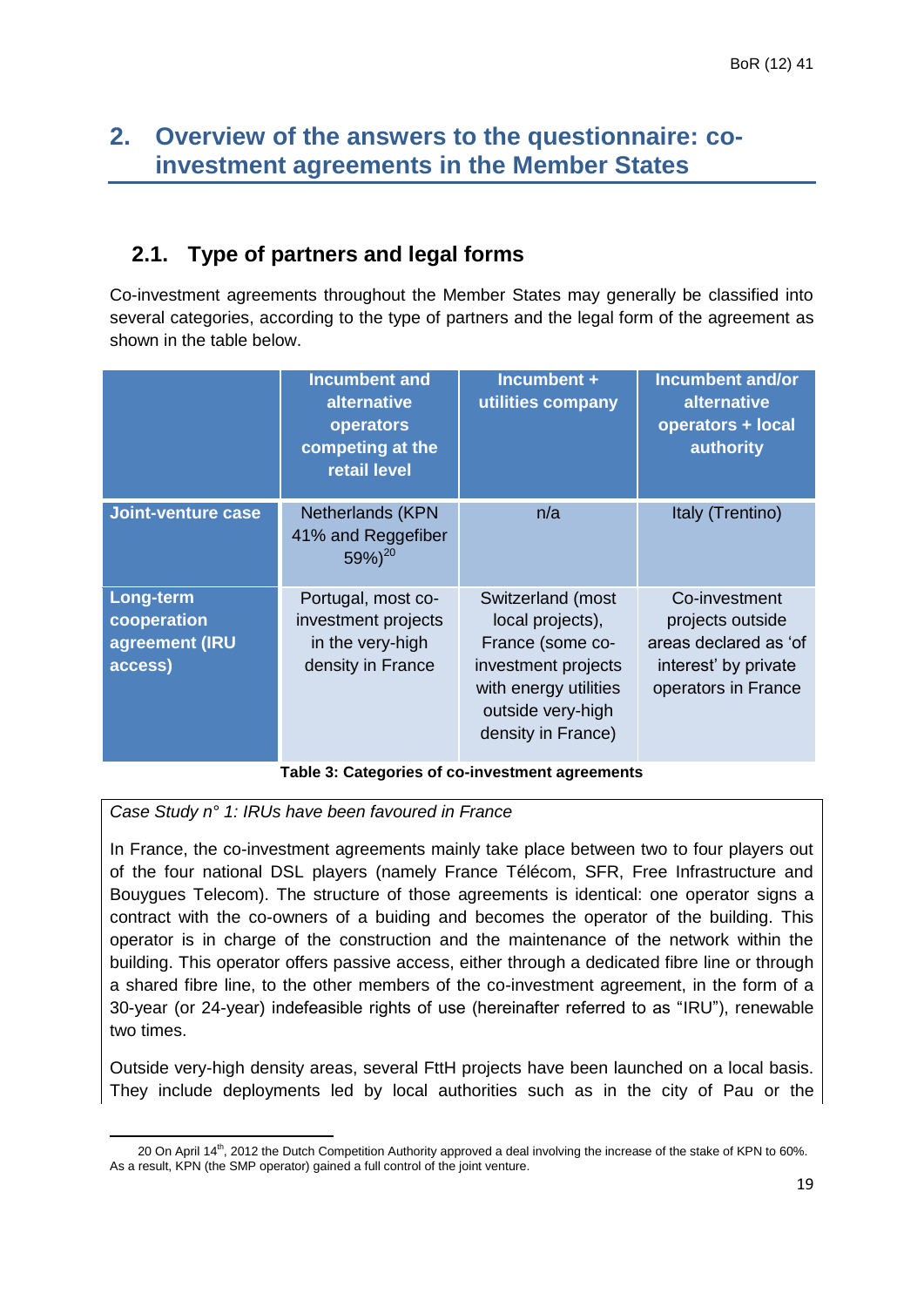départment de La Manche, and deployments led by energy companies such as in the départment de l'Ain and Pays Chartrain. Access to FttH networks in those areas is regulated under ARCEP's decision n° 2009-1106 (December 2009, 22nd) completed by decision n° 2010-1312 (December 2010, 14th). Access at the concentration point must be granted through a co-investment offer (long-term depreciable indefeasible rights of use) and through a location offer for any deploying operator ("symmetrically").

## <span id="page-19-0"></span>**2.2. Footprint**

#### ► *Co-investment projects are a significant part of actual and future NGA deployments.*

So far, NGA networks have been deployed slowly across the EU Member States. Estimates for NGA homes passed are around 35 million as of December 2010, amounting to an estimated 17.5 % of households in the Member States $^{21}$ . Although those figures remain low compared to the target set by the European Commission (at least half of European households subscribing to speeds above 100Mbps by 2020), co-investment projects represent a significant part in these deployments: indeed, although the figures on the different projects are not always precise or available, co-investments currently represents at least 1.35 million households, if we take into account the networks built in France, the Netherlands, and in Portugal, where the coverage comprised in the co-investment agreement between two altnets is limited to 400 000 homes .

Within the next 7 years, the estimated number of homes passed, based on the announcements made by Free and France Telecom in France outside the very-high density areas as well as the stakeholders' announcements in Italy, the Netherlands and Switzerland, amount to over 7.3 million households. This means that in some countries co-investment projects are likely to play a significant role in ultrafast broadband offers in the future.

#### ► *Co-investment projects tend to start the rollout in the largest and densest cities before expanding to achieve national coverage.*

Most of the live co-investment projects are currently taking place in the very-high density areas, or in the largest cities and their immediate surroundings; the coverage of less denselypopulated areas for a complete national coverage has still not begun on a large scale.

In the Netherlands, 950 000 homes<sup>22</sup> have been covered by Reggefiber under co-investment so far in over 80 cities (about 12% coverage of total population). Reggefiber's ambition is to realize nationwide coverage, and 1.2 million homes are planned to be covered by 2012. Similarly, in Switzerland, co-investment agreements between the SMP and different utilities (belonging to communes, cantons or cities) for co-investment in FttH networks include plans to achieve from 90 to 100% coverage in the considered areas (the largest Swiss cities) by 2015-2020. A recent decision by the Swiss competition authority of 11 November 2011 $^{23}$ 

<sup>21</sup> Source : Eurostat, 03/2011

<sup>22</sup> Source : http://www.eindelijkglasvezel.nl/resultaten.html. Homes passed in Q4 2012.

<sup>23</sup>[http://www.weko.admin.ch/index.html?lang=de&download=NHzLpZeg7t,lnp6I0NTU042l2Z6ln1acy4Zn4Z2qZpnO2Yuq2Z](http://www.weko.admin.ch/index.html?lang=de&download=NHzLpZeg7t,lnp6I0NTU042l2Z6ln1acy4Zn4Z2qZpnO2Yuq2Z6gpJCDdIF3g2ym162epYbg2c_JjKbNoKSn6A--) [6gpJCDdIF3g2ym162epYbg2c\\_JjKbNoKSn6A--](http://www.weko.admin.ch/index.html?lang=de&download=NHzLpZeg7t,lnp6I0NTU042l2Z6ln1acy4Zn4Z2qZpnO2Yuq2Z6gpJCDdIF3g2ym162epYbg2c_JjKbNoKSn6A--)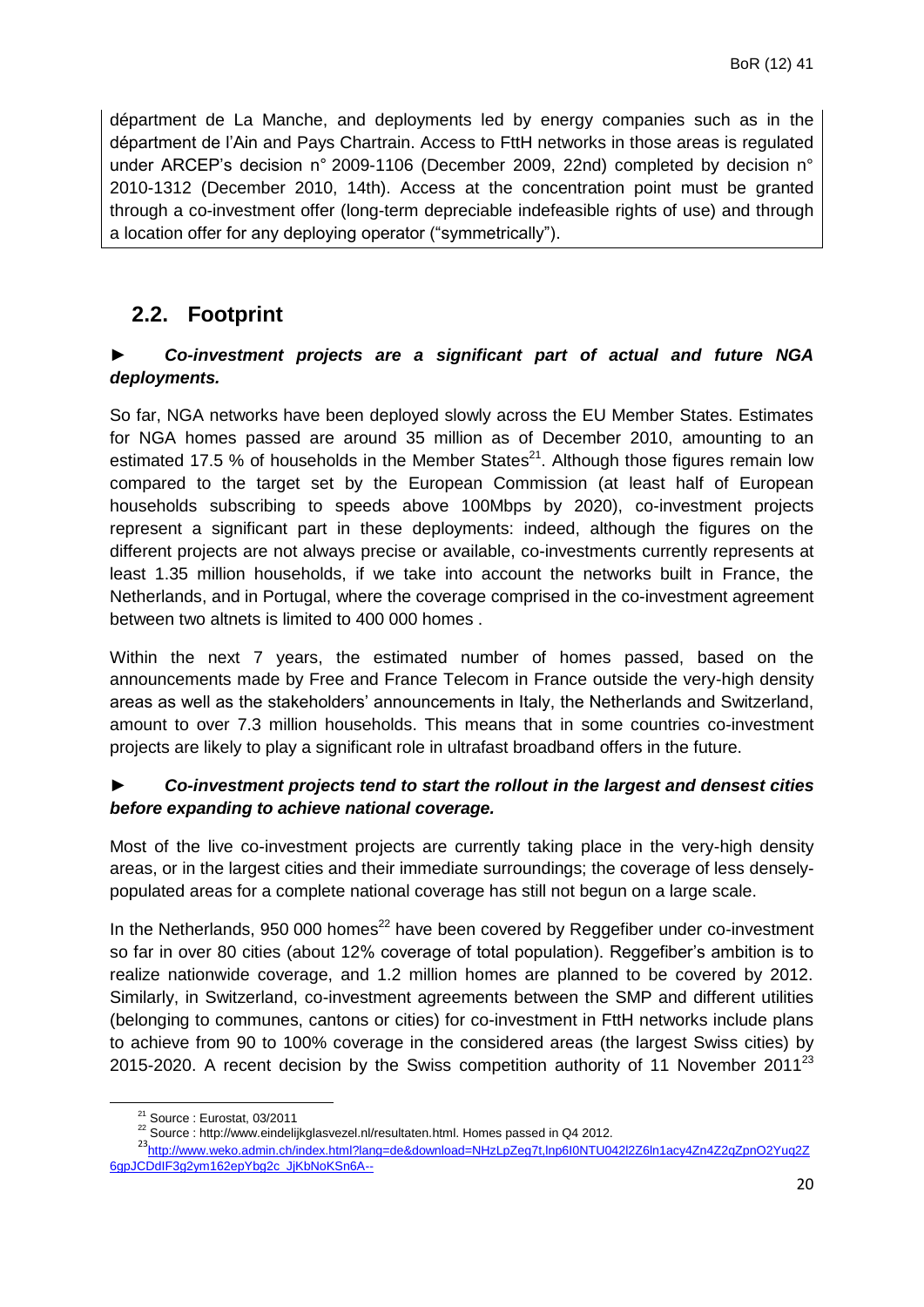stated that a series of clauses of the co-investment agreements cannot be exempted from sanctions according to article 5 Swiss cartel law (comparable to article 101 TFEU regarding agreements restricting competition). As a consequence the partners have adjusted their coinvestment agreements in several cities. In Basel<sup>24</sup>, Bern<sup>25</sup>, Zürich<sup>26</sup> and Lucerne<sup>27</sup> (but not yet in other cities) the clauses regarding layer 1 exclusivity and investment protection have been deleted and the compensation mechanism has been adjusted and will in any case not take effect before the completion of the roll-out. Furthermore, the so-called "circumvention clause" in the Basel co-investment agreement has been removed<sup>28</sup>. Finally, in its additional decision of 17 February 2012 the authority comes to similar conclusions for the coinvestment agreements in Geneva and Fribourg<sup>29</sup>. In the case of the Joint-Venture in Fribourg, the authority concludes that in addition to the clauses already mentioned an agreement between the parties on wholesale prices (over 40 years) and an agreement regarding minimum volume commitments would both restrict competition importantly. As of 14 May the motivation of the decision has not published.

Overall, the coverage targets, as well as the roll-out speed, seem to remain largely unchanged. The roll-out seems therefore not to be under fundamental review.

In France, the vast majority of the footprint of co-invested networks is – so far - located in the very-high density areas, as defined in a recent ARCEP decision<sup>30</sup> specifying the terms and conditions for accessing ultra-fast broadband optical fibre electronic communications lines. Those areas have been defined by the French NRA as a list of 148 communes gathering the urban areas with more than 250 000 inhabitants and their periphery, with the condition of a sufficient proportion of buildings with more than 12 dwelling units. So far, 28 % of the FttH homes passed in France have been rolled out under a co-investment scheme, amounting to about 335 000 households as of June 2011; the French regulatory framework also ensures that these co-investments remain open to other operators for future investment if they wish to address the corresponding households.

In France, outside very-high density areas, terms and conditions governing access have been defined in the decision n° 2010-1312 that was adopted by the French NRA in December 2010. France Telecom (SMP) and Free (third largest broadband operator in France) have since then signed a co-investment agreement on July 2011, concerning 5

24

1

[http://www.swisscom.ch/de/ghq/media/mediareleases/2011/11/20111109\\_02\\_Glasfaserausbau\\_Basel.html](http://www.swisscom.ch/de/ghq/media/mediareleases/2011/11/20111109_02_Glasfaserausbau_Basel.html)

<sup>25</sup> <http://www.ewb.ch/de/ueber-uns/medien/medienmitteilungen/2011/neuer-glasfaservertrag.html>

 $26$ 

[http://www.swisscom.ch/de/ghq/media/mediareleases/2012/01/20120111\\_MM\\_Glasfaserbau\\_EWZ.html](http://www.swisscom.ch/de/ghq/media/mediareleases/2012/01/20120111_MM_Glasfaserbau_EWZ.html)

<sup>27</sup> [http://www.tagesanzeiger.ch/wirtschaft/agenturen-ticker/Swisscom-und-ewl-passen-Vertrag-fuer-](http://www.tagesanzeiger.ch/wirtschaft/agenturen-ticker/Swisscom-und-ewl-passen-Vertrag-fuer-Luzerner-Glasfasernetz-an/story/25042101?dossier_id=1099)[Luzerner-Glasfasernetz-an/story/25042101?dossier\\_id=1099](http://www.tagesanzeiger.ch/wirtschaft/agenturen-ticker/Swisscom-und-ewl-passen-Vertrag-fuer-Luzerner-Glasfasernetz-an/story/25042101?dossier_id=1099)

<sup>28</sup> [http://www.iwb.ch/de/medien/aktuell.php?ID\\_news=459](https://sms-owa2010.ssl.admin.ch/f5-w-68747470733a2f2f6f75746c6f6f6b2e61646d696e2e6368$$/owa/redir.aspx?C=7faa3b3a10794ffbbdebc524ffde1f00&URL=http%3a%2f%2fwww.iwb.ch%2fde%2fmedien%2faktuell.php%3fID_news%3d459)

<sup>29</sup> <http://www.news.admin.ch/NSBSubscriber/message/attachments/25900.pdf>

<sup>&</sup>lt;sup>30</sup> Decision n° 2009-1106 of December 2009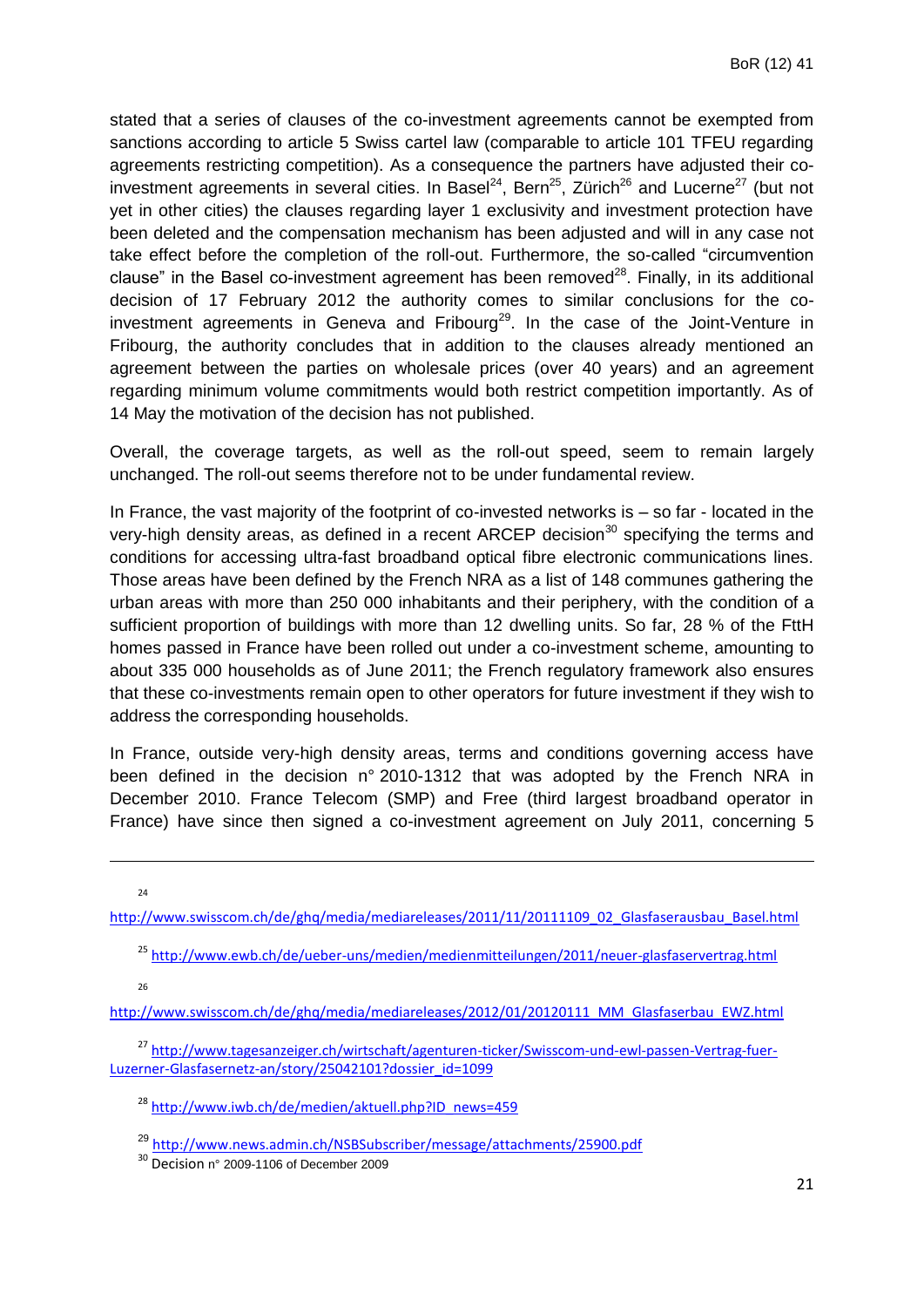million households to be passed between 2011 and 2020, in the majority of average-size French cities, representing 60 urban areas.

The two main Italian co-investment projects are located in the Trento and the Lucca's districts. Although they have not yet been finalized, these projects, are likely to be realized in the medium-term. The first project - which involves the Province of Trento, the SMP operator and another access operator- aims at covering all the houses on the district territory (objective of about 200.000 houses in seven years); the second one-which has been considered by the Commission a state aid compatible with EU rules- aims at covering 1000 houses in a white area of the district of Lucca.

## <span id="page-21-0"></span>**2.3. Technical forms**

#### **2.3.1. Number of fibre per dwelling unit**

<span id="page-21-1"></span>The issue of the number of fibres to be installed per dwelling unit is mainly relevant for the co-investment projects offering passive access to the co-investors. This number varies from one to four.

In the Netherlands, the number of fibre installed per dwelling unit is two, although it is currently not possible to buy them separately as one fibre is used for analogue TV.

In France's very-high density areas, ARCEP imposed an obligation for all building operator, when receiving a request from a third-party operator to install a dedicated fibre running to the customer premises on behalf of the requesting operator (which may be necessary for an operator opting for a point-to-point configuration and wanting to minimize the work that needs to be performed on its network), provided this operator is willing to share the total installation costs at the outset. This scheme does not impose a "multi-fibre standard" but rather makes it an option that other operators can exert. This means that, if no other operator is interested in exercising that option, the building operator can deploy the number of fibres it wants. Moreover, when at least four optical fibres have been installed per residential or office unit, and when all of the installed optical fibres are being used by operators, access can be provided at a location higher up the network than the concentration point, in either passive or active form. This obligation does not apply outside very-high density areas.

In Switzerland, in most cases in urban areas, four fibres are deployed in the building and usually up to the first concentration point outside of the building. In many cases several fibre lines per household (usually two) are also deployed in the feeder segment between the first concentration point and the POP.

#### **2.3.2. Location of the access point**

<span id="page-21-2"></span>In the existing co-investment schemes, access is usually provided at a passive level. However, in some Member States and providing a contribution to the costs of the active equipment by the partner, access is provided at the active level. This is for instance in the Italian case concerning Lucca district.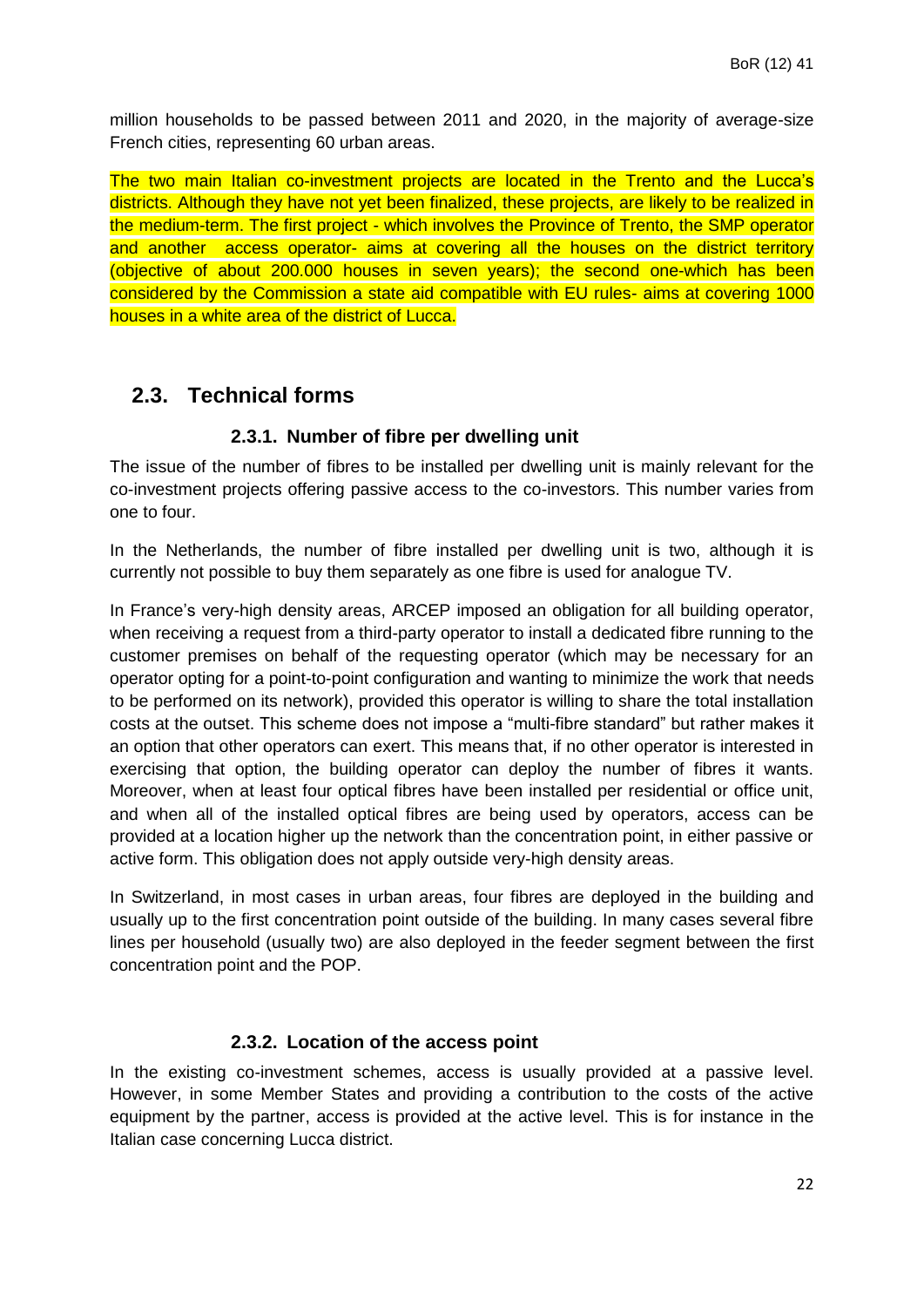The location of the access point may also vary: whilst the unbundling is provided at the ODF in the Netherlands, it is provided at the foot of the buildings in the very high-density areas in France.

In the Netherlands, Reggefiber builds the access network (FTU Fibre Termination Unit – Area-Pop with ODF) and backhaul network between Area-POP and City POP. There are about 20 Area-Pops connected to one city Pop. Other segments have to be built by the retail operators, as shown in the picture below.



The French regulatory framework allows for the access point to be situated within the limits of private property in the case of existing buildings in very high-density areas that have at least 12 residential or office units, or which are connected to a public sewage network that can be visited through a supply tunnel which can also be visited. In all other cases, the access point has to be located outside the limits of private property. In other zones, the regulatory constraint on the access point is a size constraint rather than a location constraint, as the access point has to gather a minimum of 1000 lines.

In Switzerland, the location of the access point can be set freely by the partners. There are many different solutions developing with partners accessing layer 1 in the POP or one of different concentration points.

## <span id="page-22-0"></span>**2.4. Contribution of the partners**

In *France*, the building operator deploys the terminating segment (up to the first concentration point). The partners then usually construct their own feeder and backhaul segments. Co-Investors buy a long-term right of use of the terminating segment. For each of the regulated co-investment plans, the building operators have to publish a reference offer that specifies, in particular, the terms and conditions of subscription and cancellation, prior information, the technical characteristics, the delivery processes and after-sales service, timetables and advance notice, quality of service and pricing terms and conditions. The building operator is required to establish and keep up to date information on the costs, including the expenditures made and containing a sufficient degree of detail that enables the French NRA to perform an audit.

The terms and conditions governing the price of access must be reasonable and comply with the principles of non-discrimination, objectivity, relevance and efficiency. In accordance with these principles, when the operator benefitting from this access contributes at the outset to

<sup>&</sup>lt;sup>31</sup> Source : Reggefiber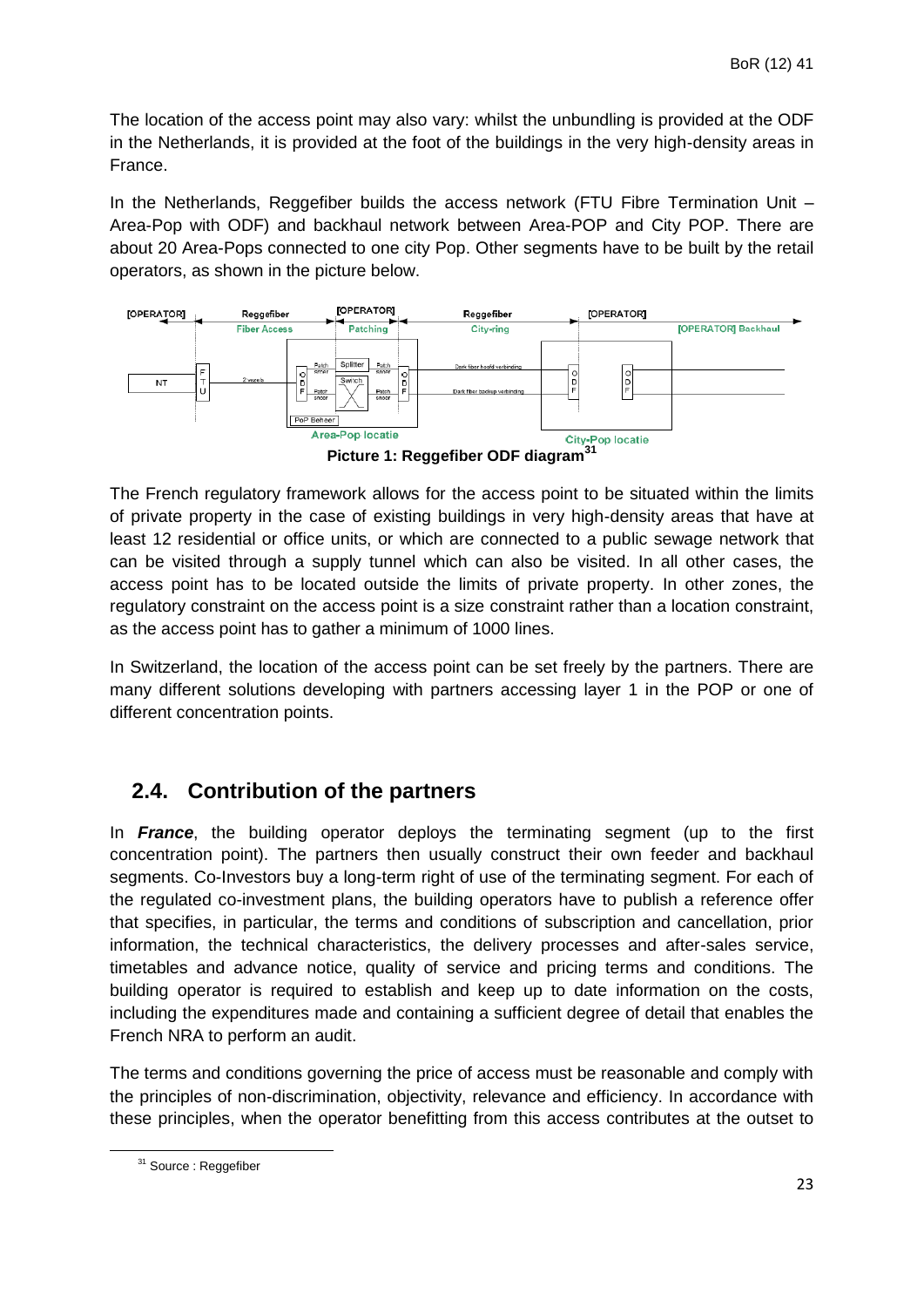financing the installation of the lines in the building, its contribution will be composed of financing the costs that are attributable to installations made on its specific request, along with an equal portion of the costs that are to be shared by all of the operators. For later entrants' contributions, the rate of return on investment used to determine the pricing terms and conditions will take account of the risk incurred and will extend a risk premium to the building operator (resulting in a WACC of 10.4% and a risk premium of 4.6%).

In *Italy* (Provincia di Lucca) Telco builds OTO-CP, the regional government builds the part from the street cabinet to the POP (CP-ODF) and the Telco its own backhaul. In the Trentino case the partners contribute to the passive elements of the all access network (ODF-Inhouse wiring).

In *Switzerland* the contribution depends on the cooperation model:

- o Construction contribution regional split: in some cooperation agreements the partners build the whole access network in a certain region. As an example Geneva's utility SIG builds the access network in the agglomeration of Geneva, incumbent Swisscom the one in the inner city. Finally, mutual layer 1 access is granted. The rollout cost is split in 60% Swisscom and 40% utility.
- o Construction contribution *s*plit in network hierarchy (terminating segment vs. backhaul)*:* in most of the 2-Partner co-investments, all segments from OTO to ODF are also jointly built. Usually, the utility builds the terminating (OTO-CP) segment while the incumbent builds the feeder (CP-ODF) and provides collocation. Partners then exchange IRUs to have access where there is no own infrastructure. Maintenance is usually in the responsibility of the constructing operator.
- o Financial contribution: in some special cases (e.g. village of Pfyn) there are other agreements implying only a financial contribution from one of the partner and no construction/telecoms asset contribution.

In the *Dutch* case, co-construction of Reggefiber and incumbent KPN via a joint venture takes place. Initially, KPN paid 41% and Reggefiber 59% of the deployment cost. In November 2011 KPN increased its stake in the joint venture to 60%, thereby gaining full control of the FttH-roll out. In April 2012 the deal was approved by the Dutch Competition Authority.

In *Portugal*, there is a cooperation of Optimus and Vodafone. Each operator builds full NGA networks independently, in the same or in different geographic areas (mainly in Lisbon and Porto metropolitan areas). The agreement defines the conditions in under which the parties may have access to (part of) the networks of each other.

## <span id="page-23-0"></span>**2.5. Access conditions to the co-investment partners and to third-parties**

In *France*, access to in-house wiring is mandated through symmetric regulation. An operator installing in-building wiring is required to grant a passive access to other operators at the concentration point. If all installed fibres are already in use, access may be granted higher in the network (passive or active). When requests for access are made prior to the installation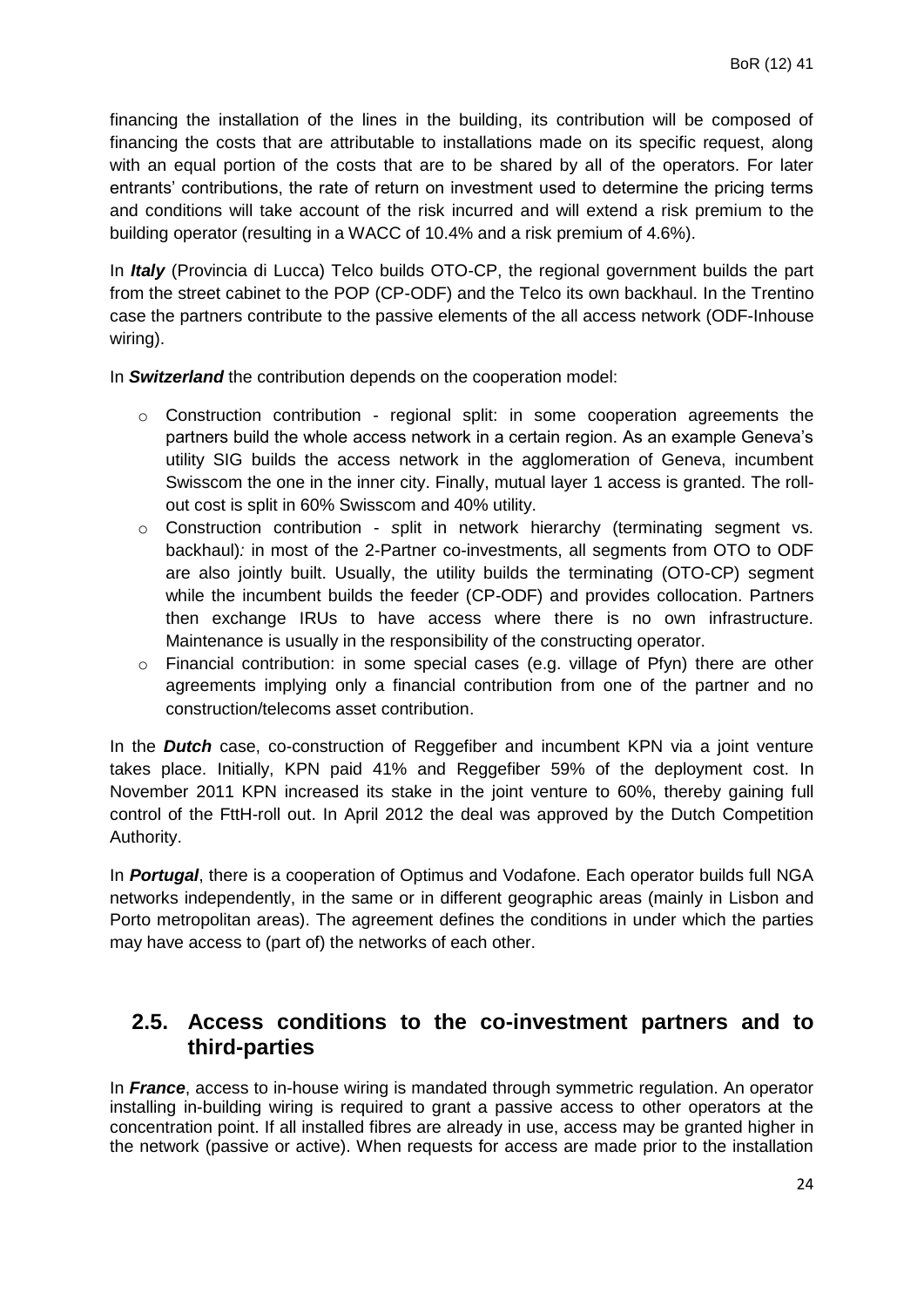of the lines in the building, the respective operator must grant reasonable requests from operators to benefit from access to an additional dedicated optical fibre for each unit in the building. ARCEP recommended a transparent consultation process to identify all operators wanting to participate in co-financing in-house wiring. As result of this rules, buildings are alternately equipped by France Telecom, Free, or SFR (or other operators) who grant each other passive access.

Tariffs for all other plans (in particular later entrants), are calculated similarly for operators which take part in initial co-investment, except for a risk premium benefitting to these initial co-investors.

In the *Italian* case of the Lucca District, the granted operator will get access to 1/3 of the whole duct capacity.

The District Authority ensures that the other 2/3 of the whole duct capacity will be available to operators without charge. Moreover the granted operator should provide access to third party(ies) through a bitstream product at retail-minus price.

In the Trentino case a "Newco" (Trentino NGN/Telecom Italia/OLO) will provide passive access services. In particular, the Newco will provide the access to the terminating segment from the base of the building to the customer NTP. Unbundling service from the central office of Telecom Italia will be provided to third parties only for customers (mainly business) that will be connected with a P2P network. In all other cases, the Newco will provide access to dark fibre from the central office of Telecom Italia to the base of the building. Newco will behave like an infrastructure operator giving access to partners and third parties at the same conditions.

In the *Netherlands* Reggefiber is regulated by OPTA at layer 1 at the area-POP (ODF). Regulated tariffs, with different CAPEX for different areas (depending on the capital expenditure per home passed), vary from 14.50€ to 17.50€ per month. Volume-discounts per area-pop are provided based on total market-volume<sup>32</sup>.

Although not involving the incumbent operator, in *Portugal*, there is a cooperation between Optimus and Vodafone. Each operator builds full NGA networks independently, in the same or in different geographic areas (mainly in Lisbon and Porto metropolitan areas). The agreement defines the conditions in under which the parties may have access to (part of) the networks of each other. In *Switzerland* only copper access products are regulated. The incumbent usually accesses the utilities' inhouse and drop fibre while the utility usually accesses feeder fibre of the incumbent. Layer 1 products therefore usually terminate in the incumbents CO. In case of a territorial roll-out, the incumbent accesses the utilities' fibre on the utility territory and vice versa. Access for third parties is currently provided under the following conditions: Layer 1 access by utilities might be offered from around 30 Fr./month (ca. 23€), Layer 2 from around 40 Fr./month (ca. 31€) . The incumbent plans to offer Layer 1 from around 40 Fr./month (ca. 31€) on a national scale.

## <span id="page-24-0"></span>**2.6. Symmetric regulation**

**.** 

While symmetric regulation is not the focus of this paper it needs to be considered in the analysis in countries where it forms a part of the co-investment agreement.

 $32$  There are caps for upfront payments per line (100€) and per area-pop (ODF) (3000€)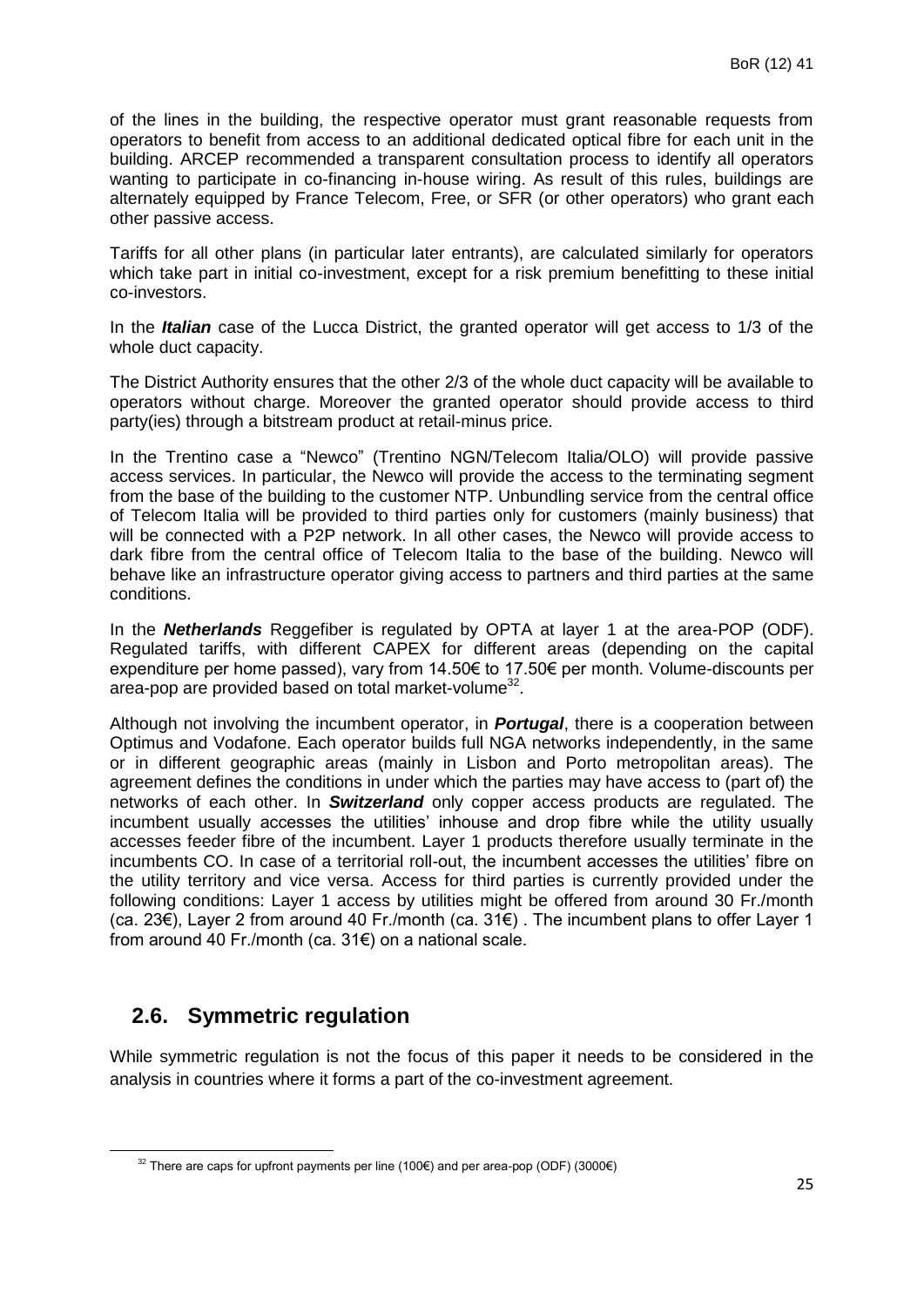Under Article 12 of the Framework Directive, NRAs must be able to impose the sharing of facilities or properties. Said article also states that Member States may impose the sharing of facilities or property on an operator or take measures to facilitate the coordination of public works in order to protect the environment, public health, public security or meet town and country planning objectives. In case of FttH, this sharing principle would suppose that any first operator reaching a building grants access for all its competitors at a node, where every end user connected is linked with a point-to-point optical fibre. This may be imposed through an approach based on symmetric access obligations (irrespective of a firm's dominance) or standard asymmetric remedies (pursuant to a SMP analysis).

Based on the answers to the questionnaire sent to the NRAs, national circumstances and specificities seem to have resulted in a large variety of approaches currently implemented by NRAs.

A number of NRAs (including Belgium, the Czech Republic, Norway, Sweden and the United Kingdom) consider that, since there has been no evidence of co-investment plans in the near future in their country, reflections on the issue of symmetric regulation have not yet been necessary. Other reasons not to have considered that possibility include that the in-building wiring usually belongs to building owners, such as in Estonia.

However, an increasing number of NRAs are considering the possibility of imposing symmetric access regulation in execution of revised article 12 of the Framework directive (including Italy and Germany). For instance, the draft review of the German Telecommunication Act foresees that the German NRA would be authorized to regulate the sharing of wiring inside buildings or up to the first concentration or distribution point where this is located outside the building and to ask any company owning telecommunication services network infrastructure (including utilities and regardless of their SMP status) to provide information on their infrastructure to an inventory kept by the NRA.

Additionally, some Member States have combined symmetric access obligations with an asymmetric SMP framework. It is for instance the case of Austria, where the market analysis decision for the wholesale market for access to physical infrastructure (market 4) obliges the SMP operator to invite alternative operators to planning meetings and co-operation talks prior to NGA roll-out for MDF regions.

In Croatia, the Electronic Communications Act and Ordinance on technical conditions of electronic communications network for business and residential buildings regulates shared use of in-house wiring in the case of new buildings. It imposes an obligation on any investor investing in new optical distribution networks to adopt a point-to-point network architecture from a distribution point mostly located in street cabinets, and to provide public information about their planned investment at least 60 days before the beginning of building works in a public accessible way.

#### *Case Study n° 1: Cooperation in Austria*

The market analysis decision for the wholesale physical network infrastructure access market (market 4, currently restricted to FTTB/FTTC) obliges the SMP operator to invite alternative operators to planning meetings and co-operation talks prior to NGA roll-out for MDF regions. In case several operators are planning to invest in a given area and it is not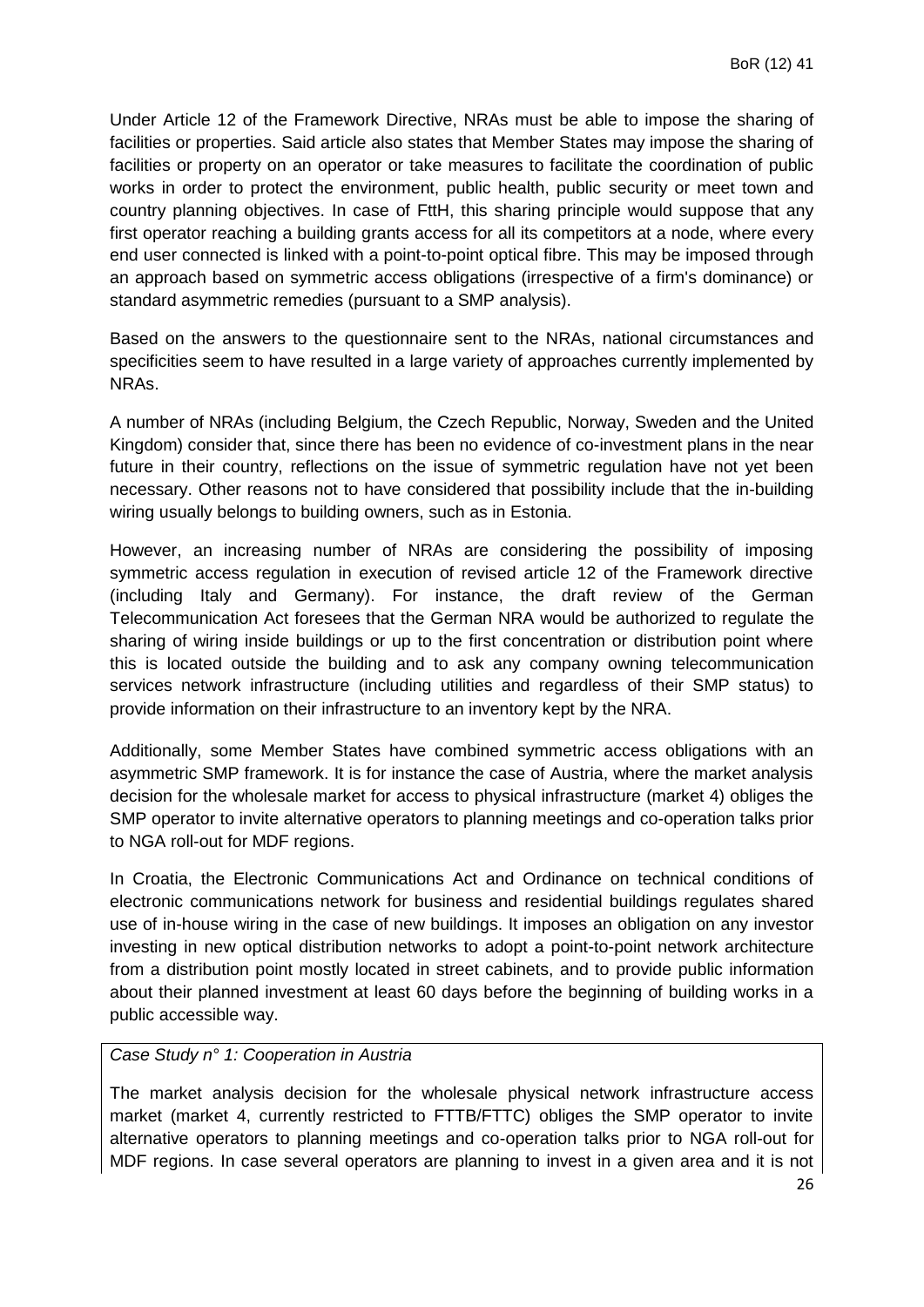possible to deploy both networks, the option which would give higher bandwidth to the consumers should prevail, with the possibility to establish compensation payments. This obligation includes the following:

- $\circ$  plans for a NGA roll-out have to be made public by SMP operator 4 months in advance;
- o information on NGA roll-out has to include: detailed area of roll-out (not later than 2 months after initial information); information on technical realisation scenario (FTTC or FTTB) and amount of roll-out; planned date of roll-out start; invitation for alternative operators to state the basis for compensation payments applicable in certain cases of NGA roll-out; invitation to enter into talks for possible roll-out co-operation;
- $\circ$  SMP operator is obliged to enter into talks within the following month with those alternative operators that showed interest in cooperation (although entering a cooperation with other operators remains a free decision of the SMP operator).

The draft of the new Austrian telecommunication act, which will be published soon, contains an obligation for operators to notify co-investment contracts to the NRA. However it is not certain whether this obligation will stand.

For an alternative operator being the NGA first-mover, similar obligations apply (organisation of planning meeting, invitation to co-operation talks, offering of compensation payment). In return the alternative operator gains the same advantages as were fixed for the incumbent operator, resulting into a regulatory level playing field with regard to NGA roll-out.

In other countries, symmetric frameworks that have been implemented mostly consist in access obligation, as it is the case in France, Poland (Act of 7 May 2010 on supporting the development of telecommunications networks and services), Slovakia, Slovenia and Spain.

In Cyprus, the Local Authorities and the Department of Civil Works organizes the operators' access to buildings through a common manhole, dividing the cost of the survey and digging work between the interested operators.

In Slovakia, the Act on Electronic Communications includes the possibility for the NRA to impose obligation of sharing of in-house wiring up to the concentration point, or cabinet, where the duplication of such infrastructure would be economically inefficient or physically impossible. Undertakings would be obliged to provide current information on the availability and geographic location of facilities, including buildings, premises and parts of lines, to allow the NRA to have a clear picture about the existing infrastructure. The accessing undertaking would then be obliged to pay the actual costs of maintenance and repair of such wiring, on the basis of rate of use. In case the parties do not agree on the terms of access, the NRA would be able, on its own initiative or at the request of undertakings, to determine the joint use of infrastructure including construction, premises and part of lines.

In Slovenia, the Electronic communication act imposes to communications networks and associated infrastructure to be constructed so as to best facilitate the common use of existing facilities. The NRA must be notified before the start of the investment about the planned construction, which is then made publicly available by the NRA to calls on any interested parties to express their interest for co-investment. If any party expresses an interest, the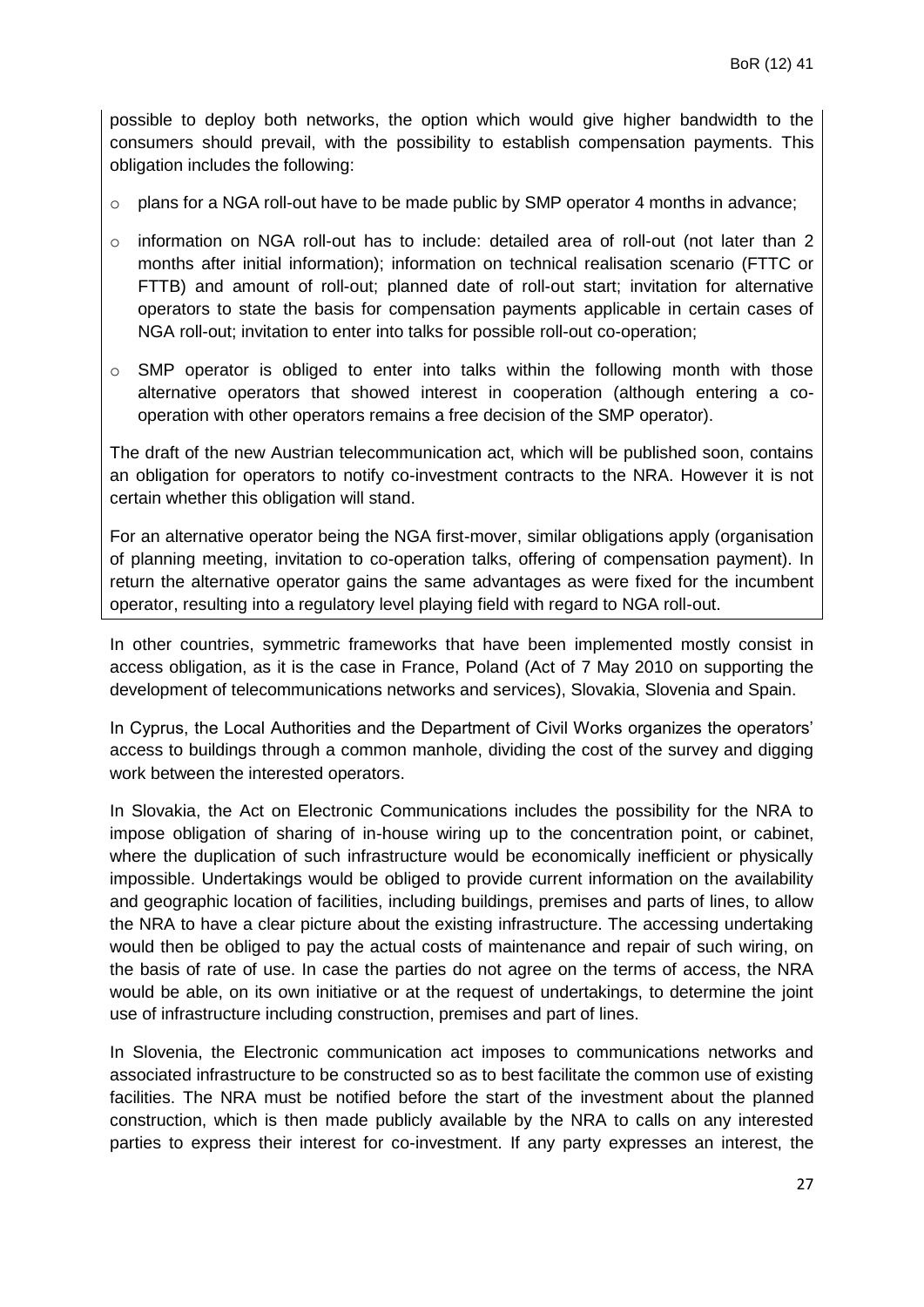investor must offer the conclusion of an appropriate contract based on cost-oriented prices. In case the investor and the interested parties cannot agree on the content of the coinvestment contract, the NRA may resolve the dispute.

#### *Case Study n° 2: Symmetric regulation in Spain*

Based on Spanish law (Royal Decree 1/1998), new dwellings need to install sufficient capacity to ensure that all electronic communications operators (i.a. xDSL and cable) are able to easily deploy their own networks and install their own infrastructure inside the building. The Spanish government has recently enacted new legislation that will extend these obligations to fibre deployments.

For residential dwellings that fall outside the scope of Royal Decree 1/1998, CMT adopted in February 2009 a decision<sup>33</sup> imposing symmetric obligations on operators willing to deploy fibre inside those buildings. Regardless of its SMP status, any operator that first deploys fibre infrastructure inside a building:

(i) has to meet reasonable requests for access to, and use of, network elements and equipment in the building and must ensure that bilateral agreements are signed within four months of the request;

(ii) has to provide access under reasonable prices;

(iii) and has to respect transparency obligation, pursuant to which sufficient information should be provided to third parties in order to facilitate the planning and implementation of their requests for access.

The first operator is also in charge of managing the relationship with the owners of the building, and ensures that access by third party operators is guaranteed. It must also provide third party operators with all the information they may need in making their investment decisions, in particular regarding (i) the characteristics of the dwelling; (ii) the type of deployment that will be undertaken; (iii) the location of the terminal points of interconnection, as well as its capacity.

#### *Case Study n° 3: Symmetric framework in France*

**.** 

National law has allowed ARCEP to develop symmetric measures and to mandate passive access for all operators rolling out in-building wiring. Thus, the Law on modernising the economy (national law, LME dated  $4<sup>th</sup>$  August 2008) introduces a system of rights and obligations for operators deploying ultra-fast broadband solutions. First, the process of installing fibre in buildings is facilitated for operators and imposed on property developers in Greenfield housing. Second, the party that installs the fibre in the building (i.e. the building operator) is responsible to the property owner for all operations performed on the network on the private property, and must satisfy an obligation to share its infrastructure, allowing other

<sup>&</sup>lt;sup>33</sup> Link to CMT's decision imposing in-house wiring symmetric obligations for fibre deployments (only version available is in Spanish): [http://www.cmt.es/cmt\\_ptl\\_ext/SelectOption.do?tipo=pdf&detalles=0900271980075a88&nav=busqueda\\_resoluciones&hcombo](http://www.cmt.es/cmt_ptl_ext/SelectOption.do?tipo=pdf&detalles=0900271980075a88&nav=busqueda_resoluciones&hcomboAnio=2009&hcomboMes=2&categoria=todas)

[Anio=2009&hcomboMes=2&categoria=todas](http://www.cmt.es/cmt_ptl_ext/SelectOption.do?tipo=pdf&detalles=0900271980075a88&nav=busqueda_resoluciones&hcomboAnio=2009&hcomboMes=2&categoria=todas)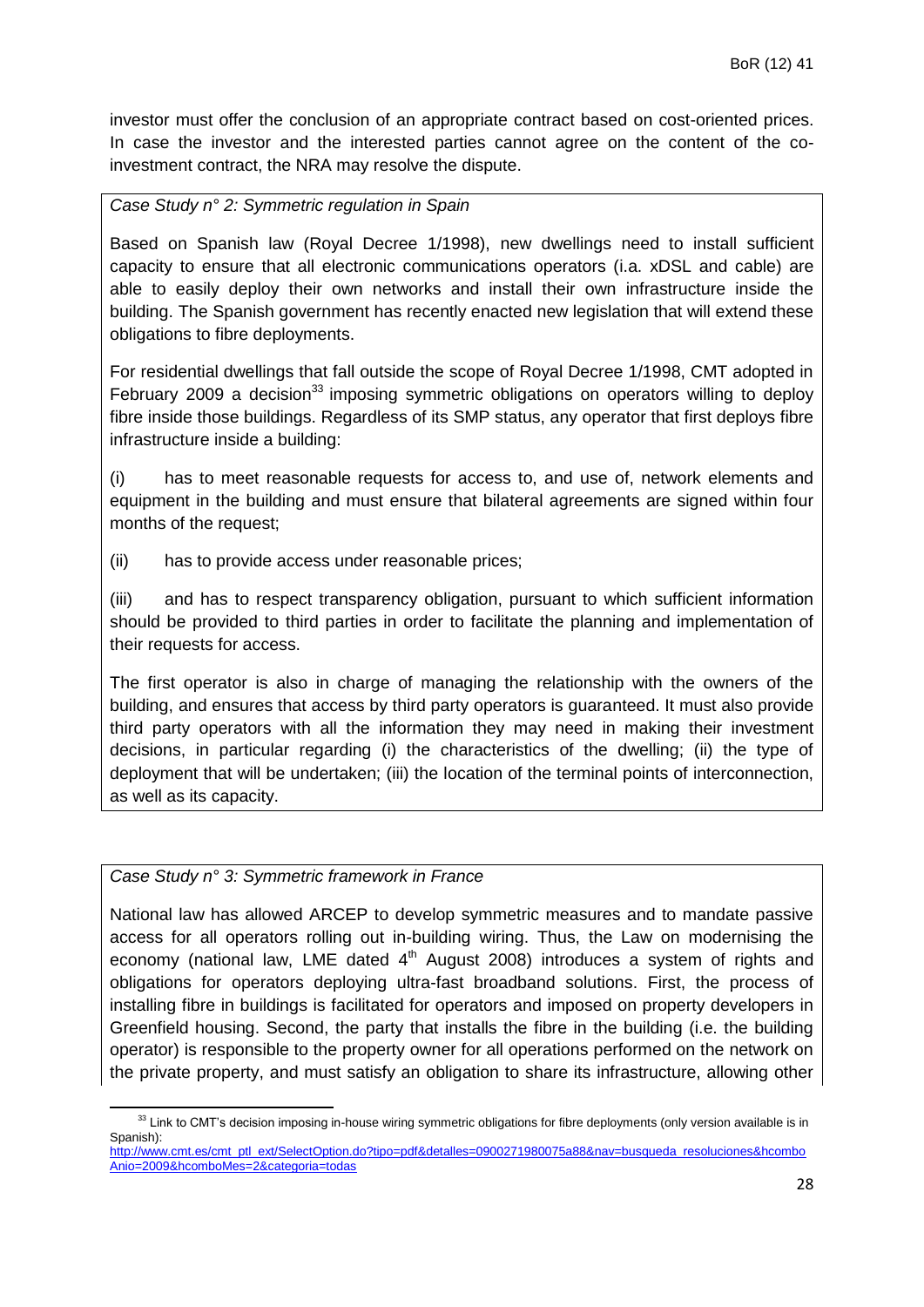operators to provide ultra-fast broadband services to the residents of the building under nondiscriminatory conditions. Furthermore, article L. 34-8-3, created by the LME stipulates that the concentration point must be located outside of private property, *"except in instances defined by the Electronic Communications and Postal Regulatory Authority".*

The current regulatory framework implemented in very-high density is based on the December 2009 decision, that requires an operator installing the in-building wiring to grant a passive access to other operators at the concentration point, unless all four fibres installed are already in use. In this case, access may be granted higher in the network on a passive or activated basis.

Outside very-high density areas, the regulatory framework is also based on a decision, adopted in December 2010. It stipulates that the concentration point will gather on average 1 000 lines, resulting in a fibre passive access solution technically similar to unbundling. ARCEP's decision n° 2010-1312 specifies the terms and conditions governing access:

- $\circ$  the building operator provides passive access at the concentration point (outside the building) under reasonable technical and economic conditions. A greater part of the network is shared outside very high-density areas compared to very-high density areas;
- $\circ$  requests to benefit from access to a dedicated optical fibre need not to be mandatorily granted;
- $\circ$  housing of active equipment at the concentration point is mandatory in order to allow optimization of all technologies (technology neutrality).

It also specifies that coordination of deployments, particularly with local authorities is ensured

Therefore, an operator deploying a network will have to launch a prior consultation in order to consult third operators for co-investment. This consultation can lead to a cost-sharing scheme with several operators. After the initial deployment, it shall be possible for others operators to catch-up and enter this cost sharing scheme. The tariff condition of this longterm right of usage may take into account a risk premium.

Furthermore, in order to ensure the openness of the market for smaller operators, the initial investors shall make a line rental access offer (layer 1) at the concentration point. Considering the size of the concentration points, this offer is technically equivalent to unbundling. These two levels of access offers ensure a ladder of investment for operators entering the market.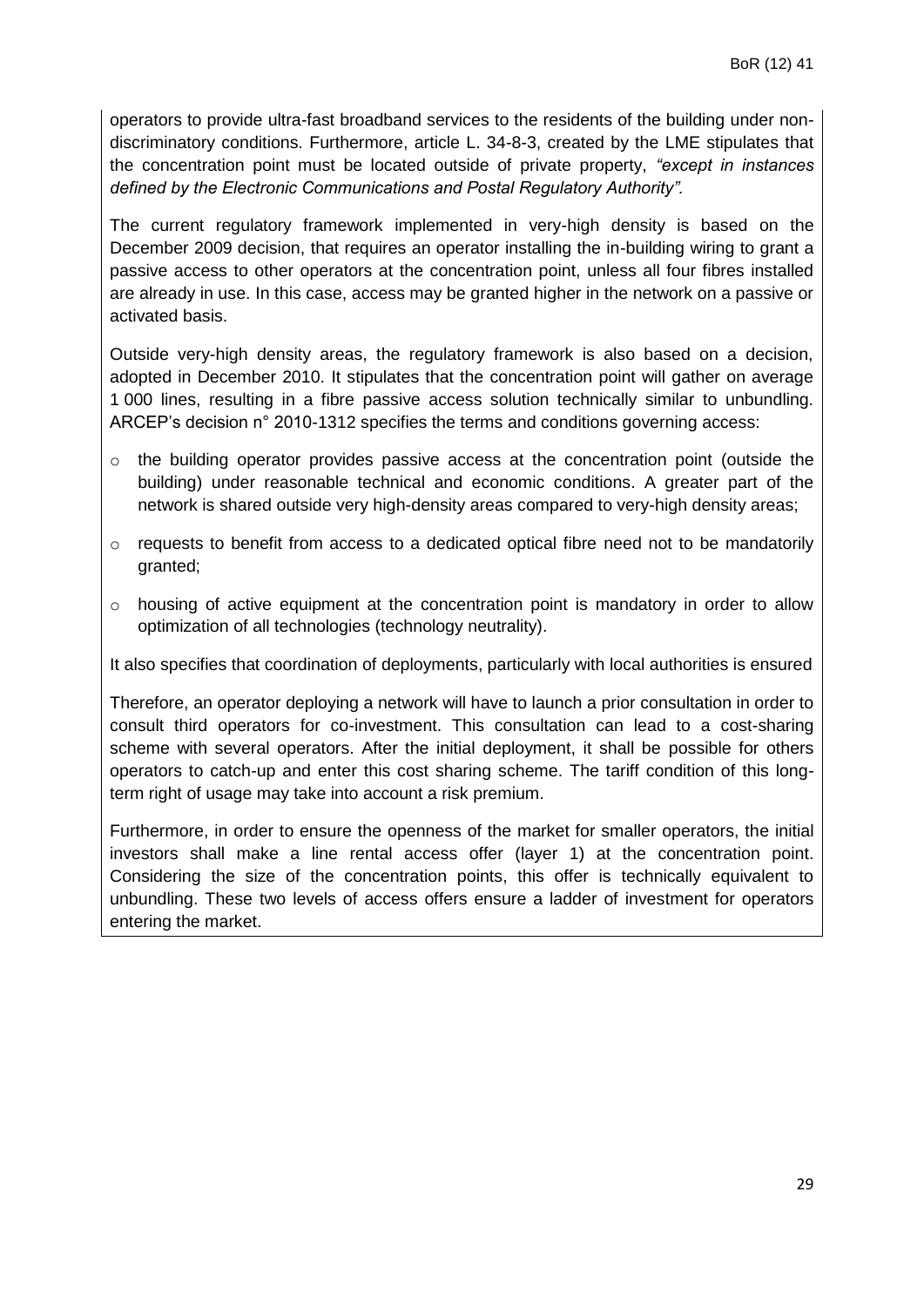## <span id="page-29-0"></span>**3. Elements to be examined in a co-investment scenario**

### <span id="page-29-2"></span><span id="page-29-1"></span>**3.1. Market players and co-investment agreement structure**

#### **3.1.1. Type of market players in- and outside of the coinvestment agreement**

In the analysis of co-investment projects and their impact on competition on market 4 (which is the focus of this report), the types of players taking part in the co-investment agreement, the type of operators outside of the agreement and their respective incentives and the competitive conditions of corresponding retail markets are of importance.

Players may have different roles depending on their nature or type. Firstly, a player may be a purely financial institution without existing participations in the telecoms market or it may be an already active telecoms operator willing to deploy an own NGA network. These second type of players may be existing operators with an own network, such as a copper or fibre (perhaps an incumbent and SMP operator), a cable network or even operators controlling only ducts which may be used to deploy telecommunication networks (e.g. utilities).

In the following sections, these different scenarios are described, including the potential effects of the nature and incentives of the players on competition.

#### ► *Nature of players within the NGA co-investment agreement*

- $\circ$  purely financial player: agreements in which operators have sought for financial resources<sup>34</sup> usually only result in a capital sharing of the project between an operator and a financial partner that does not belong to the electronic communications sector. The operator is then usually able to behave and manage the network deployed through the co-investment freely, the incentives of the operator and the co-investors being usually aligned. Therefore, NRAs should deal with this scenario as if the telecoms operator was rolling out a network on its own, because the co-investment is unlikely to change its incentives.
- o copper operator: one of the investors may dispose of an existing copper access network (usually the incumbent and SMP operator in market 4). Such an investor generally owns street cabinets, shelters and civil engineering infrastructure necessary for a NGA rollout. Those co-investment projects should be analysed carefully by NRAs as they may result in minimal competition enhancement.
- $\circ$  cable operator: one of the investor may dispose of an existing cable access network. The deployment of a FTTLA or of a FTTH network would then consist in a network upgrade. However, cable operators today usually technically cannot or chose not to offer market 4 products similar to traditional unbundling. If such products are consequently offered based on the new network, competition in market 4 may be enhanced (the operator becomes a direct competitor in market 4).

 $34$  Direct public intervention is out of the scope of this report, for more details please refer to section 1.3.3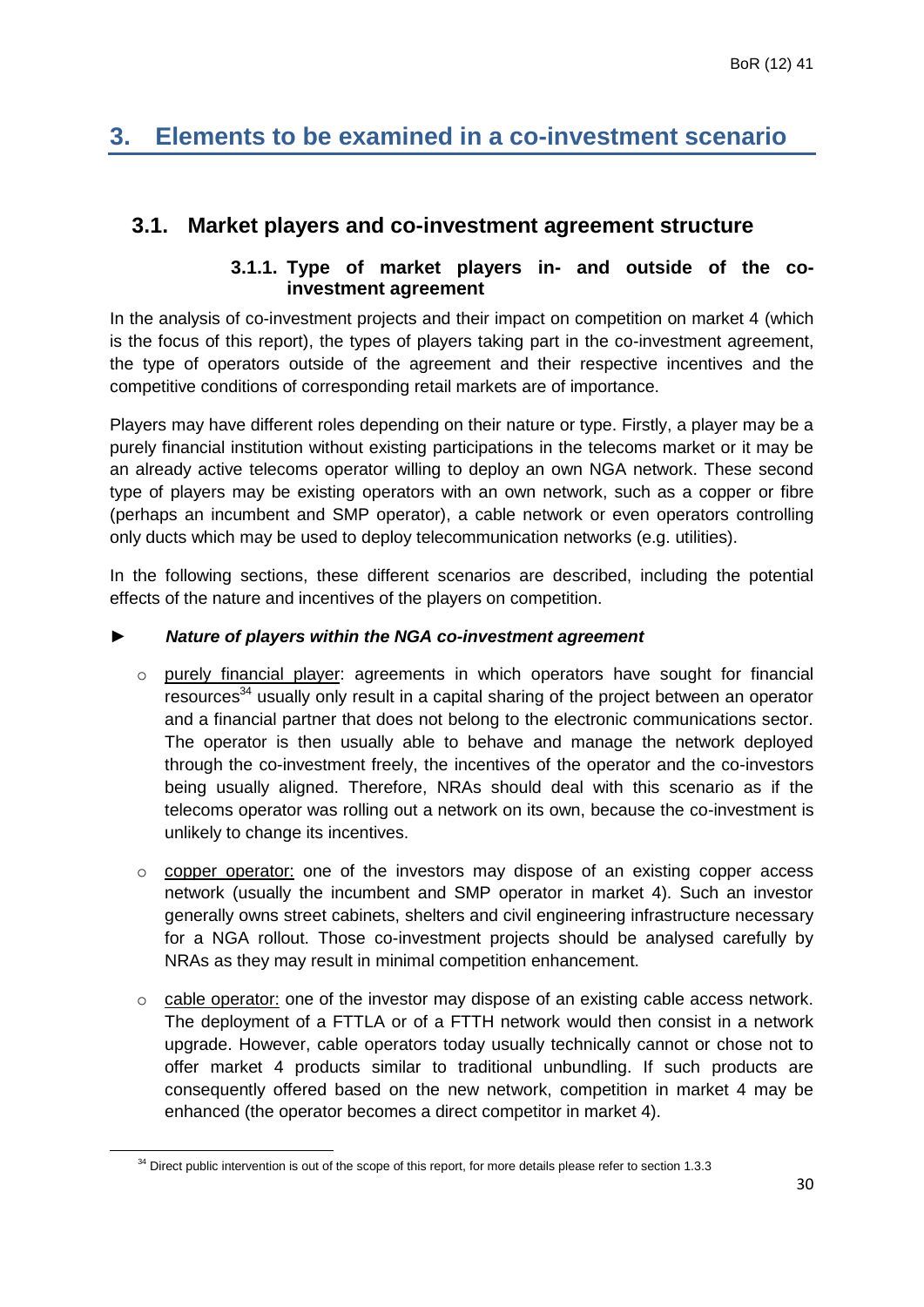- o already existing fibre operator: one of the investors may control an existing fibre access network in an area and decide to enter a co-investment agreement to expand in new geographical areas.
- $\circ$  mixed forms: one of the investors may control an existing copper as well as a cable network (e.g. TDC in Denmark). In this case the combined effects of c) and d) have to be considered.
- $\circ$  existing civil engineering owners: operators that are present in wholesale markets, such as utilities, may also wish to enter into co-investment agreements. These companies have already deployed either passive infrastructure to reach the final customers or even fibre, but they might not have the "know how" to effectively commercialize these services. The incentives for these firms to conclude an agreement with a retail operator is clearly related with economies of scope and cost reductions, whilst the co-investment partners may potentially benefit from cost reduction as these infrastructures are a substantial part of the overall cost of NGA roll-out. The potential enhancement of competition resulting from the involvement of such players depends on their ability to maximize their profit based on the maximization of both lines sold and access prices, thereby leading to a situation perfectly comparable with the one observed in a vertically separated operator. NRAs should carry out a close analysis of the agreement to ensure the independence of the co-invested network from the operator's interests.
- $\circ$  alternative operator: alternative operators are usually not the owners of the local loop, but have generally already rolled out their own backhaul equipments and infrastructure. When the SMP operator and one or several competitors at retail level agree to roll out a NGA network, sharing investments and risks, the probability that all operators access the network at equivalent conditions are high. However, the retail market share of the alternative operators entering the co-investment agreement should be considered in the assessment. Thus, a co-investment with the SMP operator and a very small or even inactive alternative operator (with a low market share) is less likely to be conducive to effective competition than a co-investment with a significant market share (either nationally, or in the area considered for local operators). Nevertheless, NRAs should examine the terms and conditions of the coinvestment agreement closely.

#### ► *Nature of players external to the NGA co-investment agreement*

Whether a co-investment project leads to competition on market 4 or not does not only depend on the number and nature of players participating in the project but also on existing operators outside of it.

- o copper operator: in those situations where the operator controlling the existing copper access network (usually the incumbent and SMP operator in market 4) does not participate in the co-investment, it may deploy a competing NGA network on its own. This is not part of the scope of the report (see Section 1.3.2).
- $\circ$  cable operator: in situations where the operator controlling an existing cable access network chooses not to participate in the co-investment, the competitive effect of the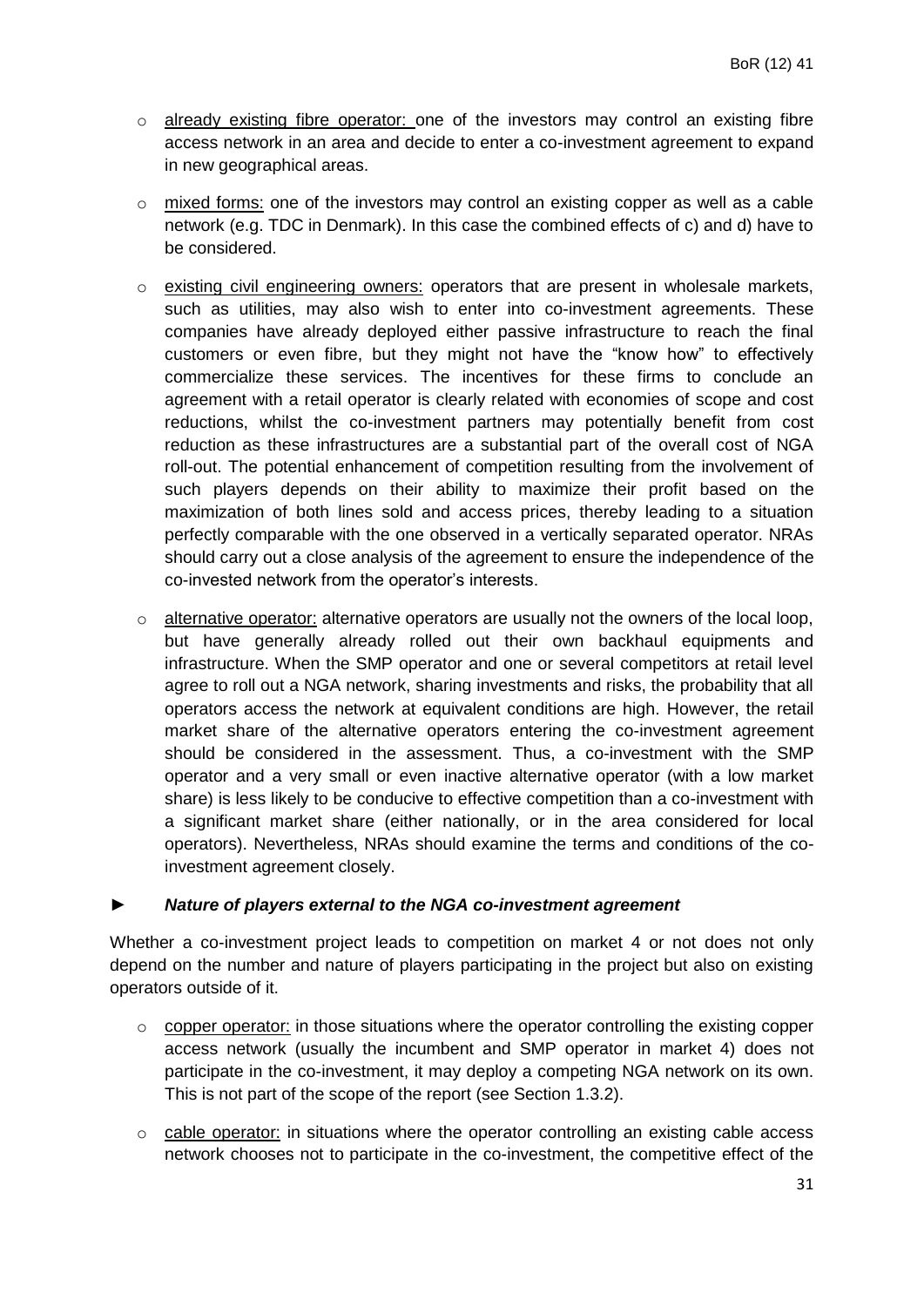entry of co-investors depends on the strength of competitive constraints the cable operator exerts on market 4. In current market analysis cable-based products are usually not considered as direct substitutes in market 4. However, it is recognized that indirect effects may play a role.

It is important to note that when observing these effects, one should pay attention to the particular context. In many cases the relevant roll-out will only concern specific, limited geographic regions. These circumstances may impact the scope of the geographic market as competitive conditions may then vary across regions

How these effects may work is extensively described in the BEREC report on self-supply<sup>35</sup>. The paper describes: "Within the context of self-supply and its relation to market analysis, one can find the concepts of "direct" and "indirect constraints". A company providing inputs at the wholesale level may be constrained "directly" at that level by other companies that are operating at the same level. Alternatively, that company may be indirectly constrained by the "customers of their competitors" i.e. that company may be indirectly constrained by competition that exists on the retail level."

In fact, under perfect downstream competition and in presence of an alternative vertically integrated player, a wholesale price increase would lead downstream players to exit the market. Therefore the mere presence of an alternative network is constraining in this way indirectly the pricing behaviour upstream. Such indirect constraint is for instance stronger the stronger the competition on the downstream market is and the larger the wholesale price is with respect to the downstream price (e.g.  $CZ/2008/0797^{36}$ ).

Self-supply may be taken into account in the market definition stage enlarging the market when indirect effects over downstream markets are strong enough (e.g. ANACOM, OPTA and OFCOM included cable self-supply in market  $5^{37}$ ,  $3^{8}$ ), or later in the market analysis stage when assessing potential competition. Both approaches try to measure the competitive impact of a vertically integrated operator (e.g. cable) on upstream markets.

The Commission Recommendation on relevant product and service markets within the electronic communications sector susceptible to ex ante regulation of 17 December 2007 does not include retail markets anymore. The expectation therefore is that retail markets are sufficiently competitive in presence of upstream regulation/competition. Consequently indirect effects are playing an important role in different market 5 analyses. On the other hand it may be expected that indirect effects on market 4 are much more restricted as the proportion of the ULL price compared to the retail price is smaller than the one of WBA and more importantly because the effect can be diluted on the retail market for telephony for instance. In particular it may be noted here that the Portuguese NRA tried to include cable in market 4 based on strong indirect effects from the retail market. The Commission however had strongly urged ANACOM not to include cable in market 4 in the final measure<sup>39</sup> mainly because an LLU price increase might not be entirely passed through to the broadband retail

<sup>35</sup> BoR (10) 09

<sup>36</sup> BoR (10) 09, p.10

 $37$  BoR (10) 09, p. 8

<sup>38</sup> Also, notwithstanding the Commission comments, ANACOM has maintained the inclusion of cable in market 4 definition. <sup>39</sup> [http://circa.europa.eu/Public/irc/infso/ecctf/library?l=/portugal/registeredsnotifications/pt20080850-851/pt-2008-0850-](http://circa.europa.eu/Public/irc/infso/ecctf/library?l=/portugal/registeredsnotifications/pt20080850-851/pt-2008-0850-0851/_EN_1.0_&a=d)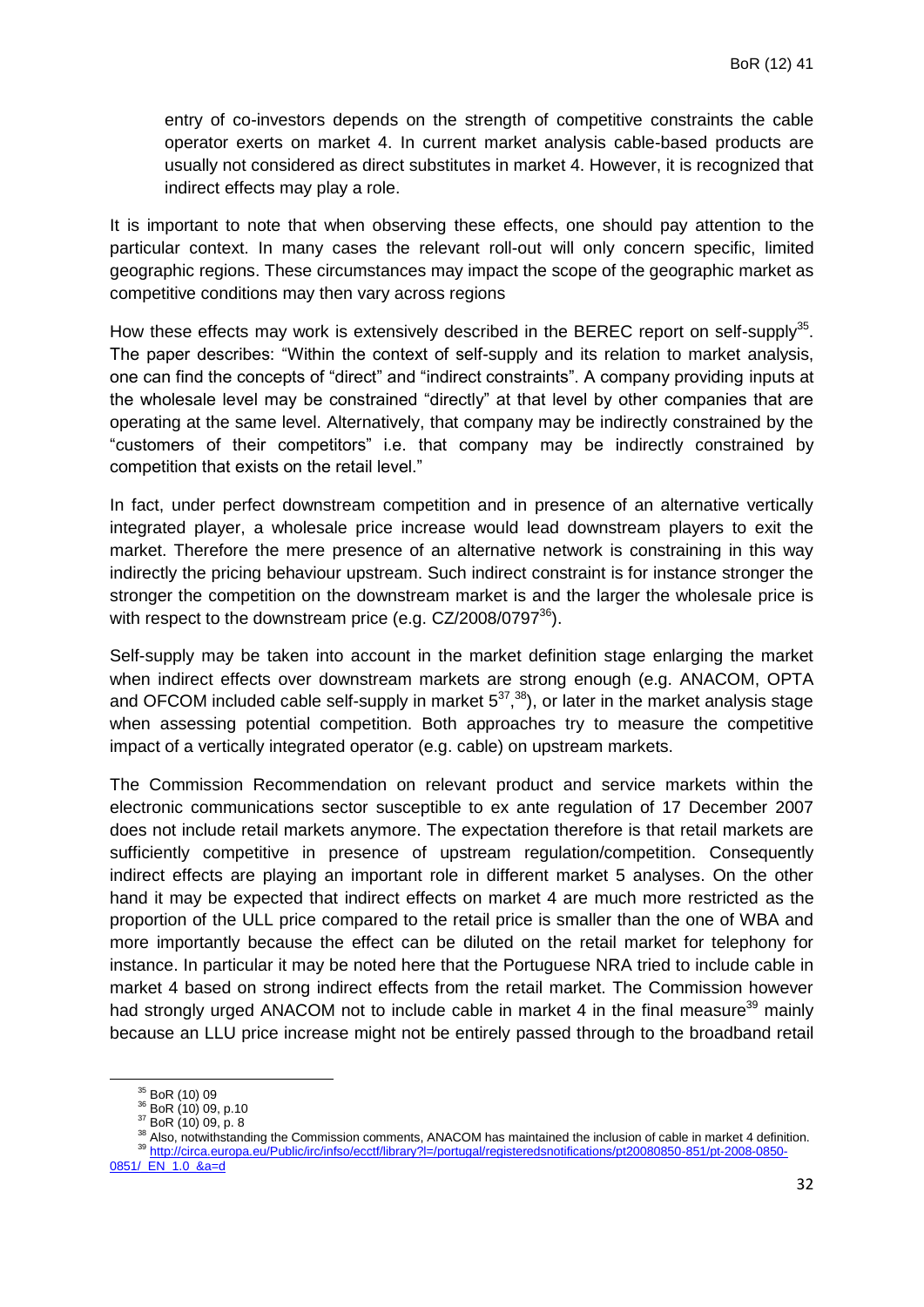market as it could affect other retail products than broadband such as voice telephony or IPTV.

For the above reasons it must be expected that the competitive pressure of cable on market 4 is 1) lower than on market 5 and 2) in any case lower than in the case of direct effects. In any case, when these indirect constraints are proved not to be sufficient to assure either the inclusion of the service in the relevant market or to assure effective competition, NRAs could also rely on the effects of retail competition when determining the appropriate remedies to be imposed at wholesale level.

- o other existing fibre operator: in this case, there are two parallel fibre-based infrastructure networks included in the relevant market (the other existing fibre operator and the jointly-build infrastructure). This situation is consequently more likely to be conducive to effective competition both at the retail and the upstream level than in a situation without another existing fibre operator.
- $\circ$  mixed forms: one of the investors may control an existing copper as well as a cable network (e.g. TDC in Denmark). In this case the combined effects have to be considered.

When assessing the effective impact of co-investment, NRAs should monitor that coinvestors included in the agreement have the incentives and the possibilities to ensure effective competition at the retail level, either by themselves (competing directly at retail level) or through their behaviour at wholesale level (assuring effective access at competitive conditions). This assessment will require the analysis of the partners themselves as well as the agreement (for example, resale prohibition clauses).

Finally, when assessing the competitive conditions on market 4, NRAs should monitor whether alternative operators take part in the co-investment scheme. In cases where some alternative operators do not participate in the scheme, a non-SMP finding could lead to the absence of regulated access products to the copper infrastructure, resulting to some extent in a crowding out effect. In such a situation, alternative operators deprived of copper unbundling would need to have access to the co-invested fibre network, and significant transition investments could be required.

#### **3.1.2. Types of co-investment agreements**

<span id="page-32-0"></span>Co-investment agreements in NGA generally are of a "horizontal nature", as they are entered into between actual or potential competitors either at the retail level, at the wholesale level or both. Whilst the European Commission Guidelines on horizontal cooperation explicitly acknowledges the potential benefits of such agreements in para.183, it also provides guidance in the assessment of whether such an agreement should be prohibited on the basis of its restriction of competition: Para 183 states: *"production agreements can be procompetitive if they provide efficiency gains in the form of cost savings or better production technologies. By producing together companies can save costs that otherwise they would duplicate. They can also produce at lower costs if the co-operation enables them to increase production where marginal costs decline with output, that is to say, by economies of scale. Producing jointly can also help companies to improve product quality if they put together their complementary skills and know-how. Co-operation can also enable companies to increase*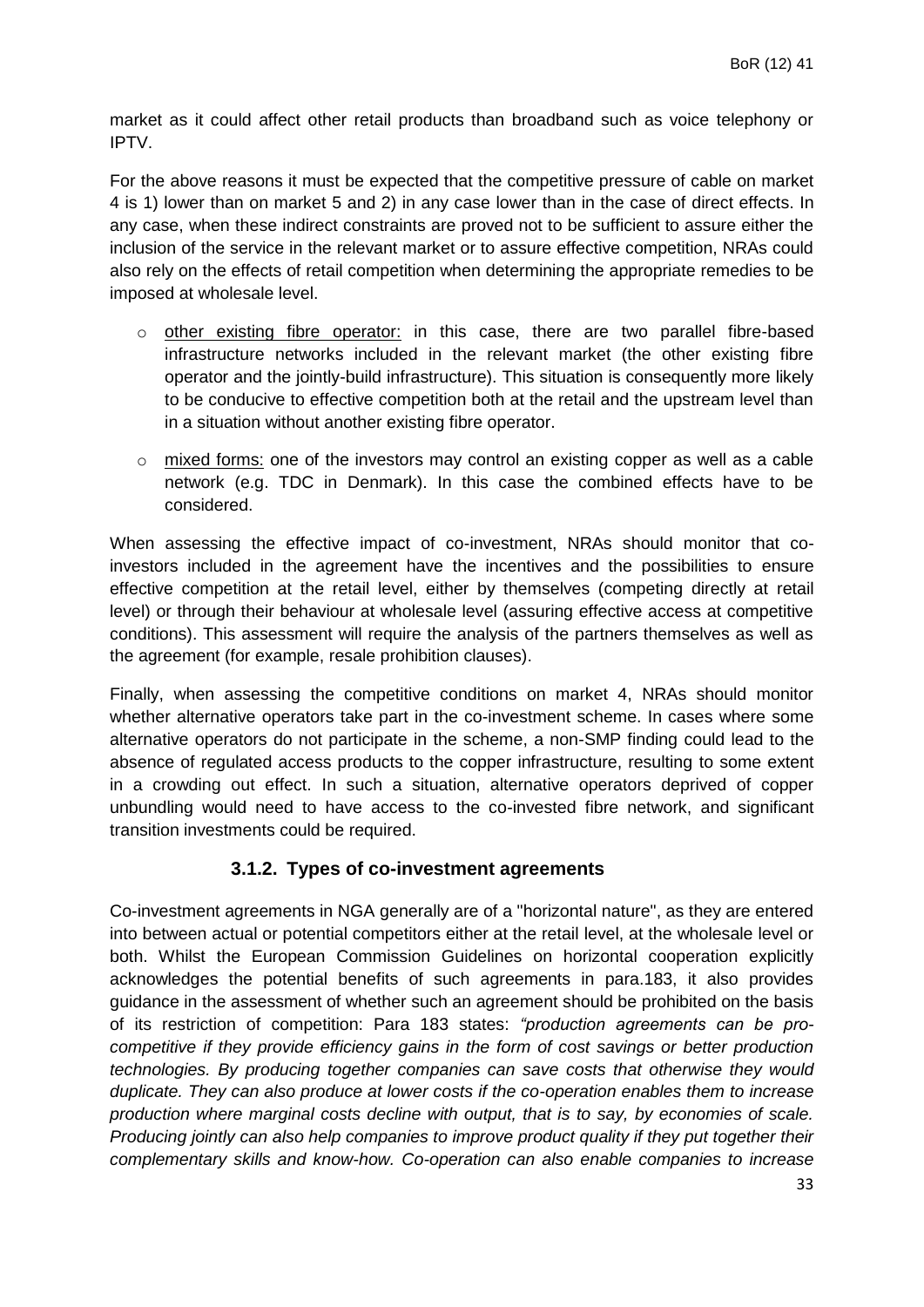*product variety, which they could not have afforded, or would not have been able to achieve, otherwise. If joint production allows the parties to increase the number of different types of products, it can also provide cost savings by means of economies of scope".*

Where a restriction of competition under Article 101(1) has been proven, Article 101(3) can be invoked as a defence. Regulation (EC) No 1/2003 puts the burden of proof on the undertaking invoking the benefit of this provision. There are four cumulative conditions which must be met for co-operation agreements to be exempted:

- $\circ$  the restrictive agreement must lead to economic benefits, such as improvements in the production or distribution of products or the promotion of technical or economic progress, i.e. efficiency gains;
- $\circ$  the restrictions must be indispensable to the attainment of the efficiency gains;
- o consumers must receive a fair share of the resulting efficiency gains attained by indispensable restrictions;
- $\circ$  the agreement must offer the parties no possible elimination of competition in relation to a substantial part of the products in question.

Where these four criteria are met, the efficiency gains generated by an agreement can be considered to offset the restrictions of competition generated by it.

Operators interested in such horizontal agreements may decide to cooperate in the NGA network deployment by creating joint-ventures or by entering general cooperation agreements in the form of long term agreements including the transfer of indefeasible rights of use (hereinafter referred to as "IRUs") on a part of the infrastructure deployed.

Any horizontal agreement having an impact on competition in the market might need to be considered in an eventual market analysis.

Answers to the questionnaire have underlined that  $IRUs<sup>40</sup>$  and JV were the main types of coinvestments represented in the Member States to date. However, various other horizontal risk-sharing agreements could emerge and should, therefore, also be examined by NRAs on a case-by-case basis. They may include other long-term contracts granting rights of use, including volume commitments and/or upfront payments and/or right of use swap in different geographic areas.

Whilst JVs are strong and structural forms of collaboration between the partners, usually implying the set-up of jointly controlled corporations rolling out the network, long-term IRUs are contractual cooperation agreements that do not imply the set-up of a jointly controlled corporation rolling out the network.

#### ► *Main forms of co-investment agreements*

**.** 

A(n Equity) JV typically implies a new common, legally independent firm is formed to achieve the specific objectives of the partnership, e. g. to manage and finance a joint NGA roll out.

<sup>40</sup> ARCEP published a study commissioned to Baker &McKenzie on IRUs: http://www.arcep.fr/uploads/tx\_gspublication/etude-IRU-baker-et-mckenzie-030311.pdf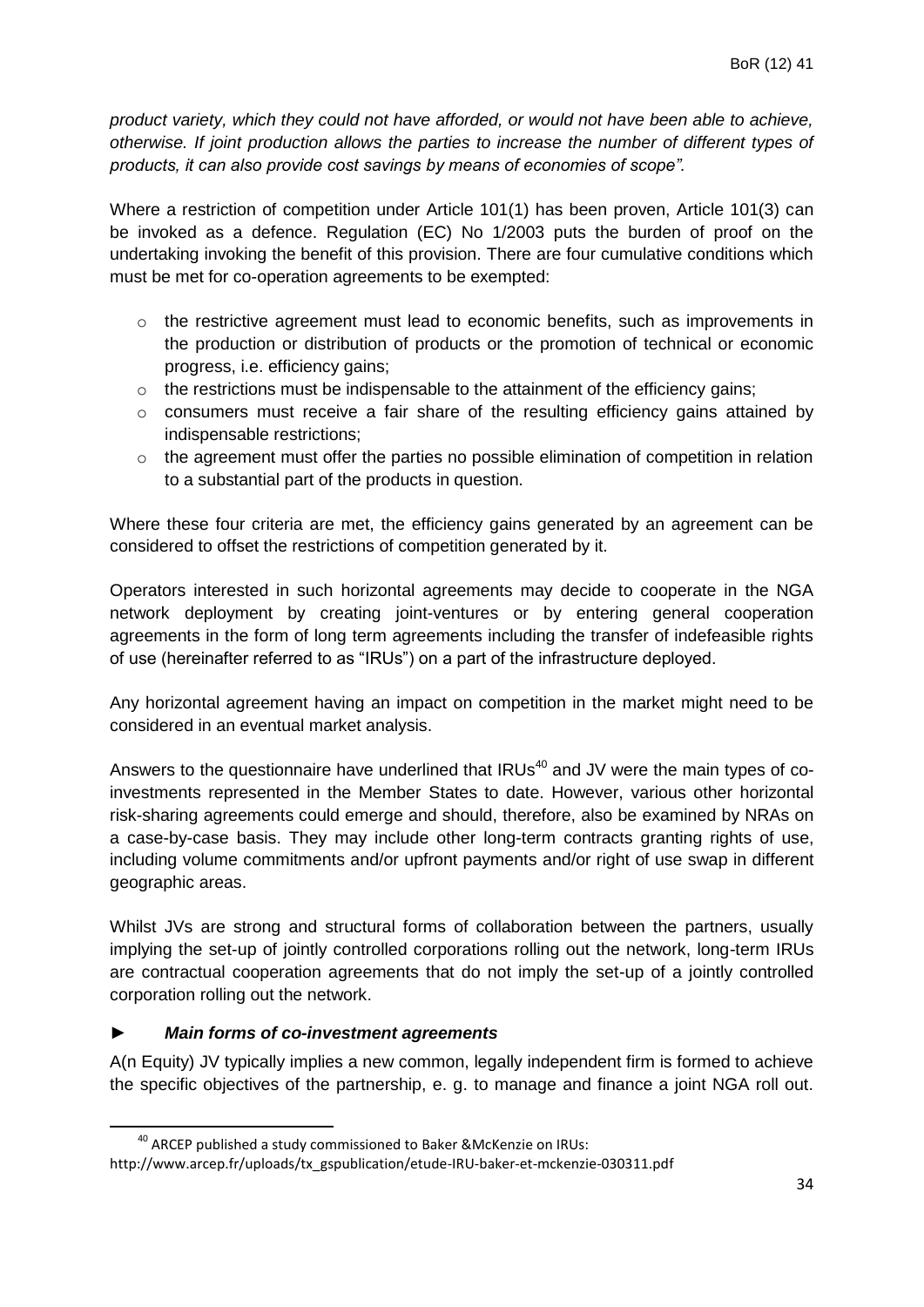The partner companies (such as Reggefiber and KPN in the Netherlands) take equity stakes of the joint venture company in different amounts, carrying jointly the financial risk of an investment. The amount of equity participation can differ and determines the degree of the decision-making power in the company.

Long-term cooperation agreements foresee that no common company is founded. The partners have only contractual relations covering for instance the share of costs, risks and profits or access to the common infrastructure.

#### ► *Key elements to be examined related to the structure of the co-investment agreement*

When analysing the competition outlook in a co-investment scenario (may it be a JV or a long-term cooperation agreement), a NRA should closely consider the following key elements:

1. Purpose and goal of the cooperation

2. Terms of the operations, such as responsibilities and inputs provided by each party in terms of technology, assets, capital, expertise, goodwill, etc.

3. Financial contributions of the parties: they are usually made of a lump-sum capital at the start of the construction phase that may depend on the project other capital/asset contributions (e.g. ducts, layer 1) as well as of possible transfers during the following stages of the project (e.g. monthly maintenance fees). Another issue is the distribution of the expected profits (losses) and the total equity and debt percentages.

4. Provisions for the possibility of a failure to make the capital contributions.

5. Decision making and dispute resolution process, in particular in case of a JV, designed to settle conflicts in decision making between the Board of Directors and the project management team. Recourse to an independent arbitrator is sometimes considered.

6. Default and insolvency guarantees.

7. Tax issues for JV, as either the JV pays the taxes on the profits or the parties are taxed separately and are individually liable for tax on their share of the JV's profits.

8. Dissolution terms in case a party decides to voluntarily exit the cooperation

#### ► *Focus on long-term cooperation agreements: IRUs*

According to the economic theory of property rights, welfare maximisation is not possible without clarity in the definition of property rights<sup>41</sup>. When property rights are poorly defined,

**<sup>.</sup>** <sup>41</sup> A consensual definition of the economic notion of property rights, and how it differs from the legal notion of property rights, can be found at http://www.coase.org/nieglossary.htm#Propertyrights, retrieved on 4 November 2011: "*Property rights There are two distinct meanings: economic property rights and legal property rights. The economic property rights of an individual over a commodity or an asset are the individual's ability, in expected terms, to consume the good or the services of the asset directly or to consume it indirectly through exchange. These can include (1) the right to use an asset, (2) the right to*  earn income from an asset and contract over the terms with other individuals, and (3) the right to transfer ownership rights *permanently to another party. The legal property rights are the property rights that are recognized and enforced by the government*."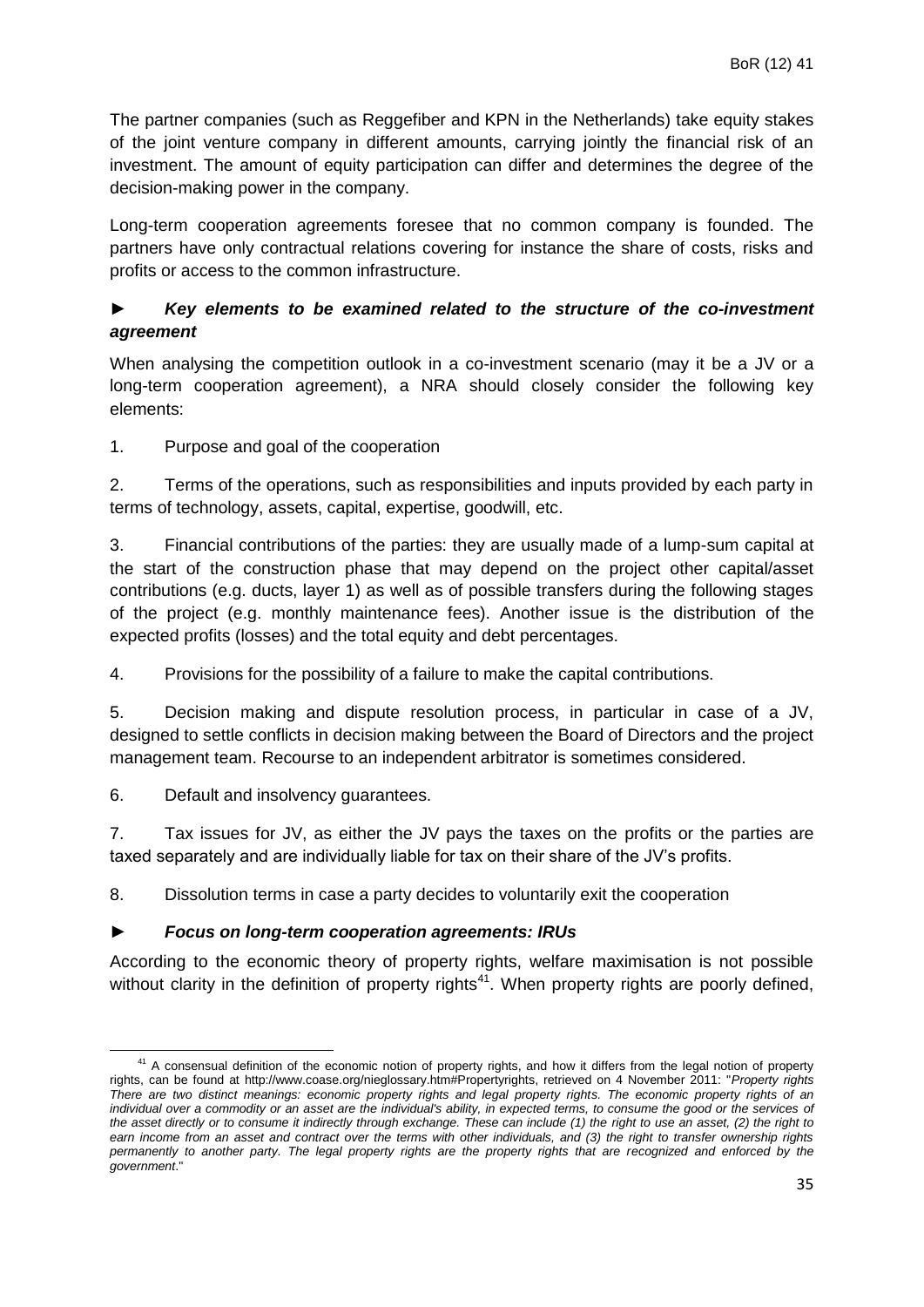this creates incentives for poor management or over-exploitation. Coordination can partly correct these issues, but this can only lead to a second-best optimum.

What this means for co-investments is that, for the whole duration of a scheme, the legal structure should make as clear as possible who pays for each unit of production or utilisation of each asset, who is paid in return, what transactions are possible and on what terms. The more complete the terms of the agreement, the less discretion remains possible subsequently, which suggests that the co-investment may not be used as a justification for undue strategic communication that could have lead to anticompetitive effects.

A classic way of allocating clear and detailed long-term property rights is through the use of Indefeasible Rights of Use, a form of legal contract.

IRUs were first introduced in the US telecom market in the early 60's when the former monopolistic provider Bell, gave the competitors the right to use sub-marine cable capacity. They became again popular in the 90's, when the fibre deployment began and currently they constitute a standard practice in the telecom sector regarding network use, usually on physical level. IRU contracts often last between 20 and 25 years and are often renewable.

Well-suited to telecoms infrastructure access, they may play a central role in NGA cooperation agreements. An IRU can be defined as the agreement between two parties, the "user" and the "grantor". The user acquires the right to use network facilities, cables or fixed capacity of the grantor for a pre-specified period of time.

The business reasoning behind agreeing on an IRU relates mainly on the expansion to new areas and avoiding the construction of a second network. In particular, an operator might be interested in extending its business into a certain area where it believes will be profitable but where it has no capacity or facilities. Through an IRU, the operator could acquire access to capacity or a facility by basically by leasing it (long term). Thus, the operator can enter the market but skips the extensive costs for the network deployment.

The grantor, i.e. the network owner, invests the capital for the network construction (rights of way, ducts, poles, installation of fibre cables, testing etc.). and signs the IRU agreement with the users. In this agreement, it grants the right to use dark fibre (which most of the times includes maintenance), or a predefined amount of capacity (including the transmission equipment) or a network facility (ducts) for all or most of potential life of the asset. The grantor usually holds the ownership titles and control of the asset.

The IRU contract generally includes access the main infrastructure, as well as access to all strategic inputs (e.g. in case of ducts it should have access to manholes and cabinets, in case of fibre-LLU product, it should have access to necessary facilities such as collocation, access to splice/junction nodes in and outside of the building).

Additionally, options could be agreed among the involved operators. The infrastructure developer might request volume commitment of the beneficiary for a specific volume of lines in the period of the agreement.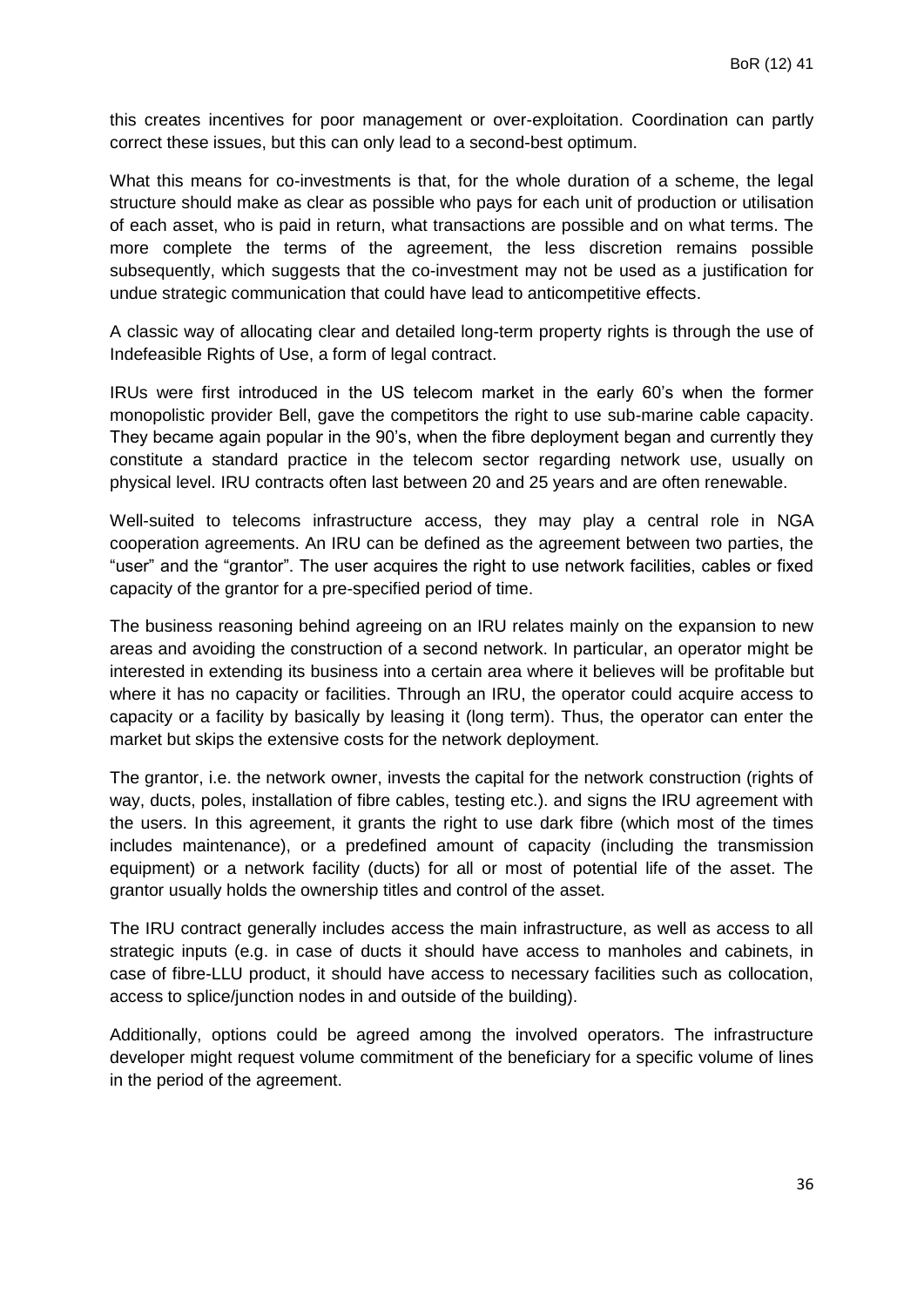#### **3.1.3. Number of market players and number of co-investment partners**

<span id="page-36-0"></span>Network roll-out is typically characterized by high fixed and sunk costs. With the coinvestment projects, the number of operators which could assume these costs could increase resulting in new entrants offering unbundling products. An increase in the number of direct competitors in market 4 is likely to be conducive to more effective competition on both the wholesale and the retail level, at least in those segments whose upstream inputs rely on fibre.

In previous sections it has been highlighted that co-investment projects could lead either to positive competitive effects at wholesale and retail levels but also to collusive behaviour of the partners which will reduce consumers' welfare. The entity of the competitive impact of a co-investment in the market will also depend on the number of active operators both in the co-investment and outside it, as it has been described in section 3.1.1.

According to the Commission recommendation on relevant product and service markets within the electronic communications sector susceptible to  $ex$  ante regulation<sup>42</sup>, the markets susceptible to *ex ante* regulation are identified on the basis of three criteria test (see p.4):

The same recommendation cites market 4 as being a market which has been identified on the basis of these criteria<sup>43</sup>. Where high barriers of entry are present a market may still tend to effective competition under particular circumstances. Circumstances which are not likely to lead to competition are to some extent described in the Commission guidelines on market analysis and the assessment of significant market power<sup>44</sup>. The recommendation states that *"in the Commission's decision making practice, single dominance concerns normally arise in the case of undertakings with market shares of over 40 %, although the Commission may in some cases have concerns about dominance even with lower market shares, as dominance may occur without the existence of a large market share. According to established case-law, very large market shares — in excess of 50 % — are in themselves, save in exceptional circumstances, evidence of the existence of a dominant position".* 

Given that a market characterised by two operators implies automatically that one of the players disposes of a market share of 50% or more, it is to be expected that a market with high entry barriers with one or two operators in the market raises concerns about dominance and more generally the competitive situation of the market.

This thesis is (still in case of significant entry barriers) underpinned by various studies. In a paper on the question ("*Is two enough?*") the Dutch regulator OPTA describes relevant economic theory<sup>45</sup> and concludes that "it is unlikely that competition is effective with only two firms in the market"<sup>46</sup>.

1

<sup>42</sup> 2007/879/EC

<sup>43</sup> It may be noted that currently all EU NRAs find SMP and regulate market 4.

<sup>44</sup> 2002/C 165/03

<sup>45</sup> <http://www.opta.nl/en/download/publicatie/?id=2051>

<sup>46</sup> An exemption is stated in case the assumptions of a static Bertrand game are fulfilled, the market is contestable or the market is a bidding market. But in the markets in question these assumptions are described to be not realistic. In market 4 in particular it can be assumed that interactions are frequent.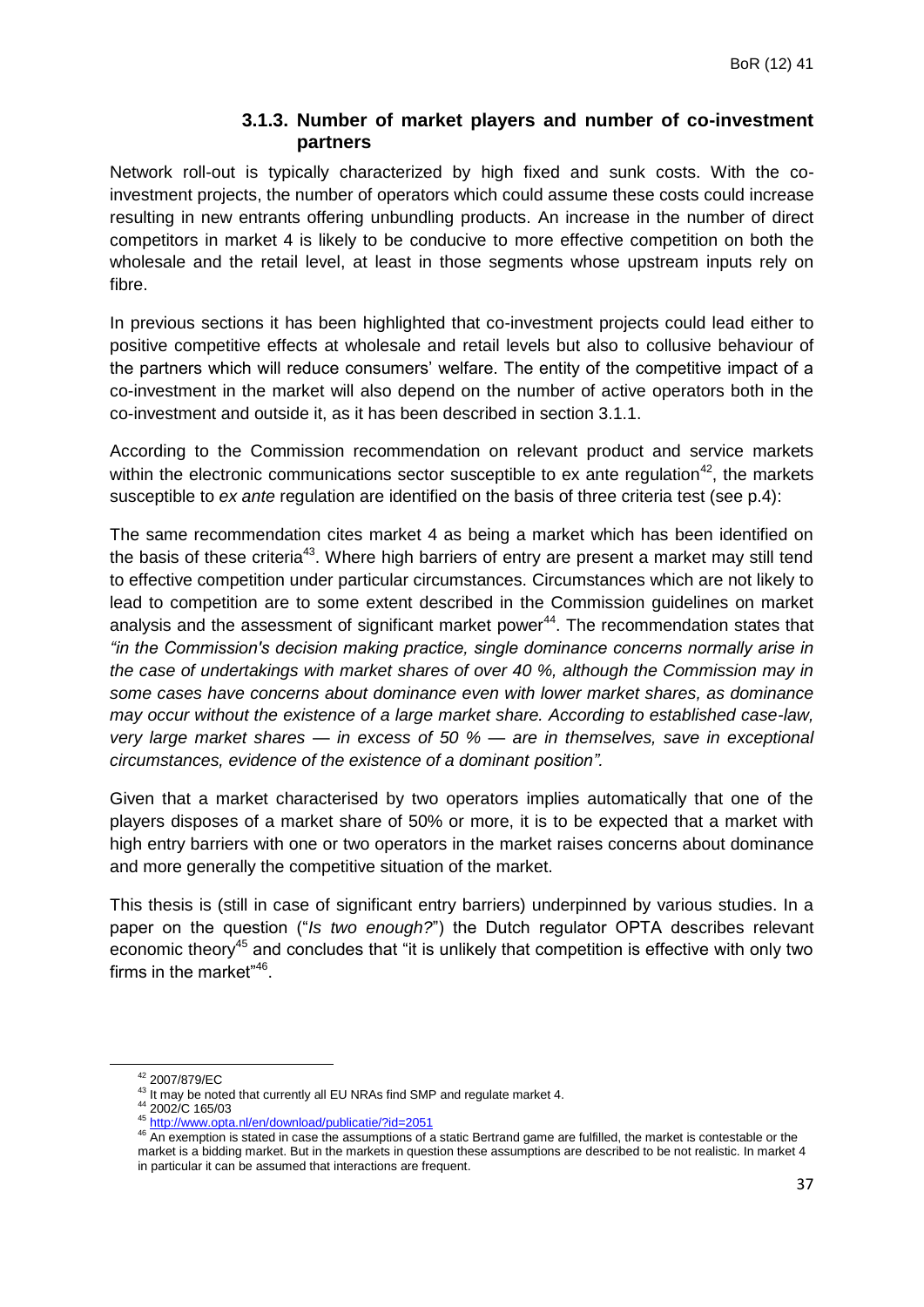A more specific conclusion which is based on experimental oligopolies (Cournot) is made for instance by Huck-Normann-Öchssler  $2004^{47}$ . They conclude that collusion is found with two firms while it is not found with four or five firms, which is why they state that *"two are few and four are many".*

Another specific conclusion based on empirical NEIO (new empirical industrial organization) can be read from Bresnahan and Reiss 1991<sup>48</sup>. The paper empirically estimates market power as a function of the number of players in different local markets. The paper shows a important decline of market power in local industries (e.g. tire dealers) when a third firm enters but much less so when a fourth firm enters. In fact the entry threshold ratios decline rapidly with successive entry from 1.81 to 1.28 to 1.04. This implies that a monopolist has 81% higher variable profits per customer that a duopolist, a duopolist a 28% higher variable profit per customer that a third entering firm, and a third entering firm a 4% higher variable profit per customer that a fourth entering firm). The paper concludes on all analysed markets that *"most of the increase in competition comes with the entry of the second and third firms"* and that *"it appears that the competitive effect of entry occurs rapidly and not gradually".* These studies may be empirical, but they may show underlying economic drivers useful for NRAs during their market analysis.

Finally there are concrete decisions by the European Commission sharing this view for example when clearing APEKs plan to maintain regulation of the mobile market<sup>49</sup>, where it is stated that *"If only two mobile operators can offer national coverage, then this is not enough to ensure that consumers are well served".*

Whether a market with more than two operators (e.g. three or four) may be compatible with competition depends however on numerous factors and in particular on the level of independence that these operators enjoy, especially within a co-investment agreement. While such a situation has to be assessed in detail in a market analysis or while national authorities may adapt more specific guidelines in this respect it may be said in general that if sufficient independence between the operators is ensured, a market with more than two, i.e. three or more, operators may under optimal circumstances raise low concerns about collusion and the competitive situation.

For the above reasons it must be expected that the competitive pressure of cable on market 4 is 1) lower than on market 5 and 2) in any case lower than in the case of direct effects. On the other hand, the NGA Recommendation explicitly states that NRAs should examine downstream competition when assessing the impact of co-investment in the market analysis procedure. Retail competition could be affected by more operators that those active at the wholesale level, in particular, cable operators. To avoid overregulation, NRAs should take into account all operators active at downstream level which could prevent a collusive pattern to be implemented.

As described in detail in Section 3.1.1., operators may be of different type or nature. It may therefore be difficult to know the number of operators in the market. Regarding existing

 $^{47}$  Huck, S.; Normann H. -T.; Oechssler, J.: Two are few and four are many: number effects in experimental oligopolies (2004). Journal of Economic Behavior and Organization, Vol. 53, pp. 435-446.<br><sup>48</sup> [http://www.hss.caltech.edu/~mshum/gradio/bresreiss\\_jpe.pdf](http://www.hss.caltech.edu/~mshum/gradio/bresreiss_jpe.pdf) p. 995

<sup>49</sup>[http://europa.eu/rapid/pressReleasesAction.do?reference=IP/09/881&format=HTML&aged=0&language=EN&guiLanguag](http://europa.eu/rapid/pressReleasesAction.do?reference=IP/09/881&format=HTML&aged=0&language=EN&guiLanguage=en)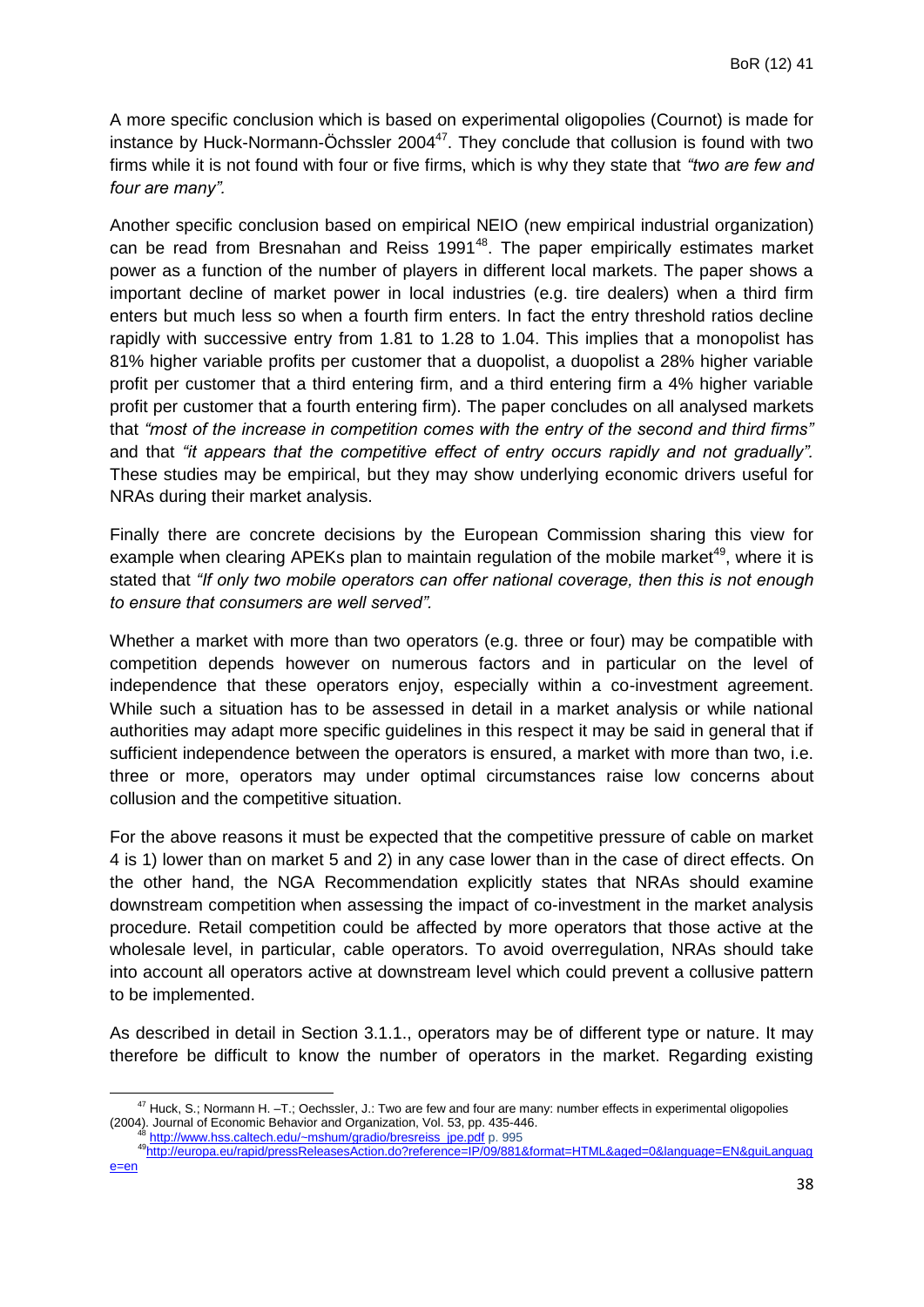copper operators which are not (co-)investing in NGA infrastructure it had been concluded that the operator has to be considered as a direct competitor as long the NRA considers copper and fibre to be part of the same market. Regarding cable and FTTx players not offering market 4 products it had been concluded that their indirect competitive effect on market 4 is 1) lower than on market 5 and 2) in any case lower than in the case of direct effects (supply on market 4). It is therefore unlikely that for example a situation with two operators and a cable operator may lead to competition on market 4 even though such a situation might under optimal circumstances lead to competition on retail level.

## <span id="page-38-0"></span>**3.2. Network roll-out by the co-investment partners**

#### **3.2.1. Complementary roll-out**

<span id="page-38-1"></span>Co-Investments aiming at the roll-out of fibre networks can be implemented in various ways. The type of possible fibre roll-out chosen depends on the partners' past business models (e.g. resale only, LLU, etc) and their consequent existing infrastructure previously described in section 3.1.1. Incumbents for instance very often dispose already of an ubiquitous access networks (copper) and backhaul, some alternative network providers have regional access networks with backhaul and cable operators often dispose of a large fibre backhaul networks with a Coax access network (however often no ducts available in this segment). Finally, some utilities dispose of civil engineering (e.g. duct capacity or poles) only in all parts of the network<sup>50</sup>.

|                   | <b>Ducts</b><br>(Access<br>Network) | <b>Ducts</b><br>(Backhaul<br>Network) | Layer 1<br>(Access<br>Network) | Layer 1<br>(Backhaul<br>Network) | Layer 2 |
|-------------------|-------------------------------------|---------------------------------------|--------------------------------|----------------------------------|---------|
| <b>Incumbents</b> |                                     |                                       |                                |                                  |         |
| Cable             | $\mathsf{X}$ or $\mathsf{v}$        |                                       |                                |                                  |         |
| <b>Utilities</b>  |                                     |                                       |                                |                                  | X       |
| <b>Altnets</b>    |                                     | X                                     | X                              |                                  |         |

**Table 4: Typical existing infrastructure owned by type of player**

According to Article 8(5d) of Directive 2002/21/EC<sup>51</sup> NRAs are to promote efficient investment and innovation in new and enhanced infrastructures. However, where it is justified on the grounds that duplication of infrastructure is economically inefficient or physically impracticable, Member States may also impose obligations of reciprocal sharing of facilities on undertakings operating an electronic communications network in accordance with Article 12 of that Directive. This may be appropriate to overcome bottlenecks in the civil engineering infrastructure and terminating segments<sup>52</sup>.

<sup>&</sup>lt;sup>50</sup> In this context other published BEREC work may be mentioned, e.g. BoR (10) 08, BoR (11) 06 and BoR (11) 43

 $51$  amended by Directive 2009/140/EC and Regulation 544/2009

<sup>52</sup> Whereas (4), NGA Recommendation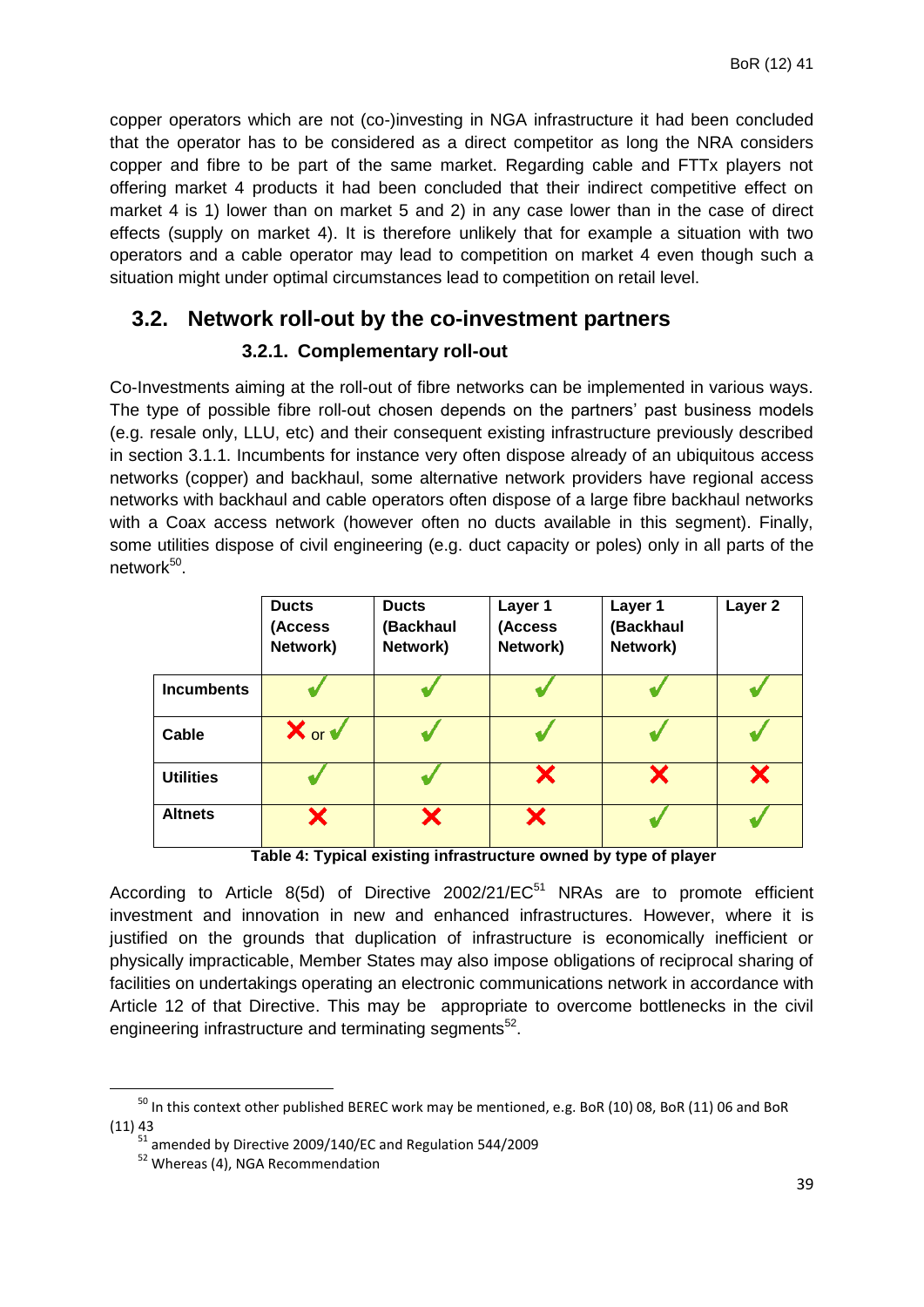Once the roll-out is completed, the degree of value added determines the partner's contribution to infrastructure or service competition in retail or wholesale markets. The smaller the part of active and/or passive infrastructure jointly used is (commonality of costs), the higher  $-$  usually - the competitive potential<sup>53 54</sup>.

However the installation and operation of parallel connections and infrastructure may sometimes be economically inefficient. In particular if parallel network duplication does not lead to more competition with respect to any solution which does not require a (full) parallel roll-out.

Co-Investment partners could decide to roll-out their networks in a complementary manner. Agreements on complementary network expansion include a division of the network roll-out between the NGA co-investment partners. Such divisions may be geographic or concern the network hierarchy. Such agreements are rarely taking place within joint-ventures.

#### ► *Geographic division*

In this scenario, the rollout areas are divided between the partners and each of them is in charge of the network rollout in a given area (e.g. one partner rolls out in the city centre, the other one in the neighboring suburbs). The partners subsequently grant each other mutual access to their part of the network (usually at layer 1 level, but layer 2 is also possible). This type of rollout results in differences according to the roll-out technology chosen by the partners. Access to the unbundled local loop of the fibre line will only be possible in case the rollout between the concentration point and the customer's premises is point-to-point. If the building operators choses the PON technology, access to the unbundled local loop of the fibre line will only be possible at a splitter very near to the customer, making the business case of the access seeking operators more complicated. Bitstream access at the MPoP could in this case prove a more economical solution.

#### ► *Division of network hierarchy*

In this scenario, the rollout is divided between the partners according to the network hierarchy. Such an agreement could be that one of the partners builds the feeder/backhaul network and provide collocation (e.g. in the traditional local exchanges) and the other partner the terminating segment.

#### ► *Competition Law perspective*

Independently of a decision by the competition authority, if co-investment agreements are present at the time of market analysis the NRA might need to take them into account in case they undermine the independency of partners.

This report represent a preliminary analysis from the point of view of a regulatory authority, and does not prejudice in any way the opinion a national competition authority (NCA) may have on NGA co-investment agreements. In the case of joint NGA network roll-out, the role

**<sup>.</sup>** <sup>53</sup> The higher the degree of commonality of costs the greater the potential for negative impact on competition. On the other hand, a low level of commonality of costs implies that the involved parties have the opportunity to differentiate its products or services as a higher share of value added are created outside of the co-investment project.

<sup>&</sup>lt;sup>54</sup> It should be noted that is true not only for the market in question but also for downstream markets. Also, commonality of cost is not a fundamental driver. The competitive potential for example depends in a much more crucial way on entry barriers and the conditions of access to third parties.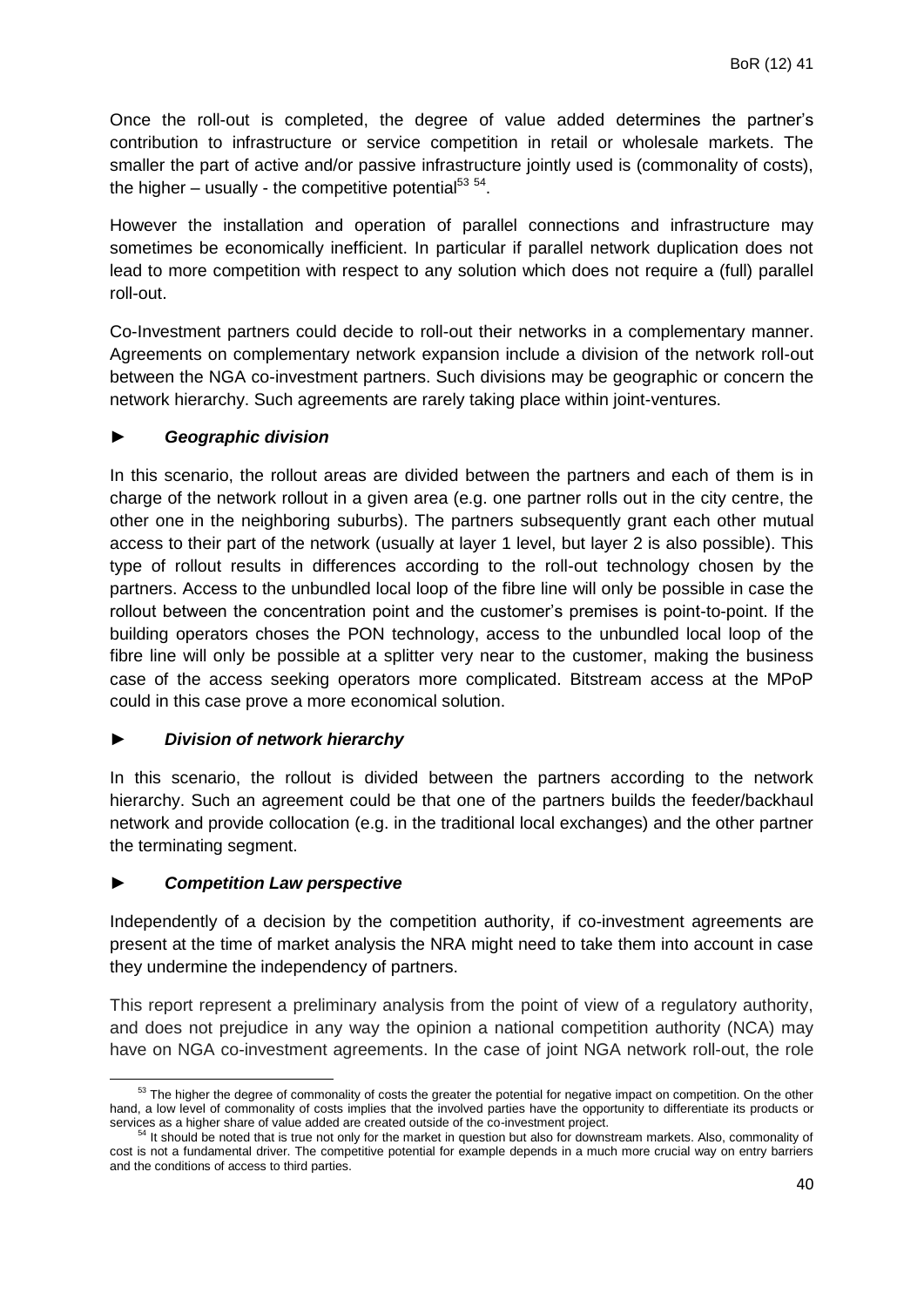of the competition authority may, however, be of fundamental importance, which is why the way general terms of NCA intervention in such a case are described in this section.

Under competition law it has to be considered that cooperation in broadband expansion can be exempted from the ban on cartels under Article 101 (3) TFEU even if they limit competition. The companies participating in the cooperation have to prove that the exemption requirements are met. This is the case when consumers would have a fair share of resulting benefit and furthermore when the advantages at least outweigh the actual or potential negative effects of the competition restraints. The competition restraints are considered indispensable if it can be proven that, without cooperation FTTx, broadband expansion cannot be realized in the area concerned or that the extent of the expansion activity would be considerably less<sup>55</sup>. Therefore, provided that the partners can clearly establish that without complementary investments those areas would not have been explored at all and open their networks to third parties, the competition restraints may be exempted from the ban on cartels. In case an exemption of antitrust rules is needed to allow the coinvestment, the access obligation may be part of the antitrust proceeding.

In Germany for example, the German Cartel Office has indicated that it considers that complementary roll-out do not constitute hardcore competition restraints provided market allocation agreements are present and reciprocal access to the network is subsequently ensured<sup>56</sup>., resulting in partners remaining in competition at retail level in the whole area of network roll-out.

#### ► *Equivalence of IRU access with own network*

To benefit from the exemption from the ban on cartels, partners into a complementary rollout agreement have to prove that consumers would have a fair share of resulting benefit. Also NRAs may have to assess in what way those agreements influence the competitive conditions of the relevant market. This may be an issue in case:

- $\circ$  such an agreement results in a lower number infrastructure-based operators' retail broadband offers;
- o or if the access seeking partner is not able, due to the conditions of access, to offer a similar variety of services than a completely own parallel network would have permitted.

From a technical point of view, IRU access to a (fully spliced) multi-fibre infrastructure is likely to provide near equivalent access with respect to an own network, providing SLAs and access to collocation nodes are well-specified in the agreement. Problems may however arise after the end of the cooperation agreement (usually long term, e.g. 20-30 years). As a result, complementary rollout with access warranted though IRUs on layer 1 to the partners is unlikely to significantly limit competition in a multi-fibre complementary roll-out scenario with respect to a fully parallel roll-out. NRA should however ensure that mutual access allows

**<sup>.</sup>** <sup>55</sup> See German Cartel Office, Instructions on the competitive assessment of co-operations in optical fibre expansion in Germany. <sup>56</sup> Bundeskartellamt, Instructions on the competitive assessment of co-operations in optical fibre expansion in Germany,

January 2010, URL:

[http://www.bundeskartellamt.de/wDeutsch/download/pdf/Stellungnahmen/100119Hinweise\\_Breitbandkooperation.pdf](http://www.bundeskartellamt.de/wDeutsch/download/pdf/Stellungnahmen/100119Hinweise_Breitbandkooperation.pdf)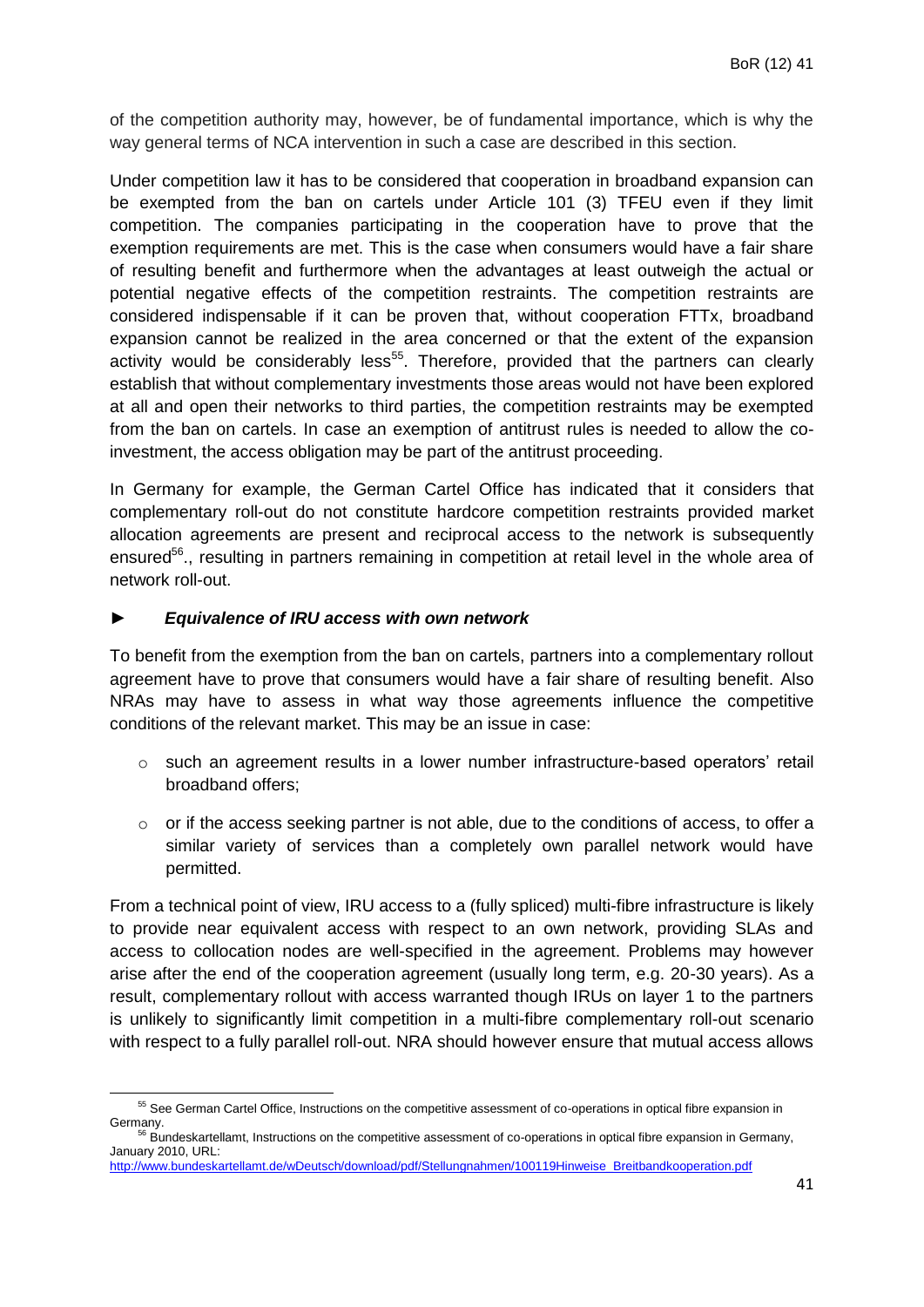sufficient independence in all areas or on all network levels (including bitstream access products).

#### **3.2.2. Multiple fibre FTTH and parallel roll-out**

<span id="page-41-0"></span>The NGA Recommendation, published on 20<sup>th</sup> September 2010, identifies multiple fibre FttH as one of the conditions that may, under certain conditions, ensure effective competition on the downstream market (see Discussion 27 and 28). This section aims at assessing the impact, in a co-investment scenario, of the number of fibre lines deployed per dwelling unit on the SMP analysis.

The NGA Recommendation also provides a definition of multiple fibre FTTH: *"form of fibre deployment in which the investor deploys more fibre lines than needed for its own purposes in both the feeder and the drop segments of the access network in order to sell access to additional fibre lines to other operators, notably in the form of indefeasible rights of use (IRU)".*

Multiple fibre FttH is currently being deployed in France and Switzerland. According to the NGA Recommendation, rolling out a multiple fibre FttH networks may be conducive to longterm sustainable competition as its key features include:

- $\circ$  allowing alternative operators each to fully control their own connection up to the enduser : this enables an end-user to subscribe simultaneously to several service providers connected at the physical layer, which could in turn help develop new applications;
- $\circ$  facilitating churn, since no manual cross-connection operation is needed at the concentration point, any churn request may be dealt with without any down time, and with lower operating costs than in a single fibre FttH scenario;
- $\circ$  ensuring that access seekers can obtain full control over fibre lines, without risking discriminatory treatment in case of mandated single fibre unbundling.

#### ► *Parallel and partially parallel roll-out of fibre*

The ERG concluded in its NGA Opinion<sup>57</sup>, that FTTH/FTTB roll-outs are likely to reinforce the importance of economies of scale and scope, reducing replicability and reinforcing enduring economic bottlenecks when compared to copper. Nevertheless, even in FTTH/FTTB architectures fully parallel roll-out are economically viable in few geographically limited areas (mainly urban areas). In Switzerland for example, it is expected that fully parallel FTTH networks will be economically viable only in the six largest cities<sup>58</sup> (red).

<sup>&</sup>lt;sup>57</sup> ERG Opinion on Regulatory Principles of NGA, ERG (07) 16rev2

<sup>58</sup> <http://www.bakom.admin.ch/dokumentation/zahlen/00545/00722/00910/index.html?lang=de>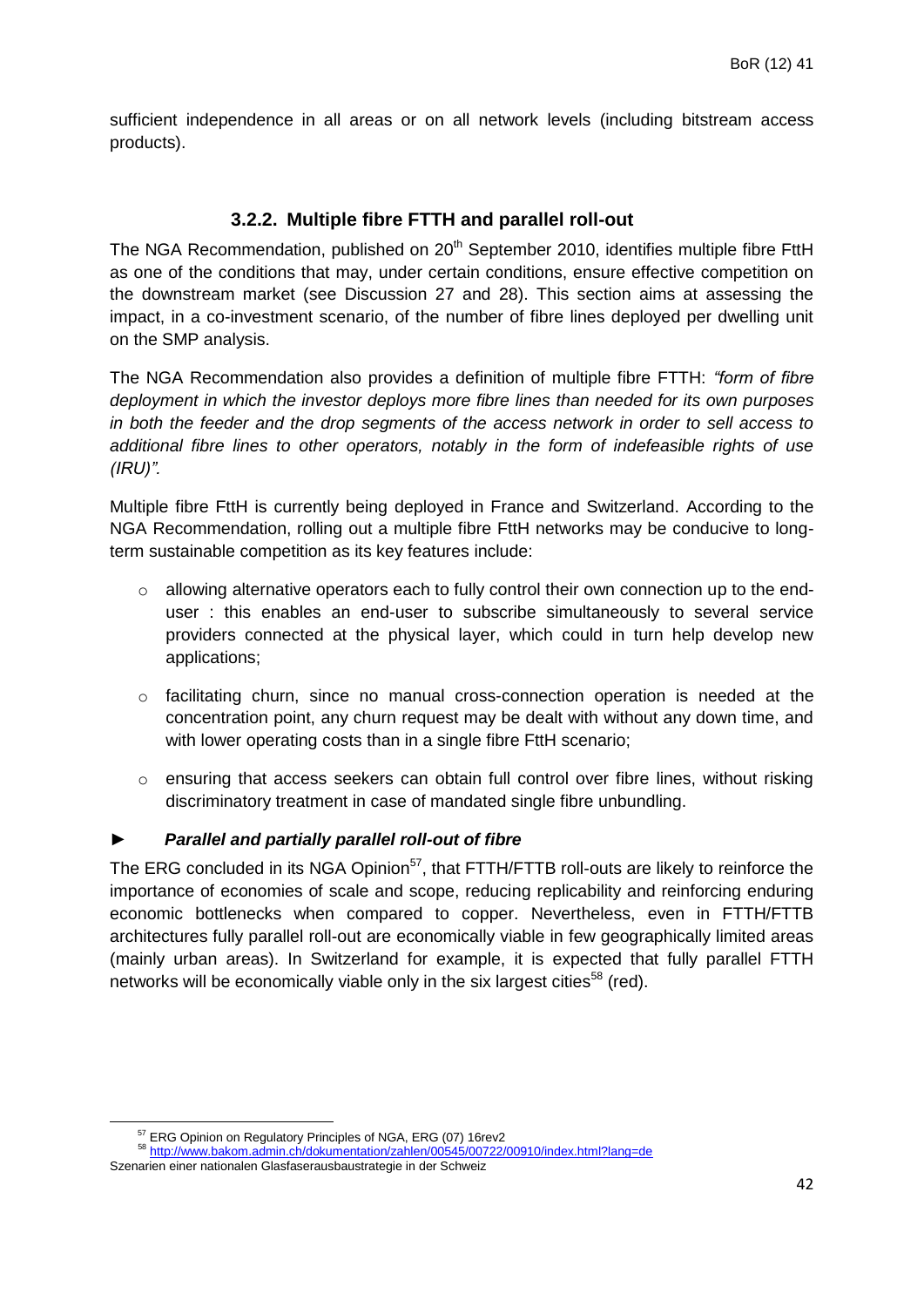

**Picture 2: profitable rollout of FTTH in Switzerland<sup>59</sup>**

Constructing two fully parallel FTTH networks would however imply that costs would amount to 200% of a single network. In such case the deployment of a multiple fibre network of which single fibre IRUs are subsequently sold to the partners may represent a solution which is productively more efficient if it would provide the same benefits as two fully parallel networks.

For this reason, in the areas where two operators want to deploy NGA networks, the optimal solution would be for one of those two providers to roll out multi-fibre lines up to the endcustomer premises, and give third parties voluntarily access at a concentration point which in turn is usually connected by a partially parallel network of the partner. The concentration point can be jointly used by all companies involved.

Those agreements refer to the joint use of concentration points as well as to the access to the unbundled local loop or sub-loop of the multi-fibre provider.

It has to be considered however, that the roll-out of multi-fibre implies extra costs, which cannot be exactly determined and strongly depend on the size of the concentration point and the availability of civil engineering infrastructure in the area (under normal circumstances, it is estimated to about 10-30% of the investment). Whilst the NGA recommendation encourages NRAs to incentivise the roll-out of multi-fibre in general, the benefits of rolling out multi-fibre only exists where there is a significant risk of a full parallel network being rolled out by a rival competitor. As this is likely to happen only in limited urban areas, NRAs should focus on giving an incentive in areas of particular interest.

Main differences between end-to-end parallel roll-out and multi-fibre networks include:

- $\circ$  network maintenance as it is usually performed by the building operator in the multifibre scenario;
- $\circ$  SLAs that have to be agreed between the partners in the multi-fibre scenario;

<sup>59</sup> Source: Graph based on WIK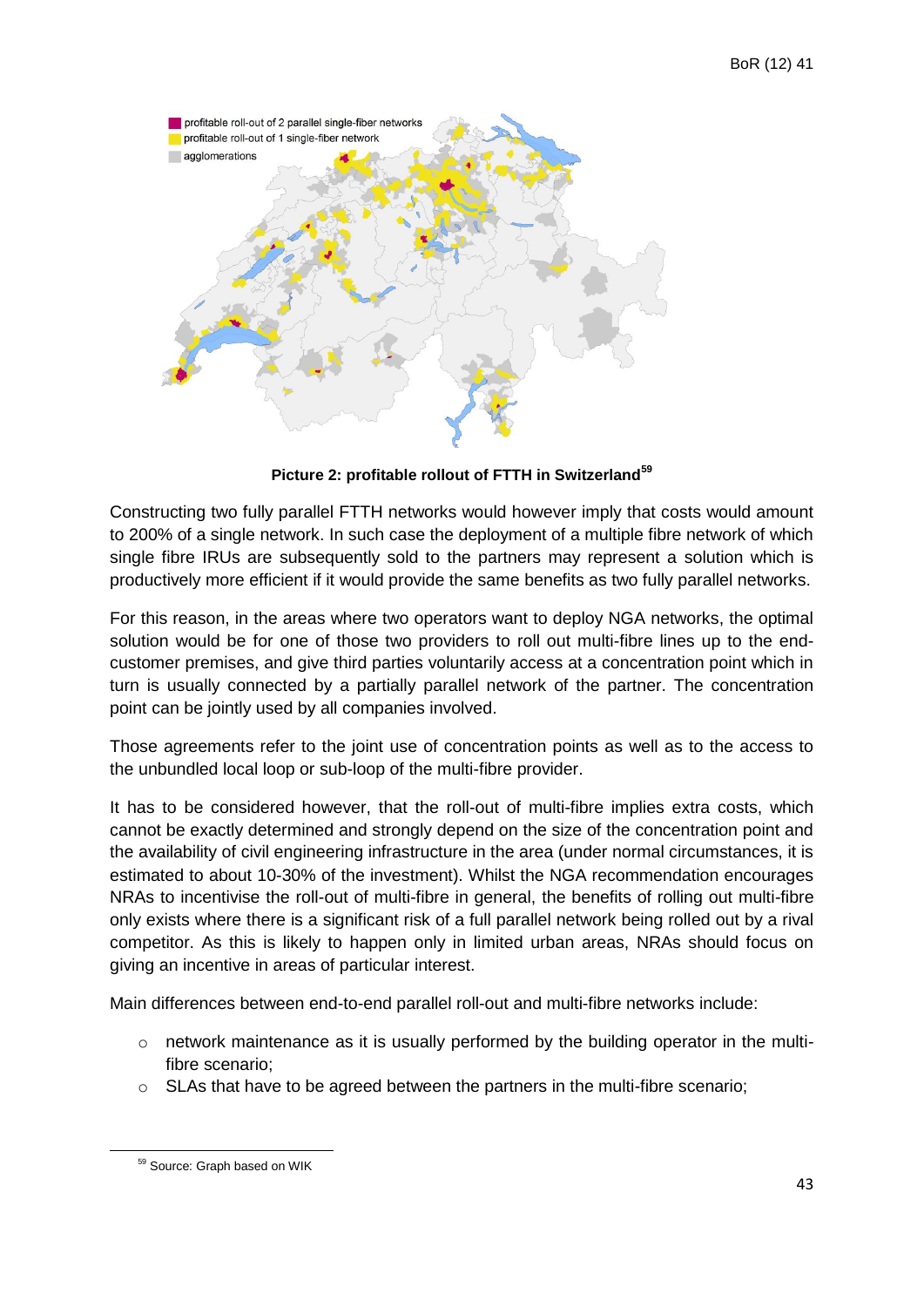o lifetime of a possible IRU contract, that may be shorter than the actual lifetime of the asset.

Another type of partial parallel roll-out of fibre (between the MDF and the street cabinet) is FttC. In this case, both partners roll out their networks up the (multifunctional) street cabinets and jointly use street cabinets only and ducts or dark fibres where necessary. The agreement refers to the joint use of those network elements as well as to the access to the unbundled local loop or subloop of the incumbent. Therefore, in this form of network expansion, the incumbent typically is the access granting partner. FTTx co-investment in partial parallel network expansion is also not very likely to limit infrastructure competition between the parties since only few infrastructure elements are jointly deployed.

Co-investment based relatively large partial parallel network expansion is less likely to limit infrastructure competition (only few infrastructure elements are jointly deployed in this case).

As far as market 4 and 5 are considered to be national markets regional network roll-out agreements will rarely have impact on the incumbent's SMP designation. But the regional roll-out may require a reassessment of geographic market delineation.

#### ► *Multi-fibre and mono-fibre line networks*

Although multiple fibre FttH is the situation the more likely to be conducive to effective competition, sustainable long-term competition may also, under certain conditions, be fostered in single fibre FttH networks. In single fibre FttH networks, the operator rolling out the jointly-build network installs a single fibre per household, which may be shared with access-seeking operators via a cross-connection box. This solution, technically comparable to copper local loop unbundling, also ensures the existence of a passive offer at the concentration point that guarantees third-party operators the ability to control their active equipment and to choose their technology. This solution helps secure future network developments of competitors as it leaves open the possibility for each operator to upgrade their network independently in the same way multiple fibre FttH networks do. As with unbundling, the goal is to allow operators to differentiate their offers, to control the technological evolution of their network and the roadmap for its implementation, by providing them with a passive solution over optical fibre. It could therefore also result in satisfactory competition conditions in the long-term.

Additionally, although single fibre FttH does not provide the market with as many procompetitive features as multiple fibre FttH, it is possible to implement operational processes to ensure satisfying competition conditions with single fibre FttH. For instance, although churn will nonetheless require a technical physical intervention, operational processes may be defined so as to enable effective churn.

Finally, multiple fibre FttH may not work in a general way and would have to be examined on a case by case basis depending on the local characteristics. For instance, in rural areas, the characteristics of housing, the population density and the availability of civil engineering infrastructure may prevent the rolling out of several parallel networks. Some surveys or deployments that have been conducted show that when the concentration point gathers several hundreds to several thousands of lines, with a point-to-point network rolled out, overloading issues can appear in the civil engineering infrastructure. In particular the problem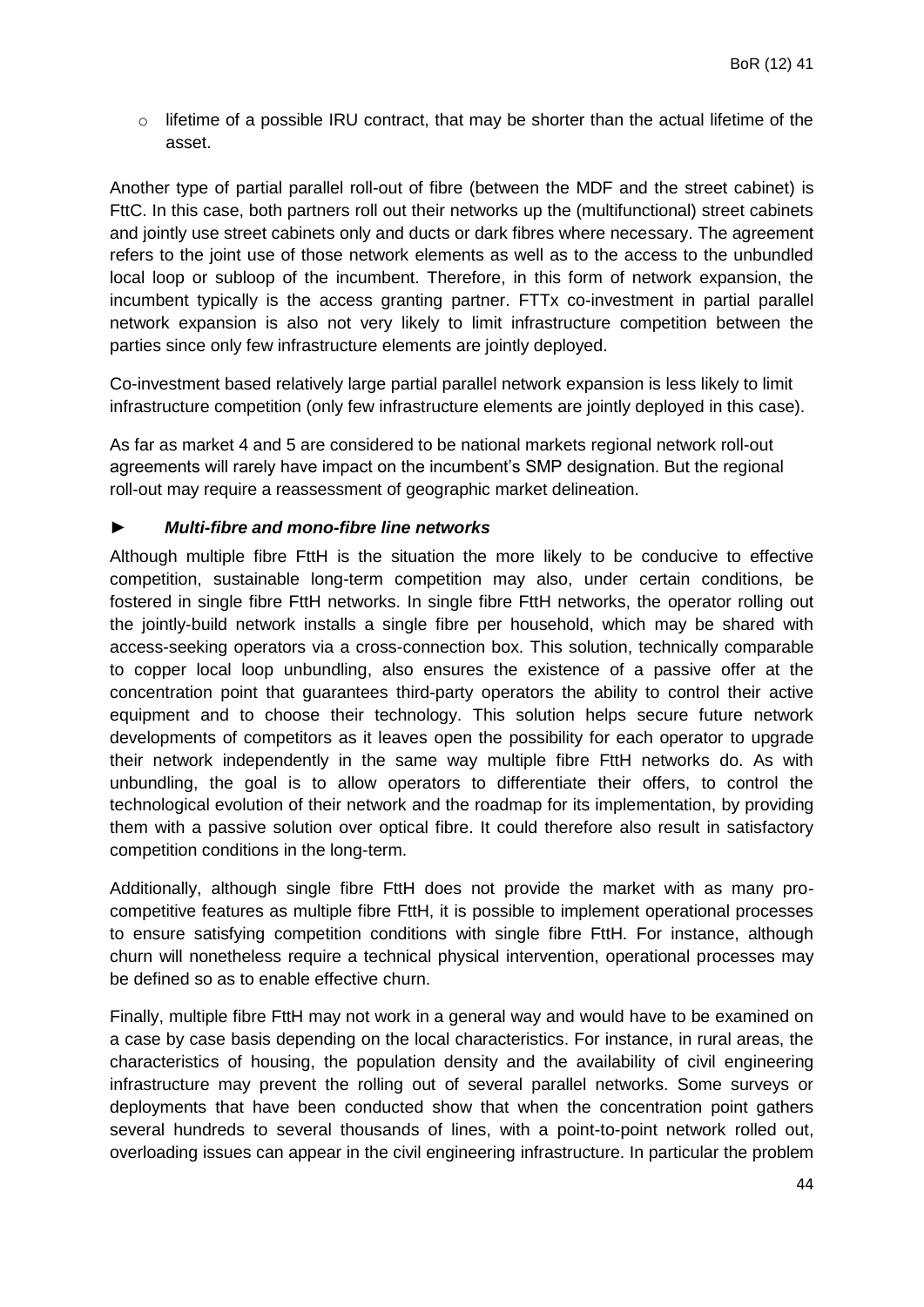would be insufficient duct capacities, especially in the access network. Besides, the rollout of a multiple fibre FttH network downstream of the concentration point has also an impact on the volume of the concentration point, which leads therefore to additional constraints regarding the local installation of such equipment, for the same housing service area. Moreover, studies show that the in some regions only a layer 1 monopolist is economically possible. In these cases it must be carefully assessed whether multiple fibres should be rolled out and additional costs incurred given that it is unlikely that there will be operators able to connect the fibres.

Therefore, although networks based on multiple fibre lines may be more conducive to longterm sustainable competition in line with the objectives of the EU regulatory framework, it does not seem desirable that multiple fibre lines be deployed regardless of the local characteristics. Under some conditions, the extra-costs involved when deploying a multiple fibre FttH network compared to a single fibre network might be significantly higher the utility that can be derived. In any case, the deployment of multi-fibre seems to be a sensible solution in dense areas, where the fibres have a chance to be connected to an alternative network, be it at local exchange, cabinet or concentration point level (e.g. manhole or building entry point).

Thus, the comparative benefits of rolling out multi-fibre rather than mono-fibre need to be assessed by NRAs in the course of the market analysis keeping in mind the extra costs and the impact this could have on the location of the access point. In case rolling out multiple fibre line in-house or in the terminating segment is conducive to significantly bring closer the access point to the homes, this could lead to worsen the economic conditions for alternative operators to access this point. This could therefore be of fundamental importance to the competitive situation, and would need to be considered by NRAs when assessing the competitive situation. In co-investments agreements this is usually not an issue, as a concrete possibility to access the fibres (usually IRUs) is often the basis of the agreement. This may however be an issue in the case of third party pay as you go access.

## <span id="page-44-0"></span>**3.3. Access conditions to co-investment scheme partners**

#### **3.3.1. Compensation mechanisms**

<span id="page-44-1"></span>Investing includes risk management. Investment in NGA is risky by nature as there is uncertainty on the level of the return on investment. There is for instance uncertainty in connection with expected demand, market share (penetration) and ARPU. Investors therefore naturally look for ways to mitigate these costly investment risks. Mechanisms able to reduce the investment/costs in case of a negative development of the market can consequently spur the readiness to invest by investors.

#### ► *Compensation mechanisms in cost-based price regulated markets*

In some price regulated markets, compensation mechanisms reducing the risk for investors may be implemented. Those compensation mechanisms may pass through a risk premium, volume discounts, upfront payments or long-term access prices. These need however to be in line with Annex I (Pricing principles and risk) of NGA recommendation.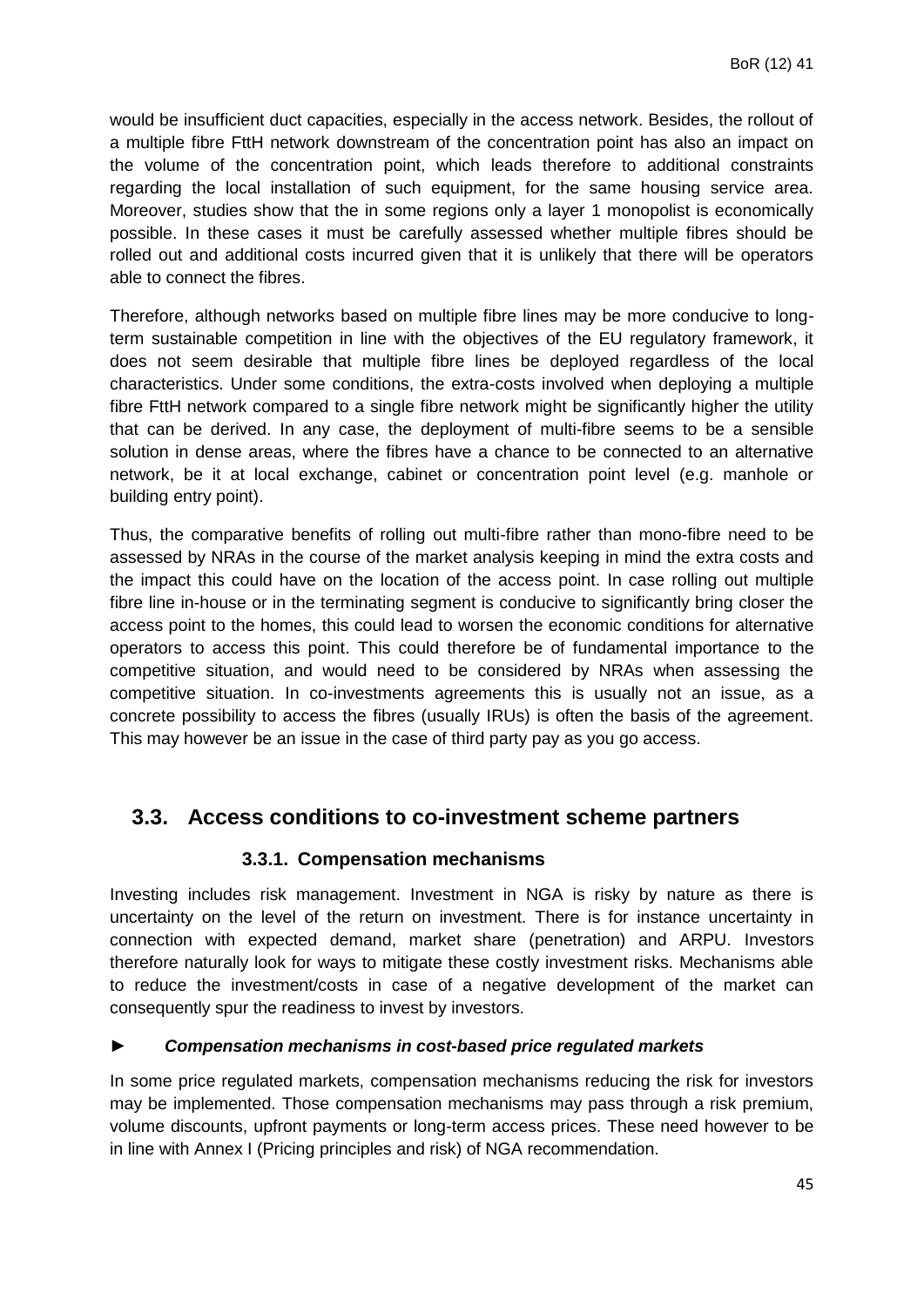For instance in the Netherlands, OPTA has introduced a regulatory regime that commits to a long-term price-cap. The price-cap will only be adjusted if actual rates of return turn out to be higher than a certain percentage above the rate of return initially expected. OPTA indicates that it considers that "in comparison to a regulatory regime in which the price-cap is reviewed every three years, the system of multiyear regulation introduced by OPTA has positive effects on investment incentives and efficiency incentives."<sup>60</sup>

#### ► *Compensation mechanisms between co-investment partners*

The risk of low demand cannot be mitigated through an agreement between the partners. Low demand may mean both low demand for partner A as for partner B, a risk which no possibly agreed mechanism between them could possibly mitigate. This risk is higher for operators active only on the wholesale level, such as utilities, with no existing retail customer base which can be migrated face a risk that the fibre local loop will remain dark (vacancy risk), i.e. having no running services after the rollout.

There are however several forms of compensation mechanisms which allow reducing the investment risk by redistributing the costs/investment between the partners according to their success on the market. This could for example result in co-investment modalities that take into account capacity usage of the infrastructure.

Therefore, whilst compensation mechanisms may mitigate the risk of obtaining a low market share while the partner faces a high demand, they will not be relevant to mitigate the risk of overall low demand.

#### ► *Forms of compensation mechanisms*

Various compensation mechanisms may be implemented in FTTH rollout co-investment agreements. For instance, transfer payments based on the number of lit fibre lines, based on lit FTTH lit accesses in the case of multi-fibre or based on the number of layer 1 products sold (including self-supply) $61$  could be created.

The transfer payments can in theory be of any amount. In Switzerland where such agreements are most popular, standard agreements generally foresee that the incumbent is contributing to the investment with 60%, the utility with 40% - which operators claim is corresponding to the respective expected market shares. While there are reports of different forms of agreements, the most popular in Switzerland seem to include periodic transfer payment adjusting the investment shares to the network market shares observed on the market (i.e. "ex-post"). A recent report by the Swiss Competition Authority has however stated that these agreements may be problematic $62$ .

The graph below illustrates the various compensation mechanisms observed so far. It shows that the risk mitigation efficiency and the impact on competition are proportionate to the transfer payment. Would the transfer payment always be null, the compensation mechanism is inexistent (red line in the graph below). This might result in high barriers to entry for small operators. Would the transfer payment be infinite, this would fully cancel the risk of the

 $60$  OPTA, Regulation, risk and investment incentives, Regulatory Policy Note 06, May 2010

<sup>&</sup>lt;sup>61</sup> Theoretically, L2 and retail services could also be used as calculation base.

<sup>62</sup>[http://www.weko.admin.ch/index.html?lang=de&download=NHzLpZeg7t,lnp6I0NTU042l2Z6ln1acy4Zn4Z2qZpnO2Yuq2Z](http://www.weko.admin.ch/index.html?lang=de&download=NHzLpZeg7t,lnp6I0NTU042l2Z6ln1acy4Zn4Z2qZpnO2Yuq2Z6gpJCDdIF3g2ym162epYbg2c_JjKbNoKSn6A--) [6gpJCDdIF3g2ym162epYbg2c\\_JjKbNoKSn6A--](http://www.weko.admin.ch/index.html?lang=de&download=NHzLpZeg7t,lnp6I0NTU042l2Z6ln1acy4Zn4Z2qZpnO2Yuq2Z6gpJCDdIF3g2ym162epYbg2c_JjKbNoKSn6A--)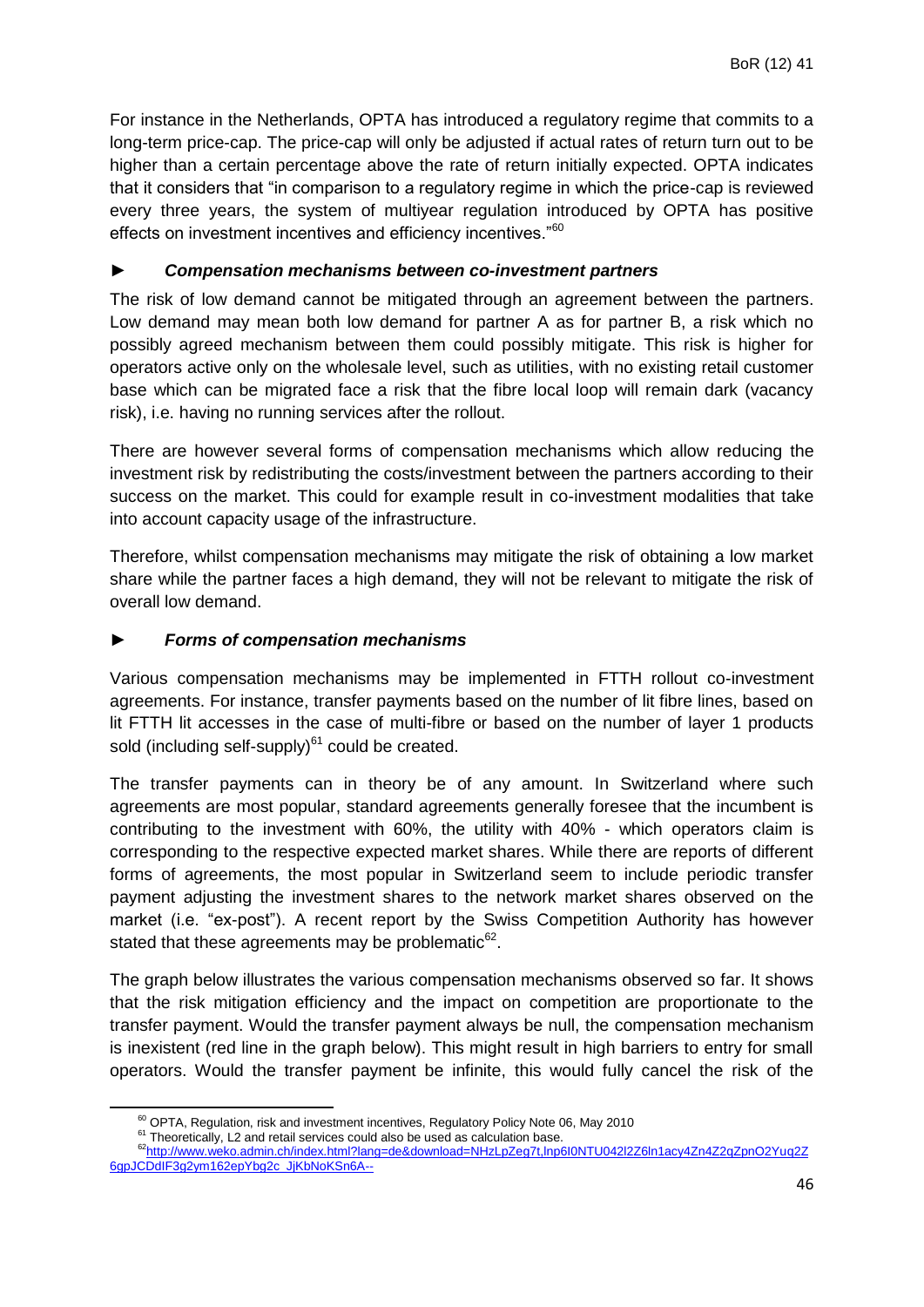operators having a network market share deferring from the investment share (yellow line in the graph below). In the linear proportionate case (case 1 corresponding to the blue line in the graph below), the co-investment partners pays according to its network usage. This is similar to unbundling, with a per line monthly charge and is likely to have little effect on infrastructure competition at wholesale level, but positively effects the competition at retail broadband access markets. All possible compensation mechanisms between these two extreme cases will be intermediate also in their effects.

In the case described above, an agreement that fixes market shares at e.g. 60/40 in advance would correspond to a division of the market and would be detrimental to competition.

A possibility to distinguish between strong and weak compensation mechanisms is given by the linear compensation mechanism, corresponding to an adjustment of investments shares in proportion to network market shares



Picture 3: relation between investment contribution and market share<sup>63</sup>

#### ► *Rebalancing effect*

The expected lifetime of a FTTH investment typically is of around 30 years, whilst most of the network rollout and the associated costs are borne in the very first years of the investment lifetime. Such costs may subsequently be considered as fixed (and largely sunk) costs. Given that operations and maintenance represent only a marginal part of the overall cost of proving a FTTH network, it can be argued that short term marginal costs will be low in comparison once the network has been rolled out. Those short term marginal costs, which are at the basis of current economic models, typically define full competition as the scenario where prices correspond to marginal cost.

<sup>&</sup>lt;sup>63</sup> Source: BAKOM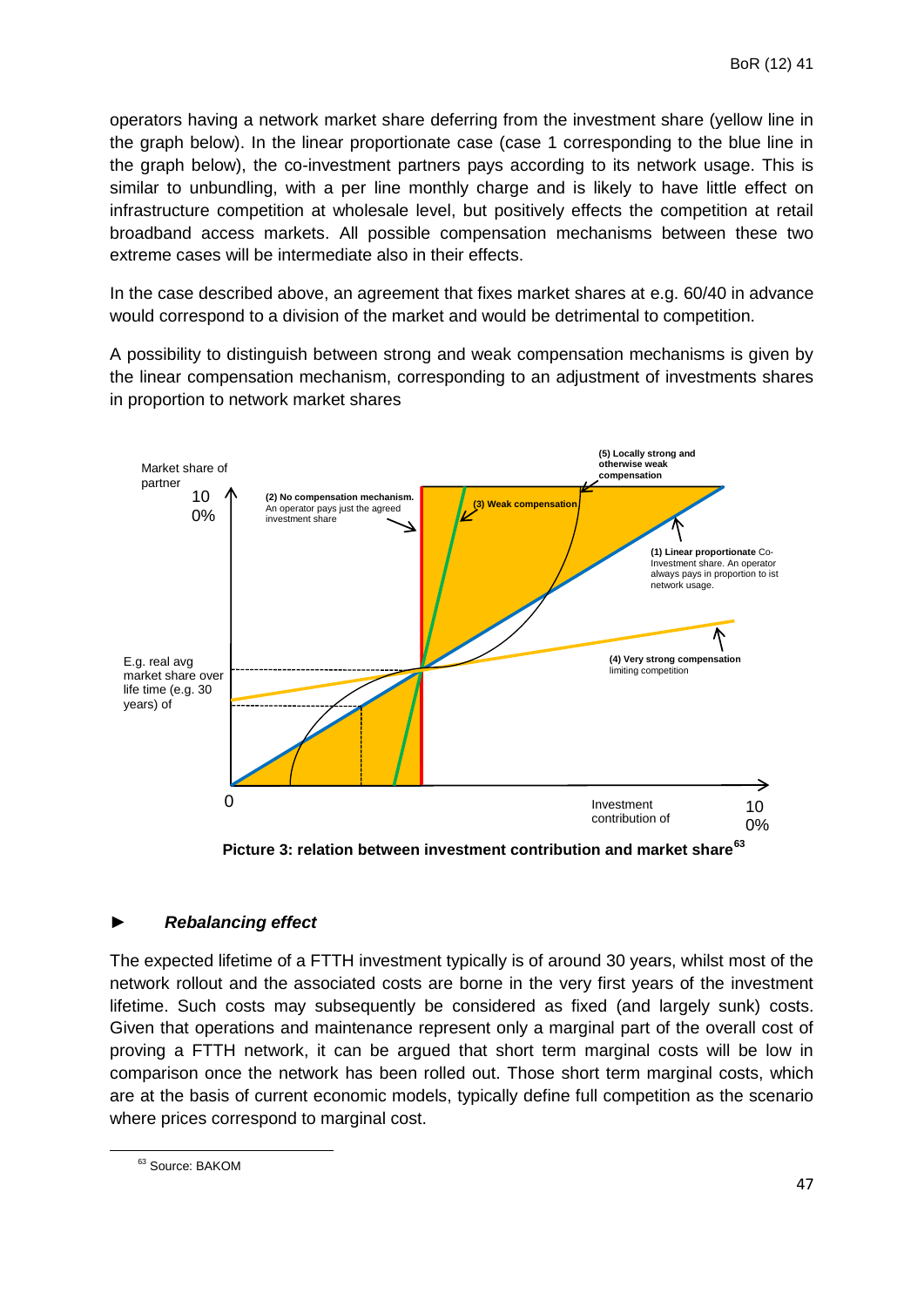This may also be considered as the worst case scenario for the partners on the market, as short term margins would be reduced to zero and the long term investment would even be unprofitable (as the costs are largely sunk the investment cannot be undone).

The above compensation mechanism may not only reduce risks in the way described but also converts fixed (and sunk) costs in short term marginal costs. The extent of this effect again varies:

- o zero transfer payment: no changes;
- o linear transfer payments: marginal costs correspond then to average long term costs per line. In this case even short term marginal costs (when exceeding the investment/market share foreseen) would become considerable. The risk of very low margins is therefore largely mitigated. However, the economic effect would be the same as if the network would be paid off over 30 years, one year after the other. Negative competitive effects are therefore not expected to be particularly strong – in particular when compared to todays' LRIC regulated situation.
- $\circ$  strong transfer payments: an infinite transfer payment would mean that marginal costs become infinite when exceeding the investment/market share foreseen. This would imply that prices would have to rise very sharply, when an operator exceeds the network market share agreed, with corresponding negative effects for competition.

#### ► *Conclusion*

Any agreement including a compensation mechanism may or may not be cleared by competition authorities. In any case if an agreement is present it might need to be taken into account by the NRA if it restricts the independence of one or more partners.

Strong compensation mechanisms may largely undermine the independency between the partners. In such case partners cannot be considered as independent.

Linear and weak compensation mechanisms may weaken the independence of partners and competition, and constitute as such a reduction to the market competition. However, this reduction, whose effects may be low in case of a weak compensation mechanism, has to be analysed with regards to the reduction of the barriers to entry it may provide for small entrants partners to the co-investment. Barriers to entry nevertheless could remain high despite the compensation mechanisms in place. The agreement and its effects would need to be analysed in detail in order to assess whether it influences the competitive situation in the market.

#### **3.3.2. Exchange of information**

<span id="page-47-0"></span>The direct or indirect sharing of data among competitors is subject to the competition law rules, and in particular article 101 TFEU which prohibits anticompetitive agreements which have as their object or effect the prevention, restriction or distortion of competition. In this context, the legal instruments available for the assessment of exchanges of information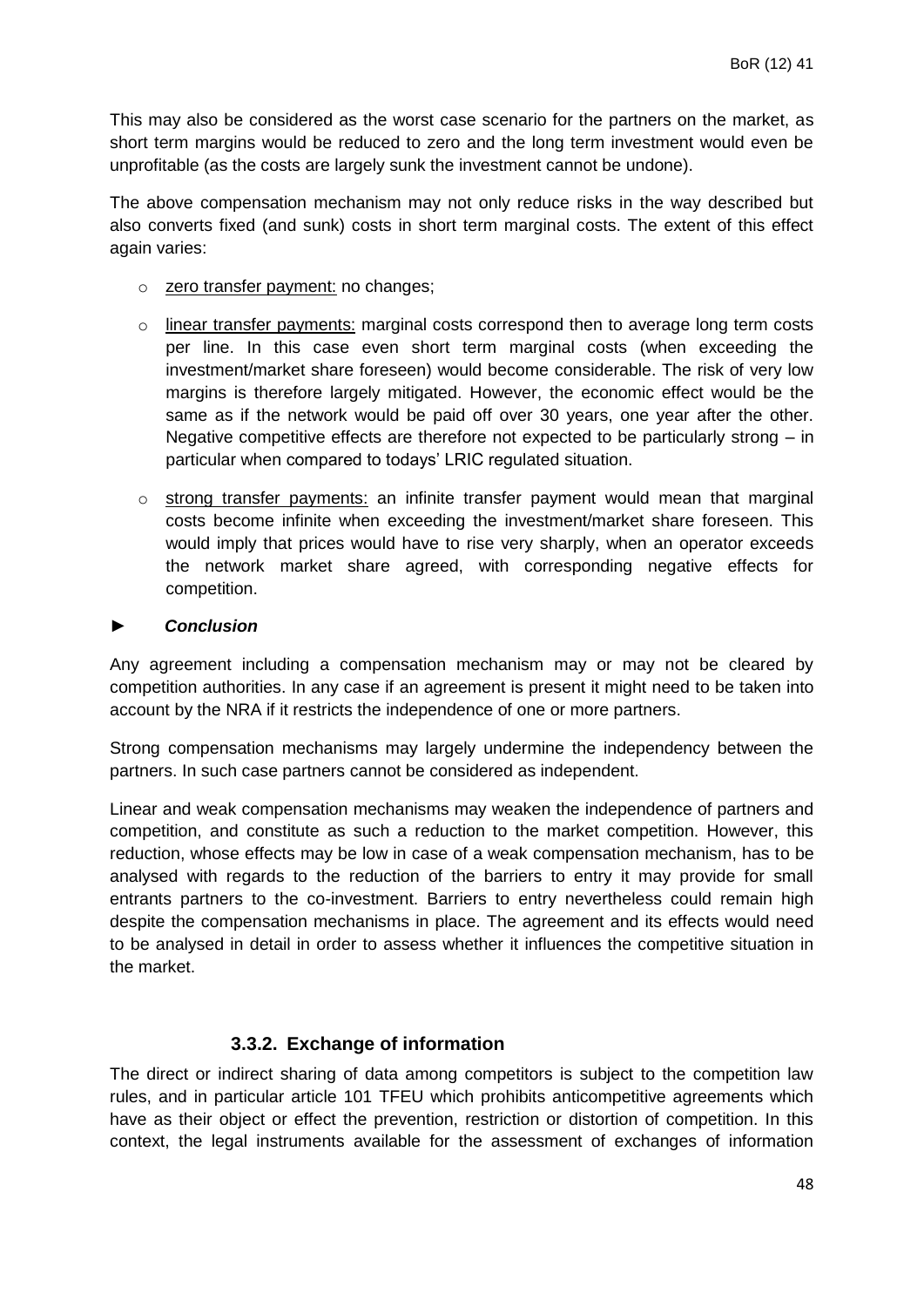under the competition law rules may be of assistance to NRAs in determining whether the information exchanged goes beyond what is strictly necessary to ensure the well-functioning of the NGA co-investment.

While the mere exchange of information may be anticompetitive in itself, such practices will normally need to be assessed in the light of the agreement to which the information exchange relates (in this case, the co-investment agreement). That is, any negative effects arising from the exchange of information will normally be evaluated in the light of the overall effects of the agreement, and will require an analysis of elements such as the efficiencyenhancing effects derived from the co-investment agreement, or the adequacy and indispensability of the information exchanged in order for the co-investment agreement to achieve such efficiency-enhancing objectives. This analysis should have a close look at those information exchanges when carrying out a market analysis in a co-investment scenario.

#### ► *EC Guidelines on horizontal co-operation agreements*

The EC revised Guidelines on horizontal co-operation agreements<sup>64</sup>. Guidelines contain detailed guidance on the competitive assessment of information exchanges, also in the context of production agreements<sup>65</sup>. In particular, it is stressed that if the information exchange does not exceed the sharing of data strictly necessary for the joint production of the goods or services subject to the common agreement (e.g. indispensable information on specific technical aspects of the joint production), it will be more likely to pass muster of the competition law rules than if the exchange goes beyond what is strictly necessary for the joint production (e.g. information on actual market shares or overall turnover when such information is not relevant for the purposes of carrying forward the production agreement).

The Guidelines also point out to a number of instances where the exchange of information will normally be considered to lead to a restriction of competition by object, thus making it very unlikely that the sharing of data is permitted. This is particularly the case of the exchange of information on the companies' individualized intentions concerning the setting of future prices or quantities.

When assessing the potential anti-competitive effects of the information exchange in the context of a co-investment agreement, NRAs may want to pay particular attention to (i) the specific characteristics of the market where the exchange of information takes place; and (ii) the quality and characteristics of the data being exchanged.

It is important to note that the following should not be viewed as some sort of "checklist" to determine the level of information that can be exchanged in a particular co-investment initiative, but as a means of placing such exchange of data in its context in view of its assessment.

<sup>&</sup>lt;sup>64</sup> Guidelines on the applicability of article 101 of the Treaty on the Functioning of the European Union to horizontal cooperation agreements, OJEC C11/1 of 14 January 2011.

 $^5$  Generally, a NGA co-investment agreement may be considered as a type of production agreement, whereby two or more parties agree on the joint production of a particular good or service.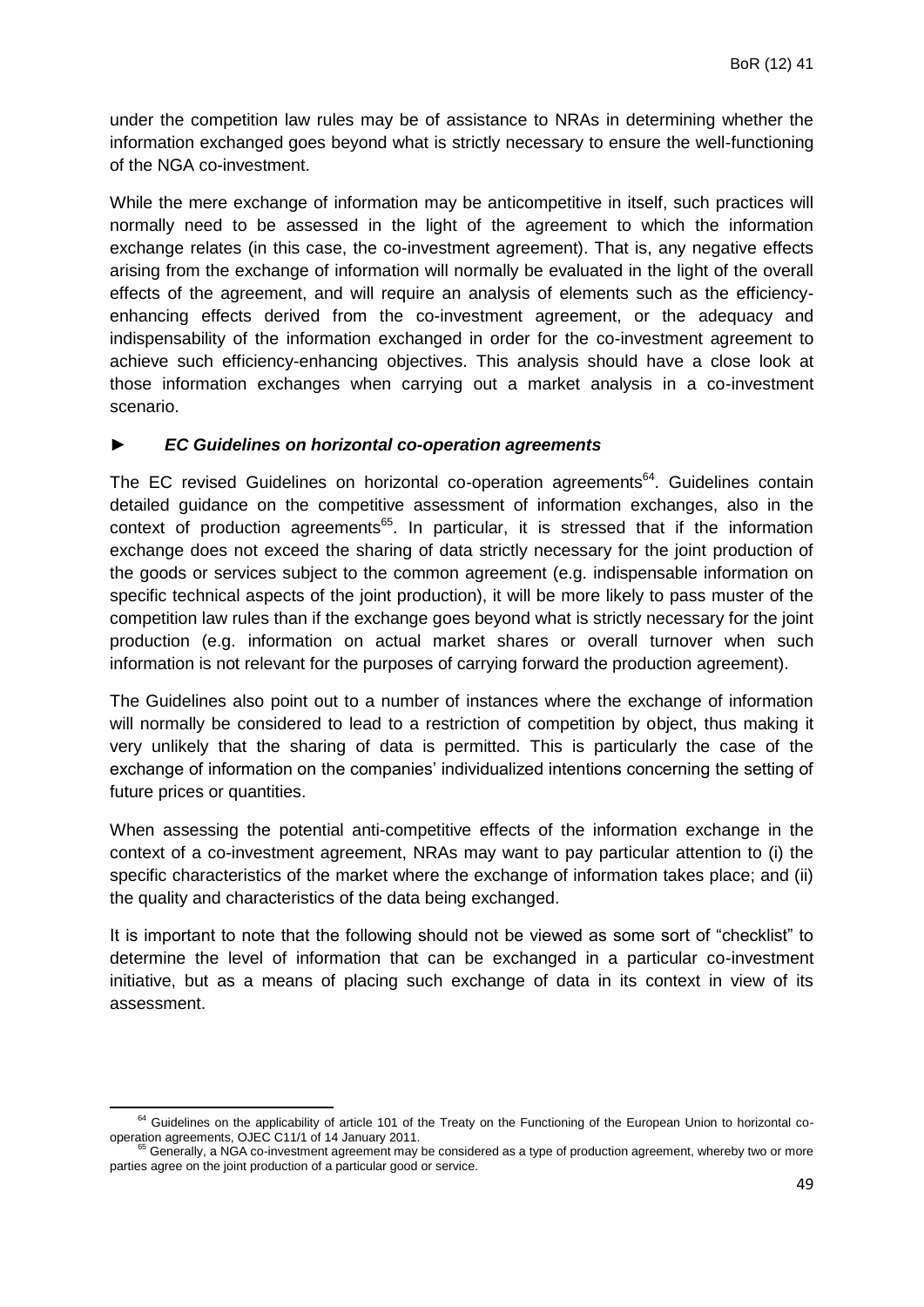#### ► *Market characteristics*

As noted in the Guidelines, the risk of companies reaching a collusive outcome is greater in markets which are sufficiently transparent, concentrated, non-complex, stable and symmetric.

The impact of the information exchange will however depend not only on the intrinsic characteristics of the market, but also on how the information exchanged affects those characteristics. For instance, regarding transparency, the assessment of the pre-existing level of market transparency as well as of the way the information exchange modifies such initial level of transparency will enable NRAs to make preliminary determinations on whether the information exchange may have restrictive effects on the marketplace.

Collusive outcomes may also be facilitated by the structure of the market. In particular, coordination in tight oligopolies, where few companies are active, may be easier to achieve than coordination in markets where a large number of companies are involved. The existence of symmetric market structures – in terms of the companies' costs, demand, market share, product range, capacities, etc. – may also increase the incentives to align the parties' conduct via the exchange of information.

On the other hand, the complex nature of the market (e.g. due to the non-homogeneity of the products being produced), as well as its relative instability (due e.g. to the existence of volatile demand) are factors that may reduce the likelihood of an anticompetitive common understanding being reached via the information exchange.

Additionally, in order for a collusive outcome to be sustainable, the threat of retaliation in case of deviation must be likely. Collusive outcomes will not be likely in markets where the consequences of deviation are not sufficiently severe to ensure that the coordinating parties agree to the common policy. In this context, factors like the capacity of the co-investors to engage in actions such as price wars in case of deviation, as well as the degree of interrelation of the co-investors via vertical integration or expanded commercial relationships, may need to be evaluated to determine whether the threat of prompt retaliation is sufficiently credible.

#### ► *Characteristics of the information exchange*

The possibility of the information exchange leading to a collusive outcome will be more likely the more strategic the data is. In particular, the exchange of information related to actual prices, customer lists, capacity and quality, production costs, turnover, investment and marketing plans, R&D, etc. may increase the risk of anticompetitive harm, and will thus need to be strictly indispensable for the well-functioning of the production agreement itself to be justified. The risk of foreclosure will also be greater the higher the market coverage of the parties to the co-investment.

As noted earlier, the exchange of information on the companies' individualized intentions concerning future conduct will require close supervision by the authorities in charge of assessing the potential beneficial or negative effects of the co-investment agreement. Additional factors such as the frequency of the information exchanges among the coinvestors; the individualized (non-aggregated) nature of the data being exchanged; as well as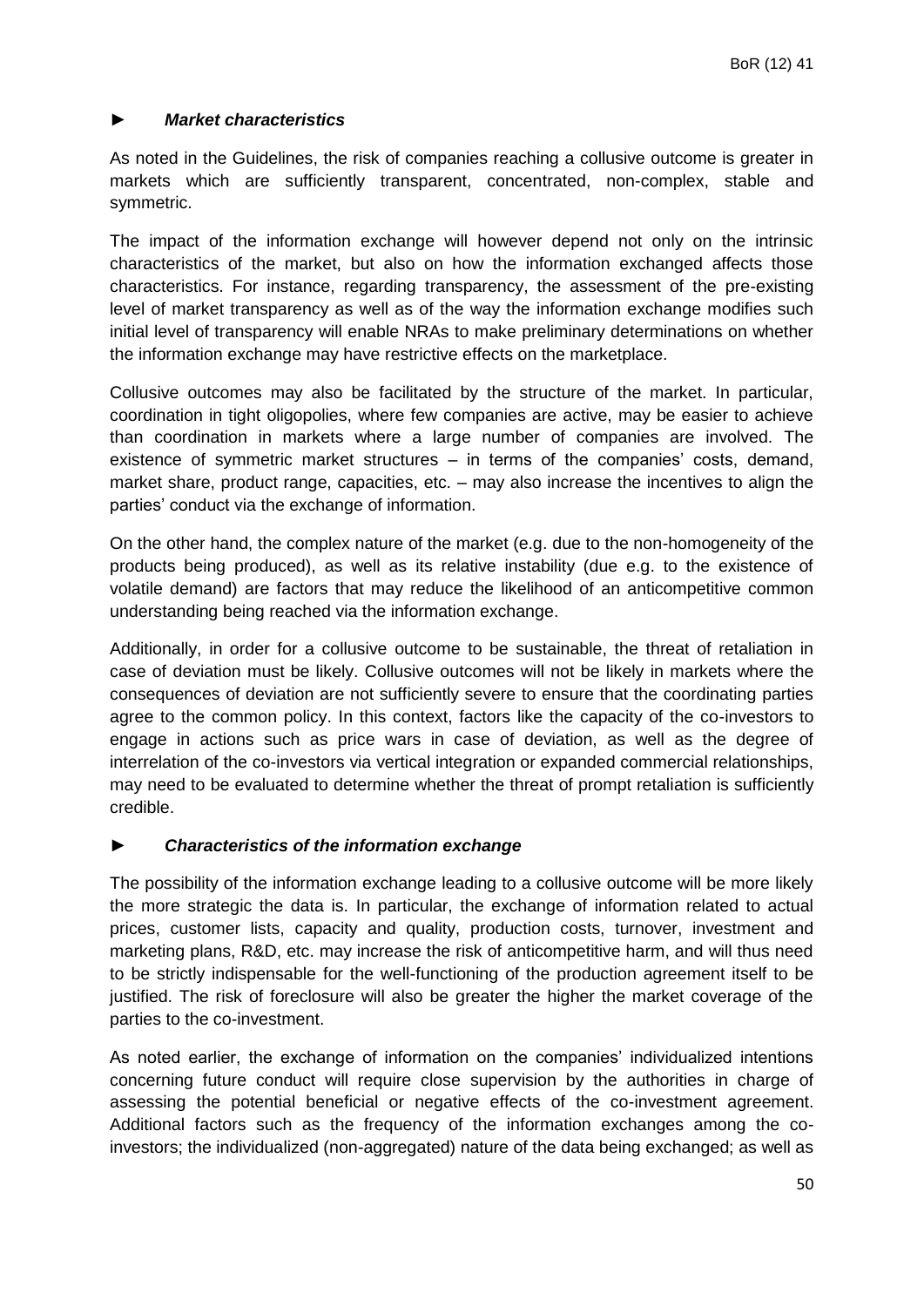the freshness of the data (non-historic data) may also point to the need for a detailed assessment of the type of data being exchanged.

#### ► *Information exchanges in the context of NGA co-investment agreements*

As noted above, data exchanges will normally be assessed in the light of the agreement to which the exchange of information relates (such as e.g. NGA co-investment agreements). Information exchanges pose serious risks to the competitive structure of the market, and will thus need to be carefully reviewed by NRAs in the context of their overall evaluation of the NGA co-investment agreement.

Experience to date in the joint deployment of NGA networks has been rather limited. It is however clear that, for the NGA co-investment to be operative, certain specific information needs to be shared among the investing parties. For instance, as exemplified by the experience in a number of countries regarding joint (symmetric) in-house deployment, information concerning the actual and foreseeable coverage of the infrastructure being deployed (e.g. buildings being passed with fibre), as well as technical information pertaining to the infrastructure being deployed (such as the location and characteristics of the interconnection points) may need to be exchanged among participating operators, and in fact may have been required to be made available by NRAs themselves to make the joint deployment of infrastructure feasible.

The evaluation of the information that can be exchanged between the parties to a coinvestment agreement will be subject to the same challenges than the assessment of the coinvestment agreement itself. In particular, one would assume that the greater the level of cooperation among the parties (e.g. cooperation at all levels of the network topology instead of cooperation limited to the joint deployment of fibre inside dwellings), the lesser the information that should be exchanged to limit potential anticompetitive outcomes arising from the agreement.

This may however contrast with market reality, where a high degree of cooperation (that is, beyond the terminating segments of infrastructure deployment) may unavoidably require the mutual deliverance of more information than less developed forms of cooperation. For instance, deployment of Layer 1 infrastructure by a party to the co-investment agreement whereby access is subsequently granted to the other co-investors may require the sharing of detailed information regarding production costs that may not be needed for softer forms of cooperation, in order for the parties to be able to determine the price at which access will be granted. In general, it is fair to conclude that the greater the risk that is jointly assumed by the co-investors, the higher the likelihood that the information being exchanged is objectively necessary for the well-functioning of the co-investment agreement.

A detailed analysis assessing the need for the information exchanges between the coinvestment partners will therefore be necessary in the course of market analysis. When the information exchanges are proven the minimum necessary (as described in 3.3.3.), the competitive threat of information exchange is limited.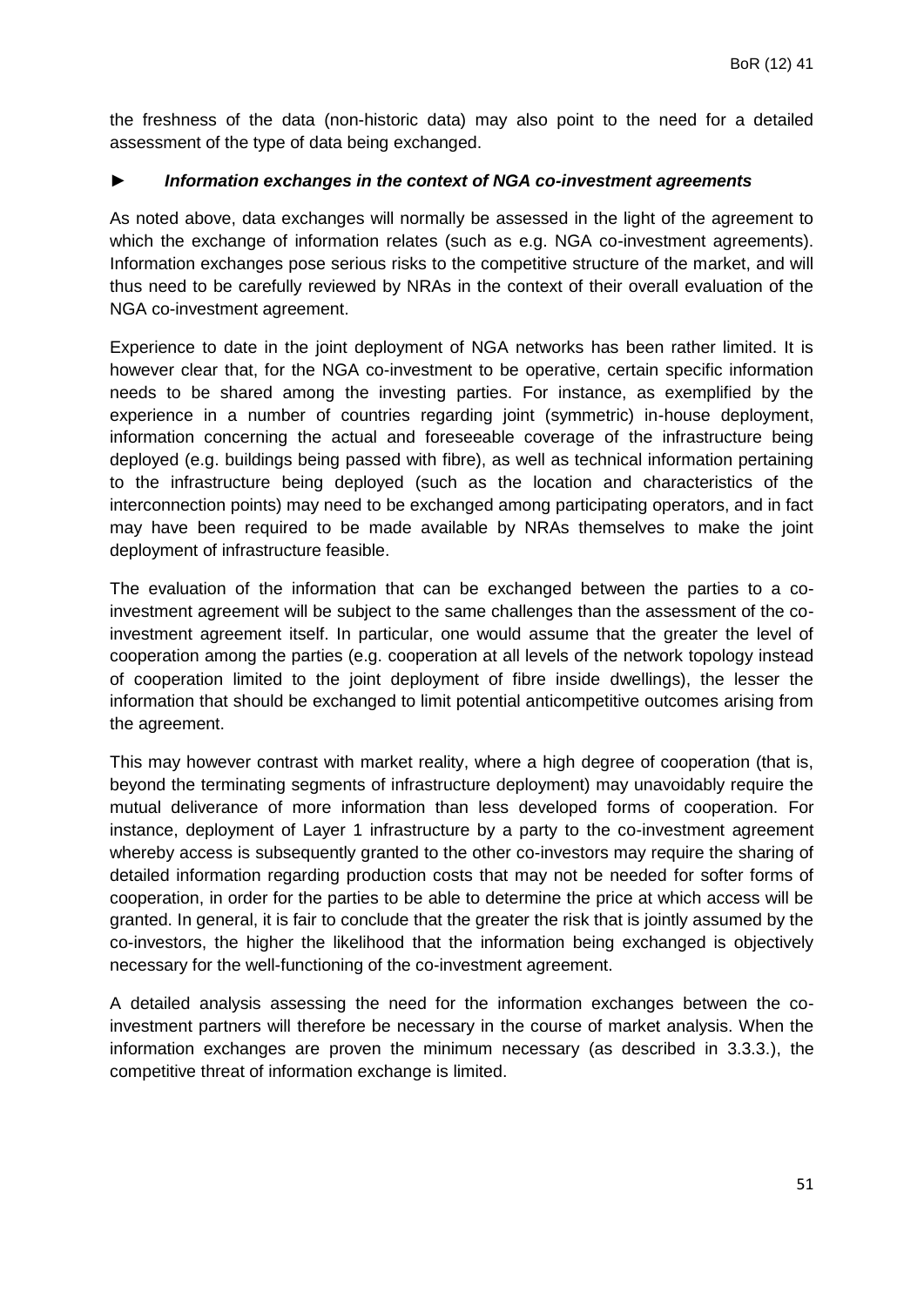#### **3.3.3. Non-discrimination between co-investment scheme partners**

<span id="page-51-0"></span>In the course of a market analysis of market 4 and 5 in a co-investment scenario, a NRA will have to assess some of the particularities of the co-investment agreements. One of these elements is the risks of discrimination between for instance two of the partners of the coinvestment agreement that would compete at the retail level. In case the co-investment agreement proves to be discriminatory against some of the partners regarding access to a number of information such as coverage schedule, access conditions to the concentration point and hosting within the concentration point, this could have an impact in assessing the competitive situation on the market.

In case the network rollout in a given area is undertaken by one partner, the "leading operator", that grants access to the other partners. Such a structure typically results in asymmetries of information of a technical nature: the coverage schedule, access conditions to the concentration point and hosting within the concentration point. Those are critical information to ensure satisfying conditions of a level playing field and the leading operators should be prevented from taking undue advantage of this position, as it would impact the level of competition on the market. Whilst information exchanges should be carefully monitored (see Section 3.3.2 above), it appears that information related to some operational aspects of co-investments should be exchanged to ensure access is granted to the jointlybuild infrastructure in a non-discriminatory fashion to the partners. This should be examined by NRA carrying out a SMP analyses.

Network sharing raises issues about the division of roles between the party of the coinvestment undertaking the rollout (in France the first operator deploying in the building) and other co-investors, which may be significantly different from the roles allocated in the copper local loop unbundling processes. As pointed out by the French Competition Authority, *"thanks to co-investment, not only is there a reasonable guarantee that the access conditions of alternative operators to the network are not damaged, but also these conditions could be better than those of the copper local loop unbundling: (i) from an economic standpoint, by replacing fixed costs with variable costs; (ii) from a technical standpoint, through a* "right to have a say" *on the operational terms (access delivery and after-sales process) and a better access to information"* (French Competition Authority Opinion no 10-A-07 dated 17 March 2010, point 144).

If proved effective, this "right to have a say" on the operational terms may be sufficient to ensure non-discrimination between the co-investment leader and other co-investors. However, there is a risk that network sharing will happen in a way that allows operators to engage in anti-competitive conduct. A number of good practices to ensure that operational processes used amongst co-investors respect the non-discrimination principle.

Prior to the installation of the FttH network, a number of architecture choices have to be made. Firstly, co-investors have to agree on whether the co-invested FttH network will be a multiple fibre or single fibre FttH network. Co-investments taking into account the demand and costs involved for dedicated fibre lines and allowing for a multiple fibre lines network to be rolled out under agreed circumstances ensure total technology neutrality. Secondly, the location, hosting capabilities and accessibility of the concentration points are of utmost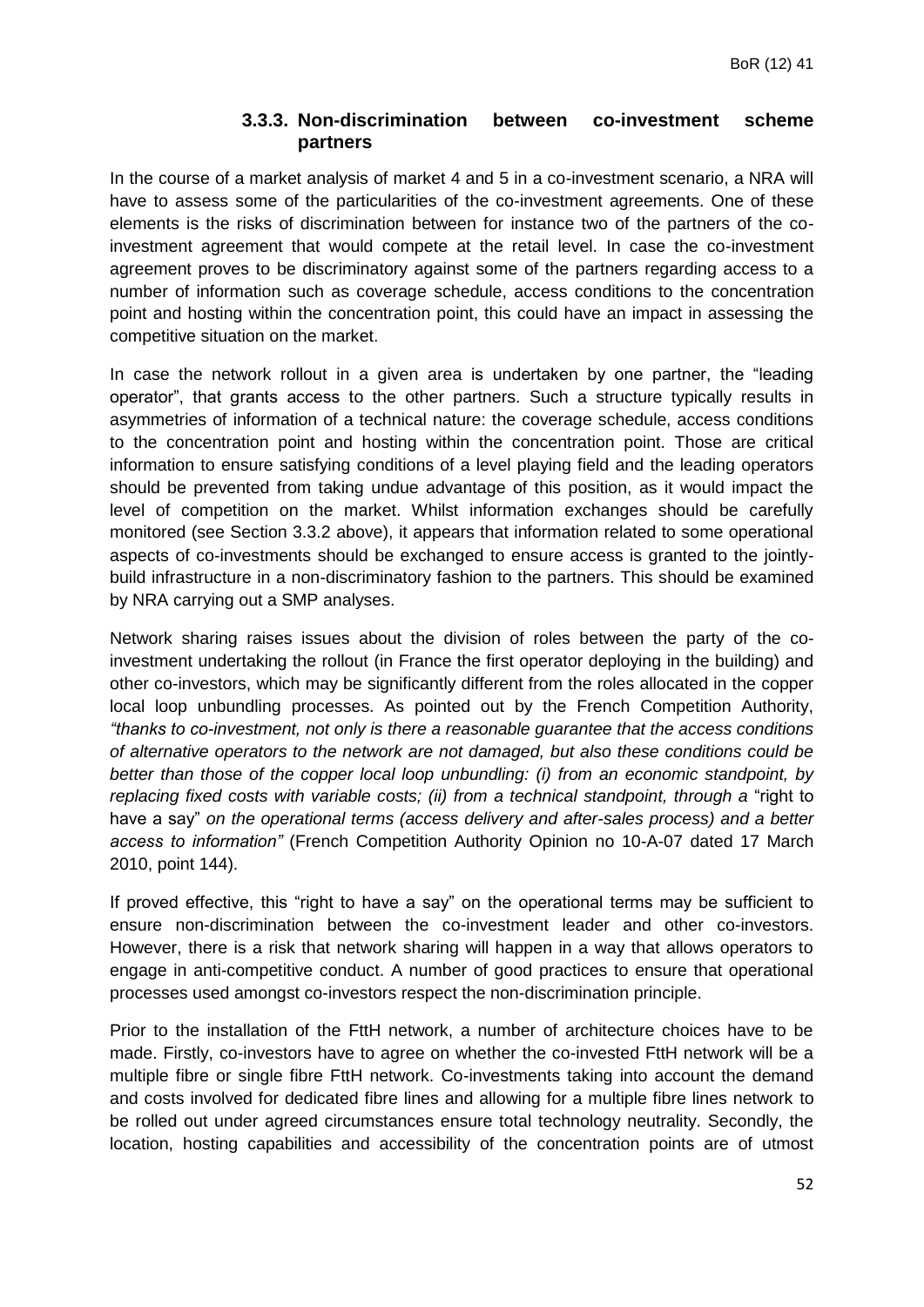importance to ensure non-discriminatory operational processes. The co-investment leader initiating the deployment therefore should:

- $\circ$  quarantee non-discriminatory access to the concentration point, both for providing connection to this point and for performing any work necessary to operations, specifically when the concentration point is located on private property;
- $\circ$  provide co-investment operators with the space they need either to perform connection operations or to host their active equipment at the concentration point.

In case such non-discriminatory access is not granted to the partners, it has to be assessed how far this reduces the independence of the partner affected and finally competition.

Availability of the host infrastructure may also be taken into account by the co-investment leader with regards to the location of concentration points. The concentration point should be accessible to any other operator wanting to serve the users in question, i.e. other coinvestors should be able to deploy their own optical fibre cable to the concentration point. In high-density areas, where networks are generally installed underground in civil engineering infrastructure, this means that the ducts that make it possible to connect to the concentration point should not be saturated, to allow all operators to connect to it, as well as, when applicable, space in the utility vault or manhole if any coupling operation needs to be performed. In instances where the supply duct is saturated, when conveyance is through an aerial installation or when buildings are outfitted with optical cable up the facade, the coinvestment leader should guarantee third-party operators' ability to connect to the concentration point, and obtain the necessary permissions. Finally, in more sparsely populated areas where a portion of the networks may be deployed overhead, the aerial installations need to allow for several optical cables to be run to the concentration point.

Lastly, the non-discrimination principle calls for some information on rollout to be exchanged between the partners, as a necessary way to ensure access is granted to the jointly-build infrastructure under equivalent conditions to the partners. Co-investors should have access to prior information regarding access conditions and rollout within a reasonable timeframe to be able to make relevant choices concerning their deployments and their commercial offers. The risk would be in having the operator leading the rollout gain an unfair competitive advantage by keeping information to itself. The exchange of information between operators is an important bulwark against the dangers of having the operator who has installed the local loop secure a disproportionate number of contracts with end users. If it does not share information in a timely fashion, the operator that has deployed the equipment will be the first and only one to be able to market ultra-fast broadband services to residents for some time, which creates the danger of signing the majority of the potential customers on to lengthy contractual commitments, which will considerably reduce potential competition in the ensuing months and years.

Therefore, to ensure that other co-investors benefit from satisfactory operations, information the co-investment leader should provide includes:

 $\circ$  information when it has received permission to equip a building with optical fibre in the month following signature of the agreement, including the address of the building in question, the name and address of the owner of the property or the condominium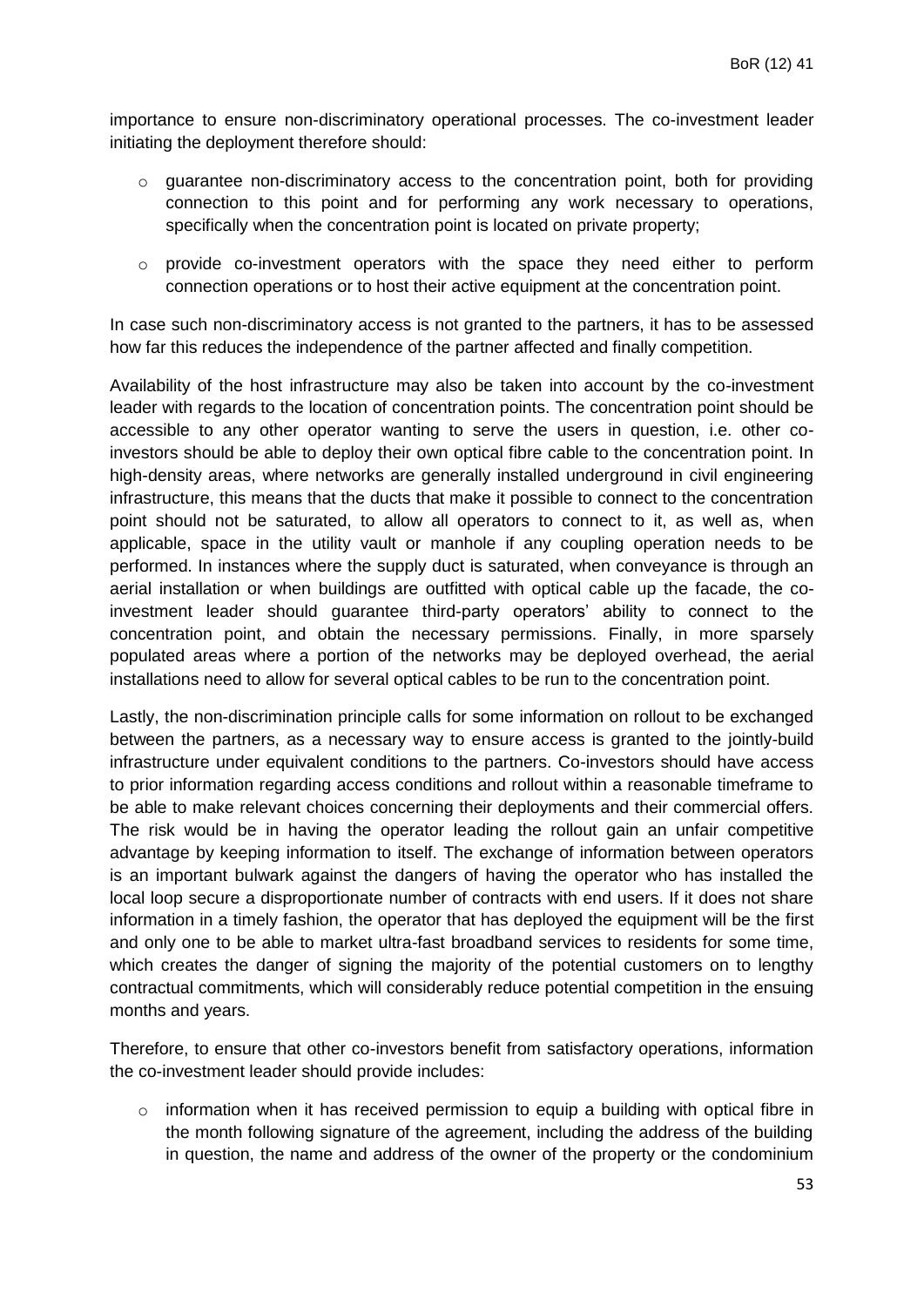board representing the co-owners; the number of residential or office units in the building;

 $\circ$  other operators with the information they need to access the concentration point and to connect to it, notably the location of the concentration point (address, environment, means of access), the technical properties of the equipment installed at the concentration point and the processes for connecting to it, a reasonable period of time before this concentration point becomes operational – in other words before the date when end users are actually able to connect to this concentration point.

In case such non-discriminatory access is not granted to the partners, it has to be assessed how far this reduces the independence of the partner affected and finally competition.

## <span id="page-53-1"></span><span id="page-53-0"></span>**3.4. Access conditions to third parties**

#### **3.4.1. Access to the commonly-built infrastructure and access to the co-investment venture**

#### ► *Access to the commonly-built infrastructure granted to third-parties, voluntary open access and functional separation*

Restrictions to access to the commonly built infrastructure are, by nature, likely to raise barriers to entry in downstream markets. When assessing the competitive situation in coinvestment scenario, non-discriminatory and transparent access conditions and potential restrictions to access to third parties are therefore particularly important. The co-investment agreement should not include barriers to entry that would prevent third parties from market entry or to have the possibility to effectively compete in downstream markets and in particular at the retail level.

"Voluntary open access" refers to commitments for access only or access at nondiscriminatory terms made on a voluntary basis. BoR (11) 05 concludes that "claims of voluntary wholesale open access by operators will not influence the NRAs' approach to regulatory oversight or the market analysis process"<sup>66</sup>. Such "discipline" by the operator has therefore no impact on the situation of the competitive situation of the operator on market 4, but rather implies only a lower level of "abuse" of its market power. Consequently, such voluntary access commitments may have an impact on the remedies that may be imposed in a SMP situation (which would be out of scope of the current report), but should generally not have an impact on the SMP designation process.

Any form of voluntary functional separation would be an aspect of voluntary open access addressed above as it would underpin a commitment for non-discriminatory access (especial regarding non-price aspects).

 $66$  p. 35 BEREC Report on "Open Access" BoR (11) 05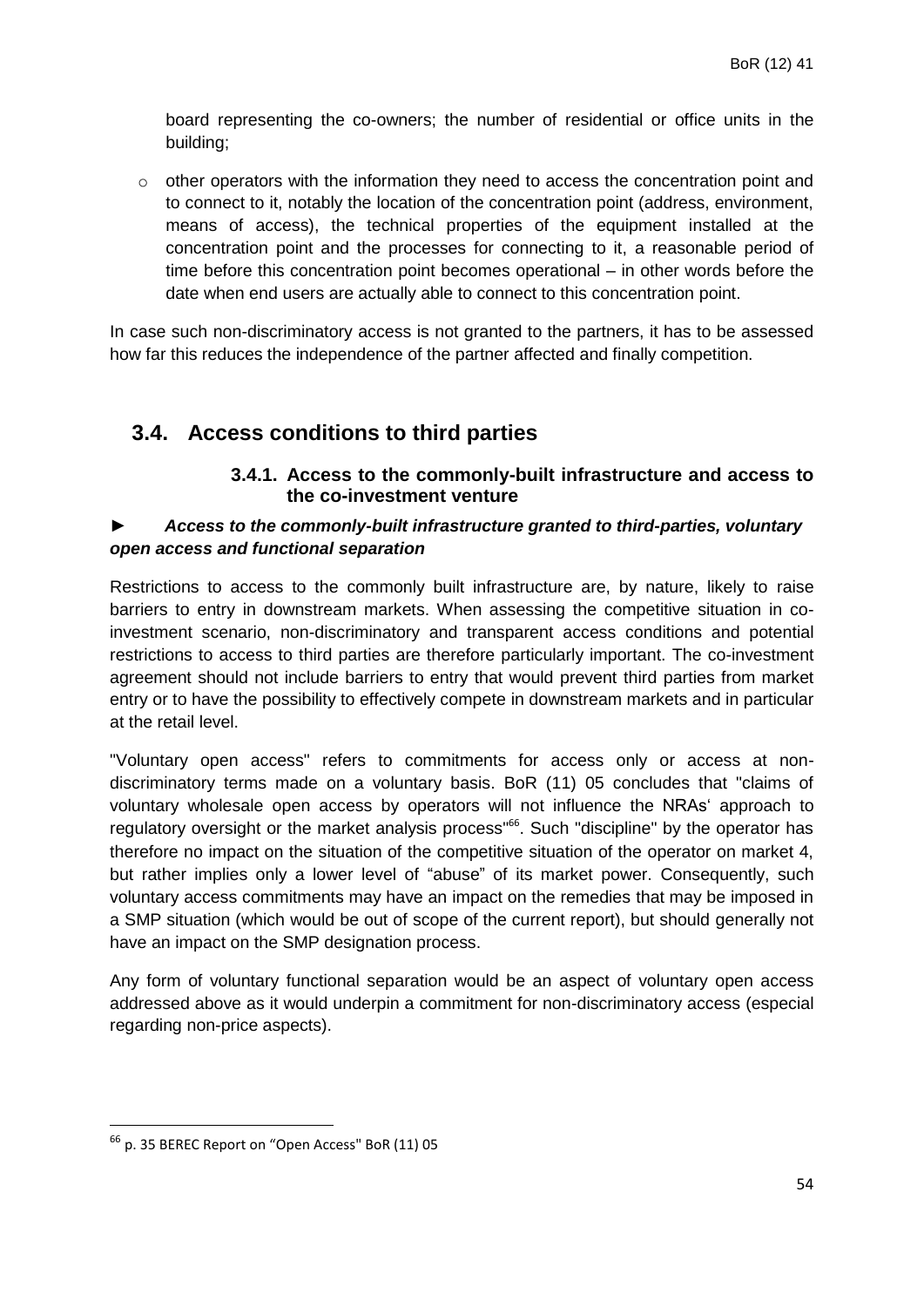#### ► *Access to late entrants to the co-investment agreement*

When analysing competition in market 4, potential entry barriers have to be evaluated. These may also depend on the level of "openness" of the co-investment agreement or stated differently, the difficulty later and smaller operators may encounter when trying to enter the co-investment agreement. If the co-investors could credibly commit to give access on a nondiscriminatory base to new (possibly also small) entrants this might decrease entry barriers in market 4, and could be considered in the market analysis.

Ensuring that late entrants can enter into the initial co-investment structure may in general prove difficult, in some risk-sharing models such as joint-ventures more than in others<sup>67</sup>.

### **3.4.2. Non-discrimination or investment protection clause**

<span id="page-54-0"></span>Co-investment agreements may include a clause which states that the partners cannot sell network access to third parties at more attractive conditions than those of the partnership.

Partners facing large NGA investments may consider such a clause of fundamental importance to protect their investment from a sudden erosion of revenues (ARPU) in case one of the partners decides to cut prices for third parties to an unreasonably low level to increase volumes. Such an action cannot be excluded given that a large part of NGA network rollout costs are fixed and sunk. If after the investment prices would fall towards marginal costs, the investment could not be recovered anymore over the lifetime of the asset. A nondiscrimination clause may ensure investors that such a situation will not be created and therefore offer more favourable circumstances for such an investment to be realised.

In particular some co-investment agreements in Switzerland are foreseeing such clauses which state that the co-investment partner of the incumbent (utility) could not charge wholesale prices lower then investment costs charged to the partner<sup>68</sup>.

Again any agreement including the agreement in question may or may not be cleared by competition authorities. In any case if an agreement is present it might need to be taken into account by the NRA if it restricts the independence of one or more partners.

From a competition point of view such a clause would restrict the freedom of a partner to set access conditions thereby reducing its independence and competition. The extent of the impact of such a clause on the competitive situation is difficult to judge and a close analysis of it should be performed by the NRA when carrying out the market analysis. However, the financial conditions of access to the partners are generally close to cost-based; therefore setting lower prices would result in below-costs prices. As a result, such clauses may eventually not strongly restrict the pricing freedom of the partner. Furthermore, it might prove difficult to assess whether such a clause is respected as comparing long-term IRU access prices with monthly rental charges is characterised by a high degree of uncertainty.

<sup>&</sup>lt;sup>67</sup> Adding new undertakings to a joint-venture may indeed, if not foreseen, create governance issues because of the lack of flexibility inherent to the structure. Giving such an access to a late entrant, though long-term IRUs for instance, appears to pose less difficulties.

<sup>&</sup>lt;sup>68</sup> [http://www.nzz.ch/nachrichten/wirtschaft/aktuell/die\\_weko\\_hat\\_grosse\\_bedenken\\_1.12359054.html](http://www.nzz.ch/nachrichten/wirtschaft/aktuell/die_weko_hat_grosse_bedenken_1.12359054.html)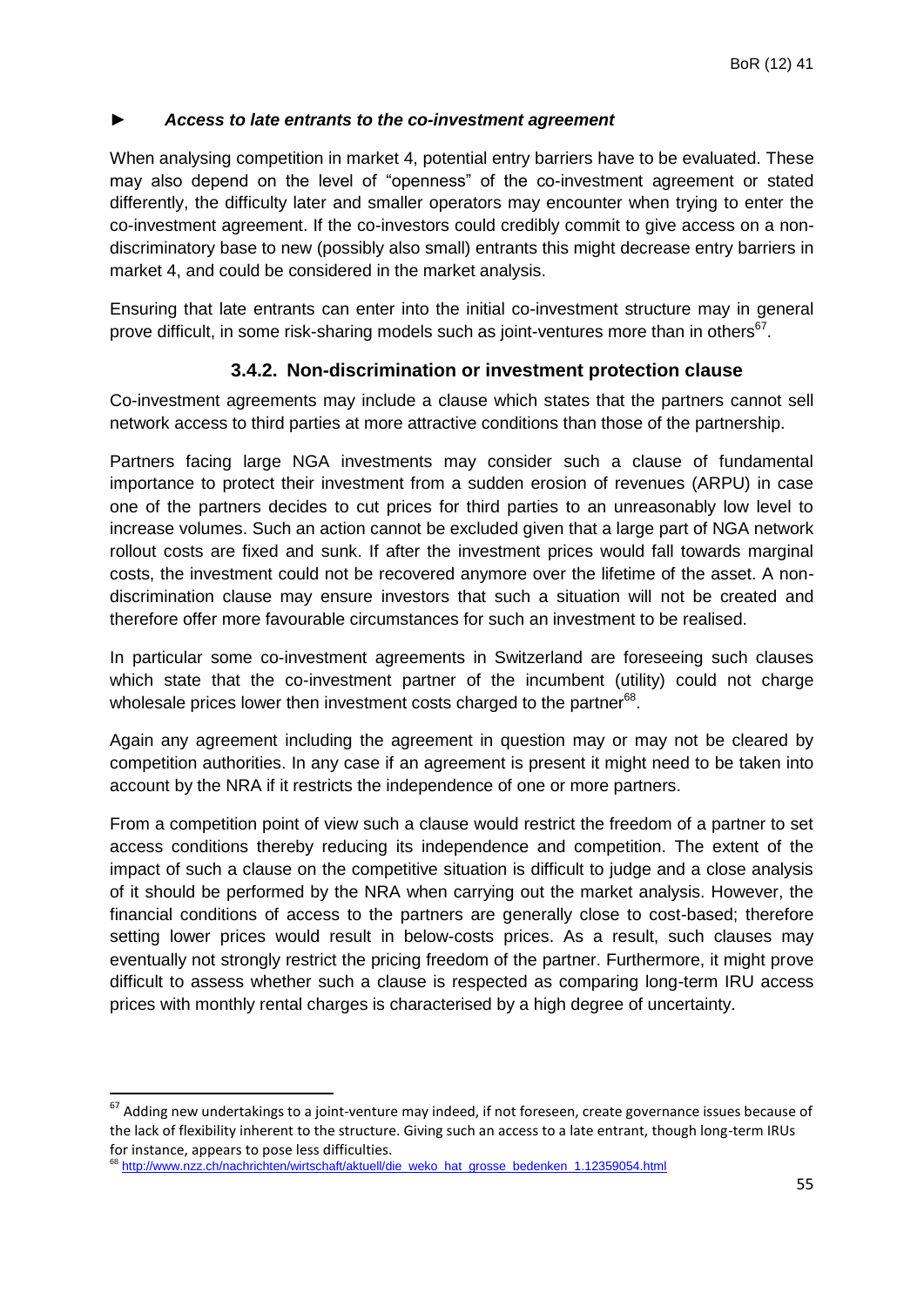#### **3.4.3. Exclusivity agreements**

<span id="page-55-0"></span>Some of the co-investment agreements in NGA identified so far include exclusivity clauses. Exclusivity clauses may be either based on horizontal or on vertical agreements comprising production cooperation between two or more companies. Horizontal exclusivity agreements are of particular interest here, implying that the involved parties introduce some kind of restriction on a partner to give access to the jointly deployed infrastructure.

Firstly, exclusivity agreement will de facto be forbidden in all the Member States that have implemented symmetric or asymmetric regulation of the access to NGA infrastructure: only unregulated partners may commit to grant such exclusivities as this measure is a clear restriction of access. Secondly, such exclusivity agreements are likely to require clearance from the national competition authorities. Finally, NRA should be informed by the parties of such clauses are they are likely to have a significant impact on the competitive situation as it clearly restricts the independence of one or more partners.

An exclusivity agreement may for instance foresee that a partner of a layer 1 FTTH roll-out is forbidden to resell access at layer 1 (be it in form of LLU or in form of an IRU). Again, any agreement including an exclusivity agreement may or may not be cleared by competition authorities. In any case if an agreement is present it might need to be taken into account by the NRA if it restricts the independence of one or more partners.

In case of an exclusivity agreement it is clear that the committing partner is no longer a direct competitor on market 4. The remaining competitive effect of the entry of the player is an indirect one that has been shown to be limited in section 3.1.1. Consequently it must be expected that exclusivity agreements importantly reduce the independence of partners and limit competition.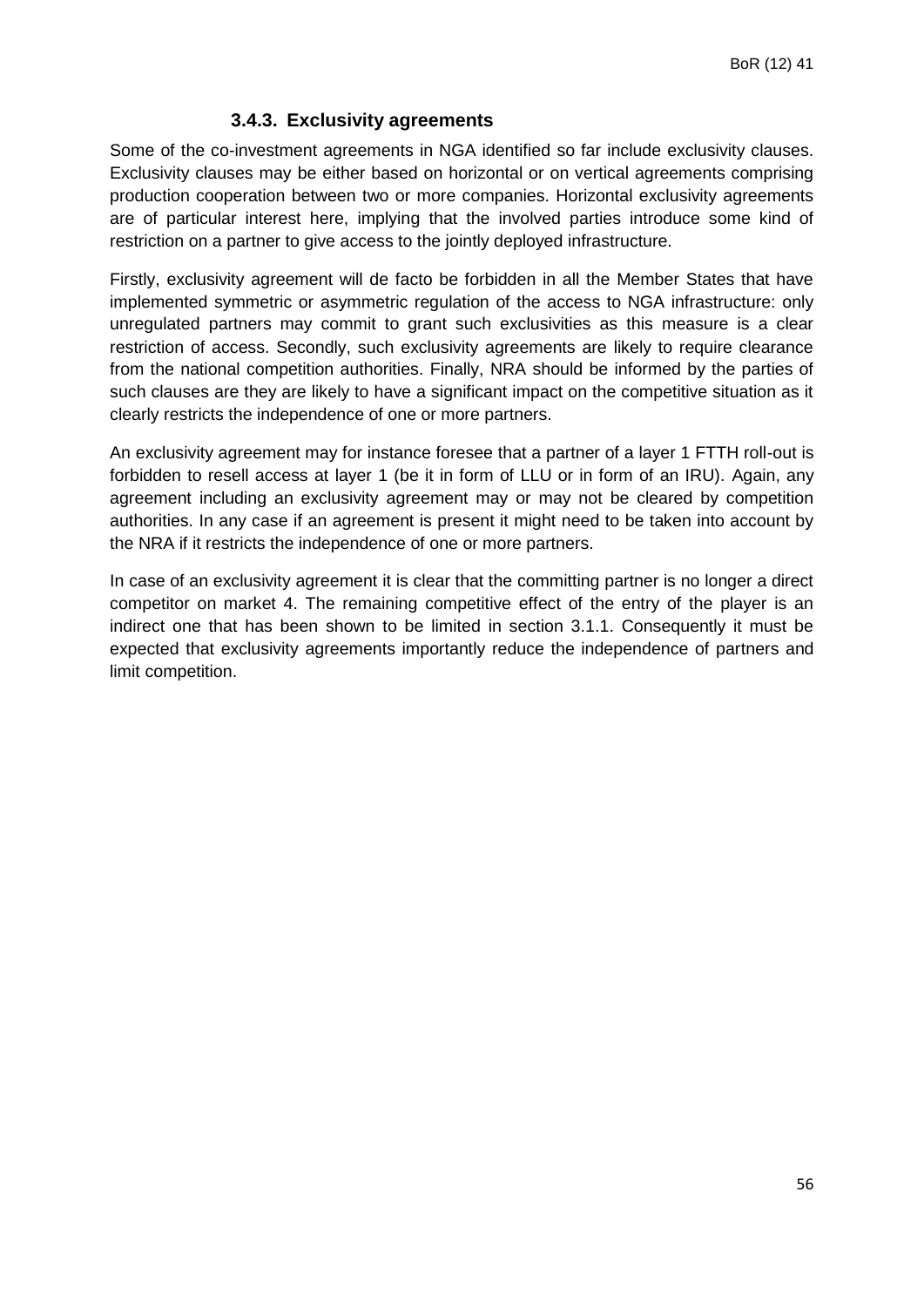## <span id="page-56-0"></span>**4. Conclusion**

Co-investment is a relevant and important concept in rolling out NGA networks as it may be the only economically viable means by which multiple players could obtain full, long-term access to a physical access network in some areas or countries. However, certain forms of co-investment may strengthen the market power of existing dominant players or foster collusion.

If the co-investment agreement includes many partners and fully ensures their independence then it may lead to a situation with more effective wholesale competition compared to a monopoly situation. Elements that can limit such a development and should be considered in the assessment of the impact of such an agreement are the following:

| <b>Elements to be</b>               | <b>Risk to the</b>       | <b>Explanation and possible mitigation factors</b>                                         |
|-------------------------------------|--------------------------|--------------------------------------------------------------------------------------------|
| considered                          | competitive              |                                                                                            |
|                                     | conditions <sup>69</sup> |                                                                                            |
| 1. Low number of                    | High                     | A low number of players (in- and outside of the co-                                        |
| partners in the co-                 |                          | investment agreement) present on market 4 (e.g. two)                                       |
| investment                          |                          | can lead to collusive behaviour and impede effective                                       |
| agreement and                       |                          | competition unless:                                                                        |
| other players in<br>market $4^{70}$ |                          |                                                                                            |
|                                     |                          | competing infrastructure networks (e.g. cable or                                           |
|                                     |                          | FTTx players or partners not offering wholesale                                            |
|                                     |                          | products) maintain sufficient pressure on the                                              |
|                                     |                          | wholesale level through indirect effects;                                                  |
|                                     |                          | indirect effects are strong (i.e. there is effective                                       |
|                                     |                          | competition on the retail level, the proportion of                                         |
|                                     |                          | the ULL price compared to the retail price is<br>high and the impact of an increase in the |
|                                     |                          | wholesale price cannot be diluted on the retail                                            |
|                                     |                          | markets).                                                                                  |
|                                     |                          |                                                                                            |
|                                     |                          | When those conditions are not met, a low number of                                         |
|                                     |                          | operators (e.g. two) leads to concerns about the                                           |
|                                     |                          | competitive outlook of the market. The level of                                            |
|                                     |                          | independence that the operators enjoy within the co-                                       |
|                                     |                          | investment agreement is also an important factor to be<br>taken into account.              |
|                                     |                          |                                                                                            |
| 2. Type of partners                 |                          |                                                                                            |
| Financial                           |                          | Out of scope                                                                               |
| contribution (capital               |                          |                                                                                            |
| only) and presence                  |                          |                                                                                            |
| of state aids for one               |                          |                                                                                            |
| partner                             |                          |                                                                                            |

<sup>&</sup>lt;sup>69</sup> All other things being equal

1

 $70$  Only partners with a significant market share / of sufficient scale should be included in this number of partners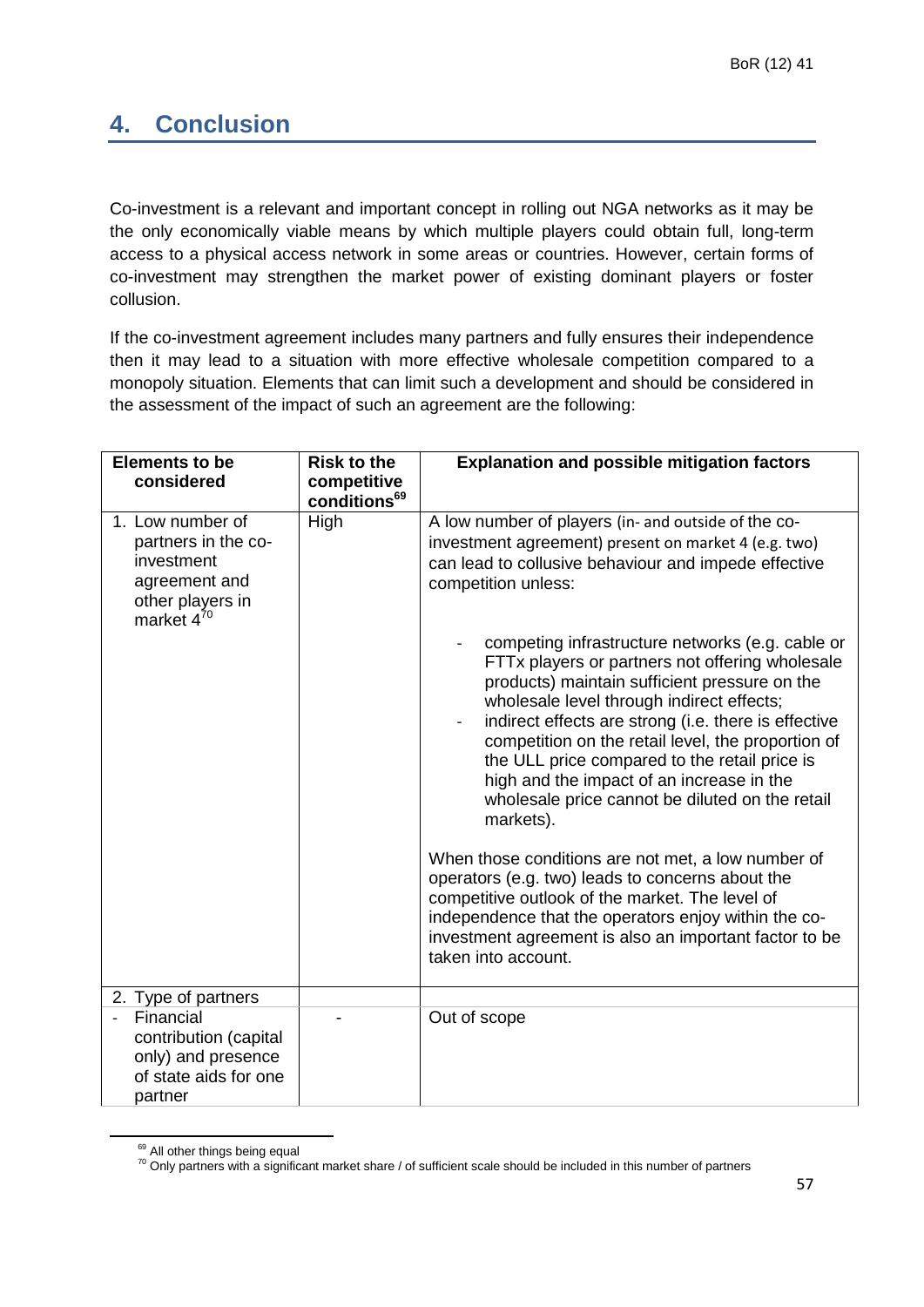| SMP + players<br>present on the<br>wholesale market<br>and not at the retail<br>level                  | Low             | The NRA should make sure that no clause restricting<br>the operator not present on the downstream market to<br>give access to third parties at a fair price is included in<br>the co-investment agreement.<br>In this case, the operator not present on the<br>downstream market has a strong incentive to sell<br>access on the wholesale level to recover its sunk costs<br>by selling to as many third parties as possible. |
|--------------------------------------------------------------------------------------------------------|-----------------|--------------------------------------------------------------------------------------------------------------------------------------------------------------------------------------------------------------------------------------------------------------------------------------------------------------------------------------------------------------------------------------------------------------------------------|
| SMP + Alternative<br>operator(s) present<br>at the retail level                                        | Medium          | All partners in the co-investment have access to the<br>jointly-built infrastructure under fair conditions.<br>In case there is resale (and no issue with capacity -<br>see market share section), all the co-investment<br>partners have an incentive to compete on the<br>wholesale access market to third parties.                                                                                                          |
| 3. Type of contract:                                                                                   |                 |                                                                                                                                                                                                                                                                                                                                                                                                                                |
| Joint Venture                                                                                          | Medium-<br>High | Joint-ventures are more likely to behave as a single-<br>network operator. It depends on the terms of the<br>contract regarding:<br>governance;<br>equity;<br>etc.                                                                                                                                                                                                                                                             |
| Long term<br>$\qquad \qquad -$<br>cooperation<br>agreement (usually<br>IRU)                            | Low-Medium      | Long-term (>20 years) cooperation agreement based<br>on IRUs theoretically allow for a high degree of<br>independence between the partners. This is only the<br>case if there a no clauses restricting this independence<br>significantly.                                                                                                                                                                                     |
| 4. Geographical roll-<br>out                                                                           |                 |                                                                                                                                                                                                                                                                                                                                                                                                                                |
| Partially parallel roll-<br>out (agreements on<br>ducts rollout,<br>collocation of street<br>cabinets) | Medium          | Some of the costs and information on rollout is shared,<br>but parts of the physical networks are deployed in<br>parallel. The lesser the commonality of costs is, the<br>more competition there is.<br>If only access on higher layers is available, it may lead<br>to concerns about competition.                                                                                                                            |
| Complementary roll-<br>out swapping of<br>areas)                                                       | Medium          | Probably low as long as Layer 1 IRU access on<br>wholesale level is granted in each area of the network<br>roll-out. If only access on higher layers is available, it<br>may lead to concerns about competition.<br>High if this access is not granted or with important<br>restrictions.                                                                                                                                      |
| 5. Mono-fibre instead<br>of multi-fibre                                                                | <b>Medium</b>   | Multi-fibre may be more favourable to competition as:<br>Giving a layer 1 access to a mono-fibre GPON<br>network means having a concentration point<br>close to the end-customer, creating barriers to<br>entry;<br>Mono-fibre may lower the independence and<br>flexibility of the partners;<br>Switching procedure and churn create issues<br>and needs increased cooperation between<br>partners.                           |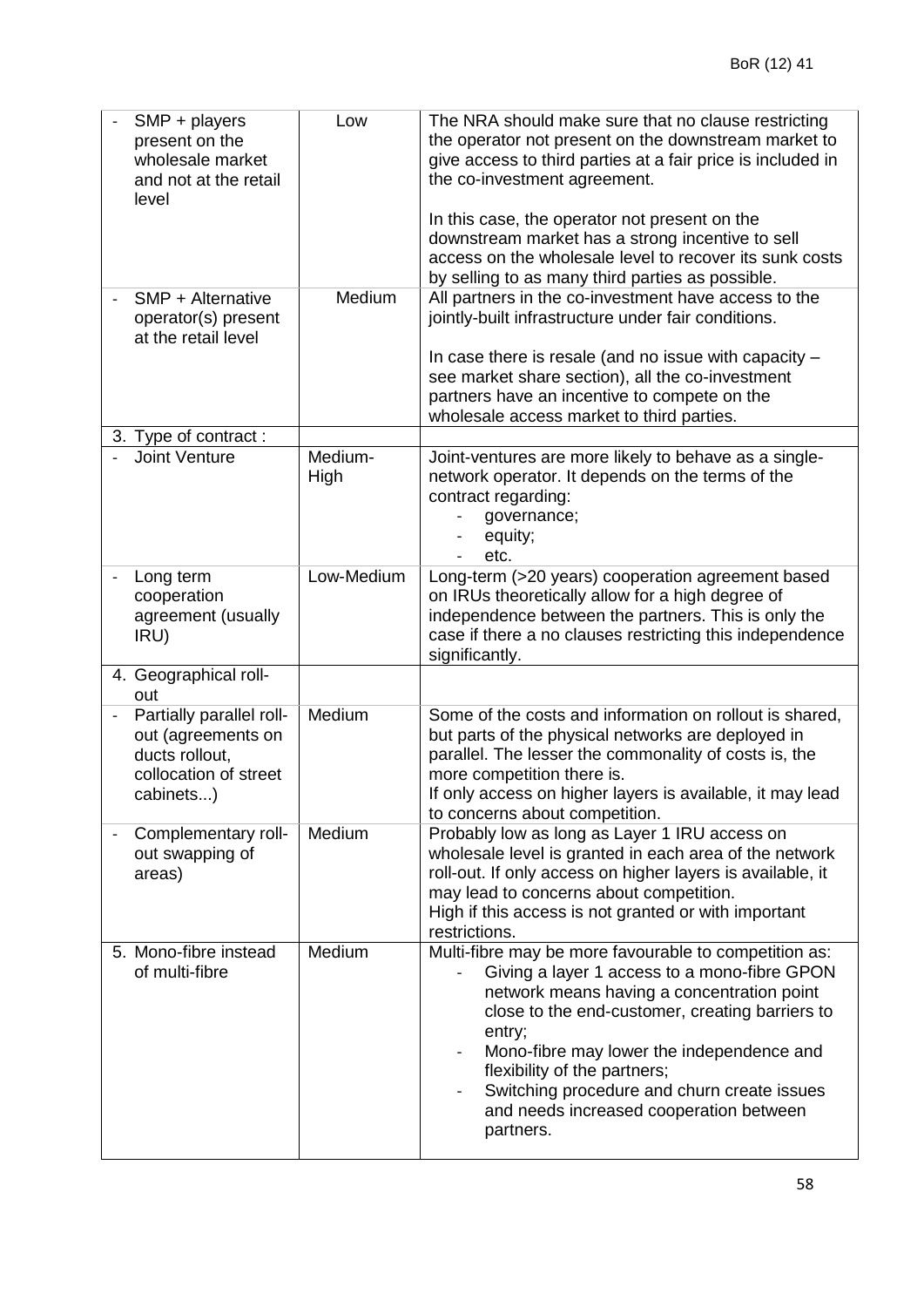| 6. Exclusivity                                                                           | High       | However, it may be possible to implement processes to<br>ensure equity of the conditions of access and multi-<br>fibre may not always be implemented as:<br>Upfront investment is slightly higher;<br>Multi-fibre presents problems of saturation of<br>ducts & of the points with network equipment.<br>Creates a network club, restricts competition. |
|------------------------------------------------------------------------------------------|------------|---------------------------------------------------------------------------------------------------------------------------------------------------------------------------------------------------------------------------------------------------------------------------------------------------------------------------------------------------------|
| agreements<br>7. Non-discrimination<br>clause between the<br>partners                    | Low-Medium | A first step towards creating a network club, restricts<br>competition.                                                                                                                                                                                                                                                                                 |
| 8. Compensation<br>mechanism                                                             | Low-High   | High if strong CM because partners are no longer<br>independent.<br>Low if weak CM because partners remain largely<br>independent.                                                                                                                                                                                                                      |
| 9. Exchange of<br>information                                                            | Low-Medium | Impact depends on:<br>- quality and characteristics of the data being<br>exchanged.<br>- Characteristics of the market where the exchange of<br>information takes place.<br>- Presence of chinese walls.                                                                                                                                                |
| 10.<br>Non-<br>discrimination in<br>operational access<br>conditions between<br>partners | High       | The non-discrimination principle calls for some<br>information on rollout to be exchanged between the<br>partners, as a necessary way to ensure access is<br>granted to the jointly-build infrastructure under<br>equivalent conditions to the partners.<br>Toble 1: Impact of as investment careements                                                 |

**Table 4: Impact of co-investment agreements**

Unlike the roll-out previous fixed networks (e.g. copper or cable) the rollout of NGA networks may represent - under the particular circumstances described in this report - an opportunity to avoid the recreation of a monopolistic bottleneck in the access network (despite increasing economies of scale of FTTH/B technologies). This would offer the best guarantees in terms of network players' independence that will be – in case of sufficient competition - beneficial to consumers. It can therefore be expected that competitive parameters other than price, in particular innovation and quality may experience a decisive drive leading the way to new and more powerful services. However, in case the NGA deployment is not sufficient to ensure effective competition, asymmetric forms of regulation of access to fibre infrastructures will continue to be necessary to protect consumers from possible abuses of market power.